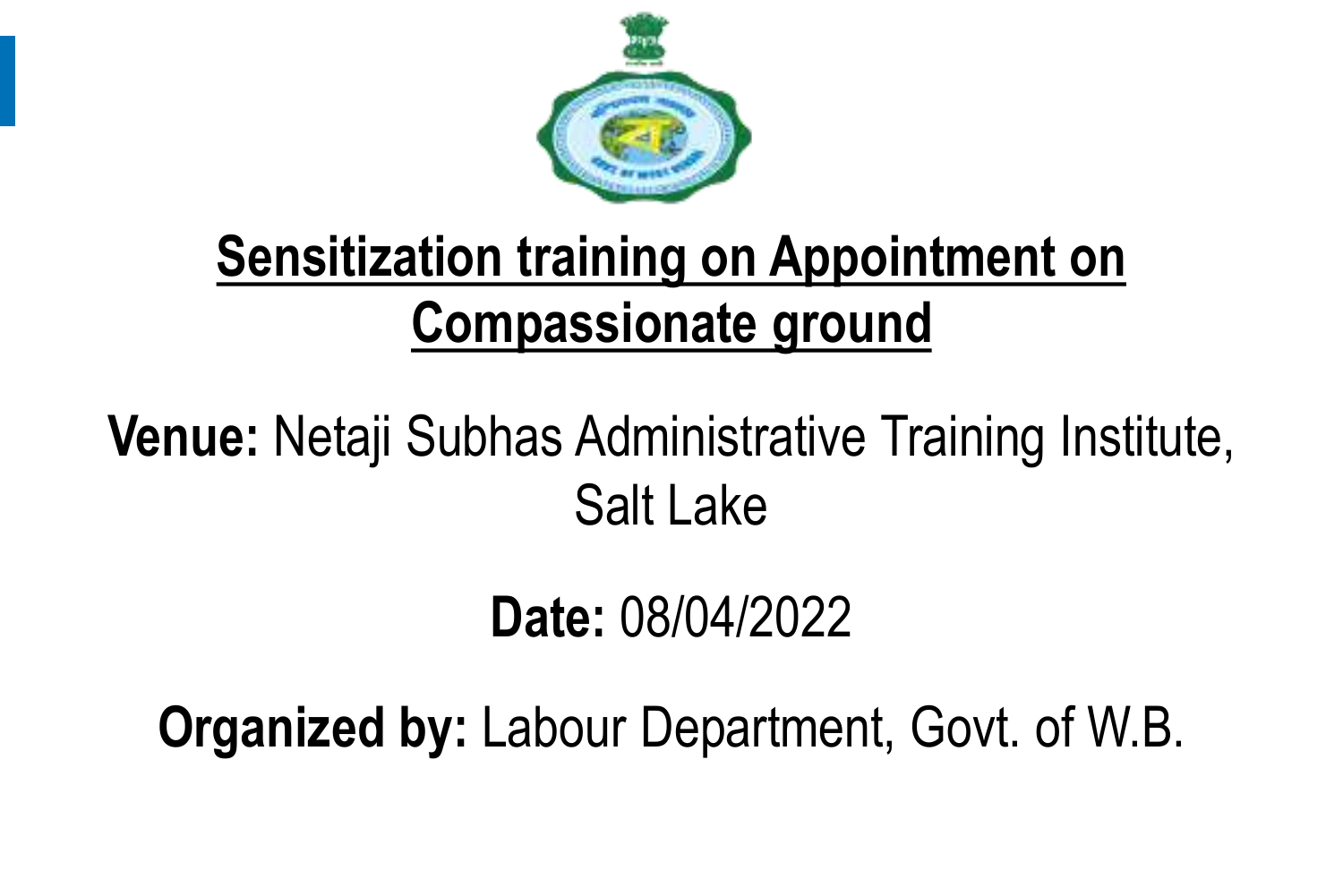#### **Welcome & Introduction**

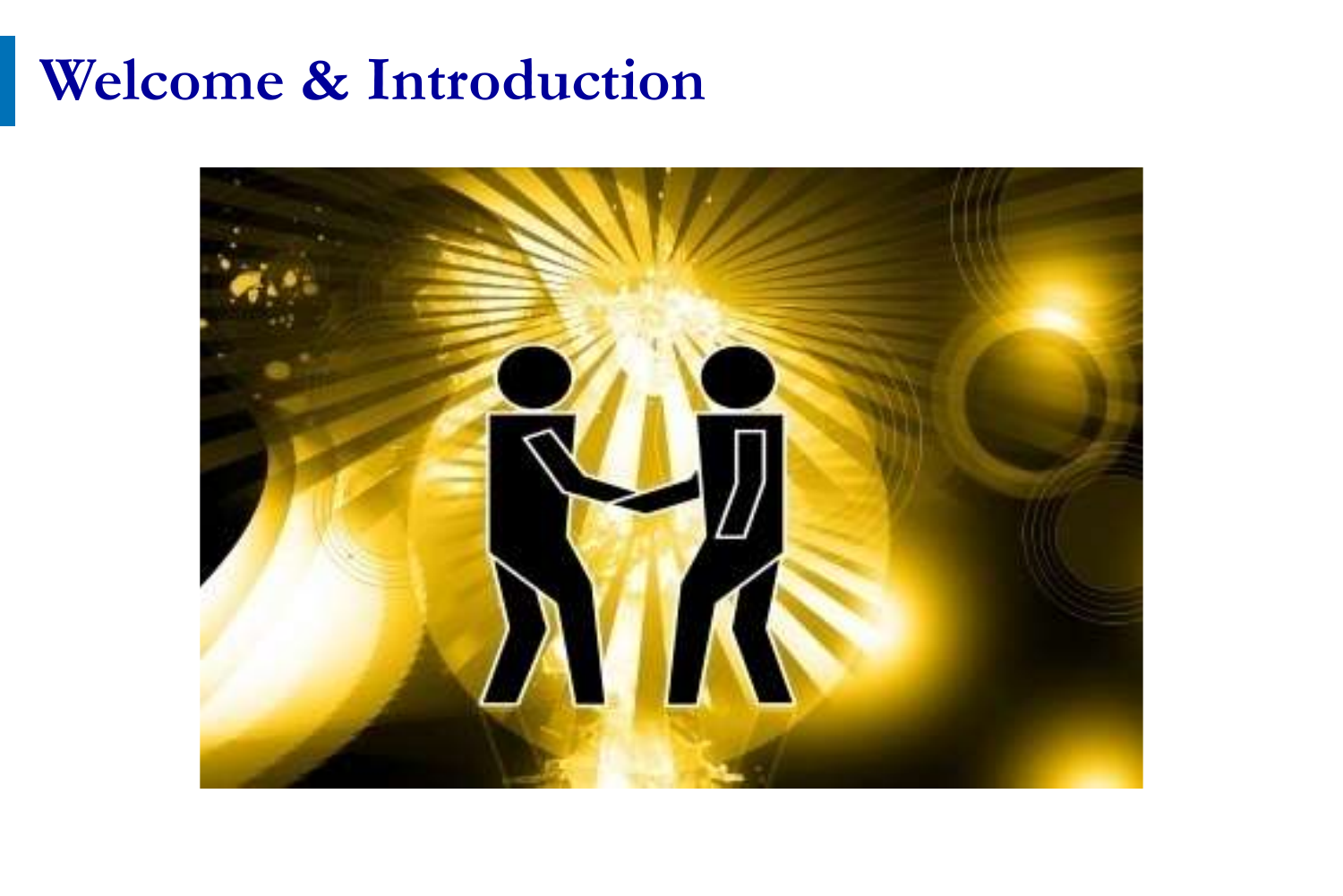### **Expectations from the course**

➢ **What are your expectations from the course?**

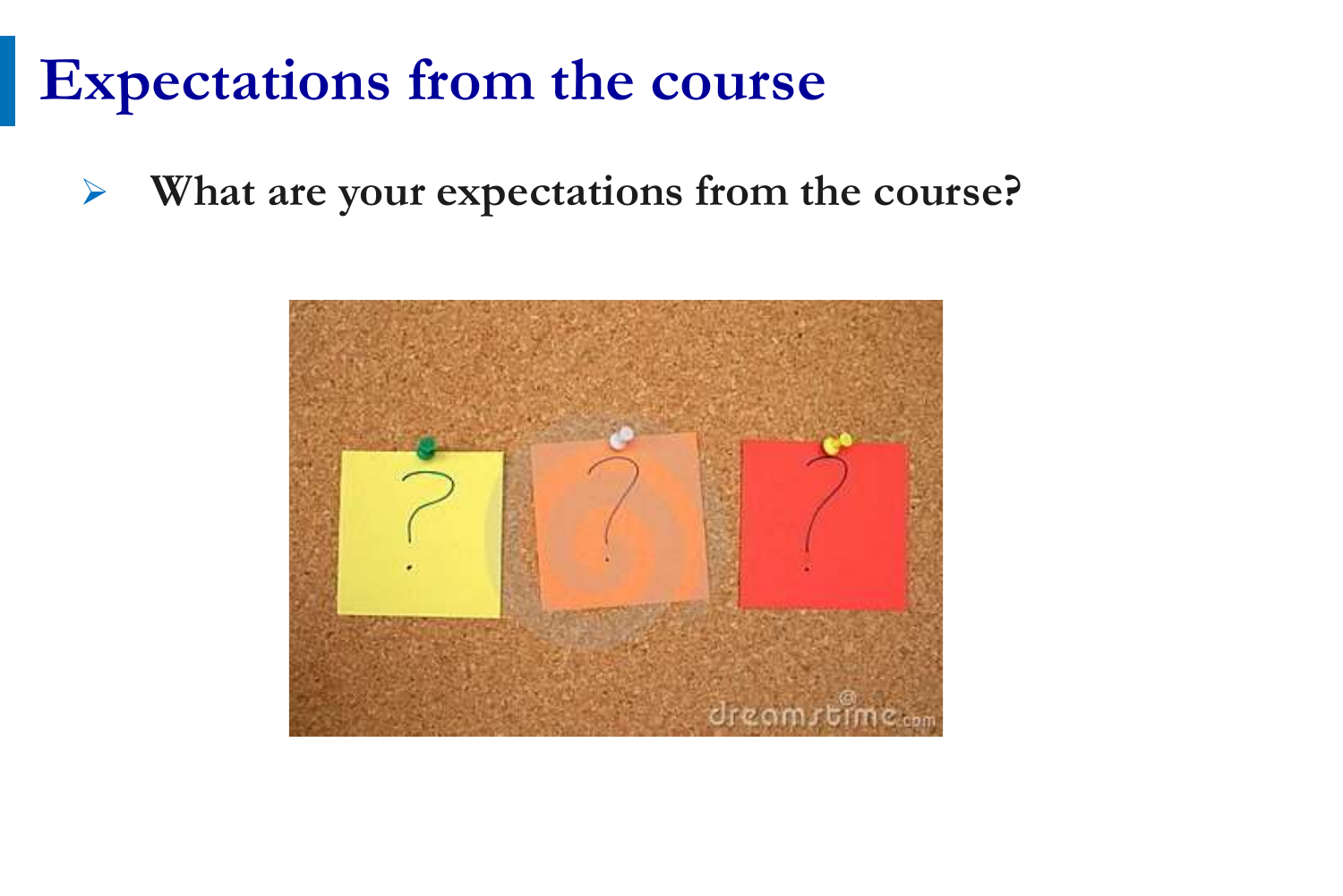### **Need for the course**

- ➢ The training course will equip the participants with a range of knowledge, information and skills on how to deal with cases relating to appointment on compassionate ground
- ➢ It is expected to sensitize the officials, dealing with the cases of compassionate appointment at different Departments about the existing rules and the critical areas relating to matter
- ➢ It is expected that the Departments will disseminate the information down the level to their Directorates/regional/sub-regional offices through further training in cascading mode
- ➢ It is expected to expediate the process of appointment on compassionate ground at different levels
- ➢ It is expected to reduce the pendency of such cases under different departments and facilitate disposal of pending cases of Compassionate Appointment , within 3 months, as instructed by Chief Secretary, Government of West Bengal .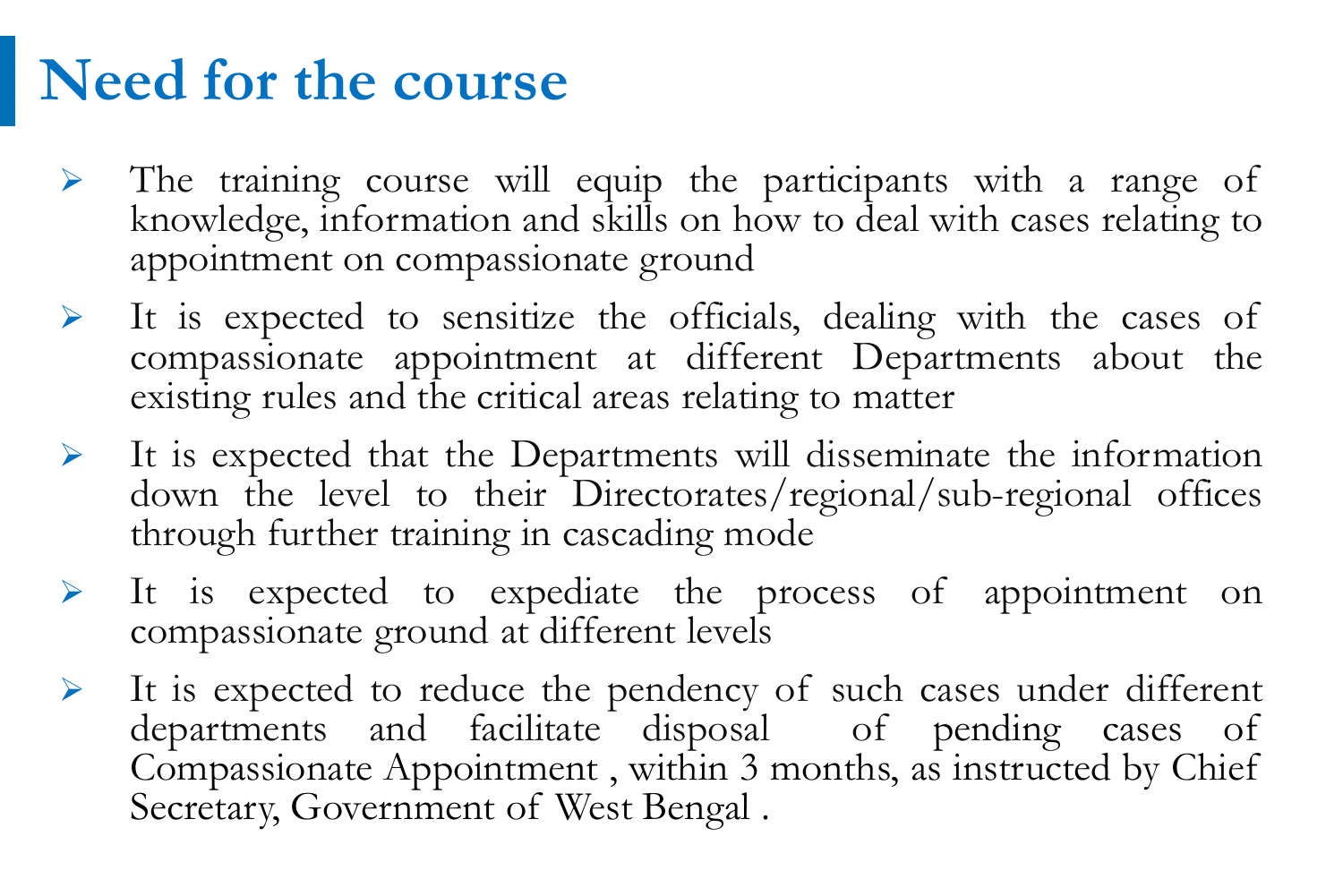# **Synopsis of training programme**

➢ **What does the training programme contain?**

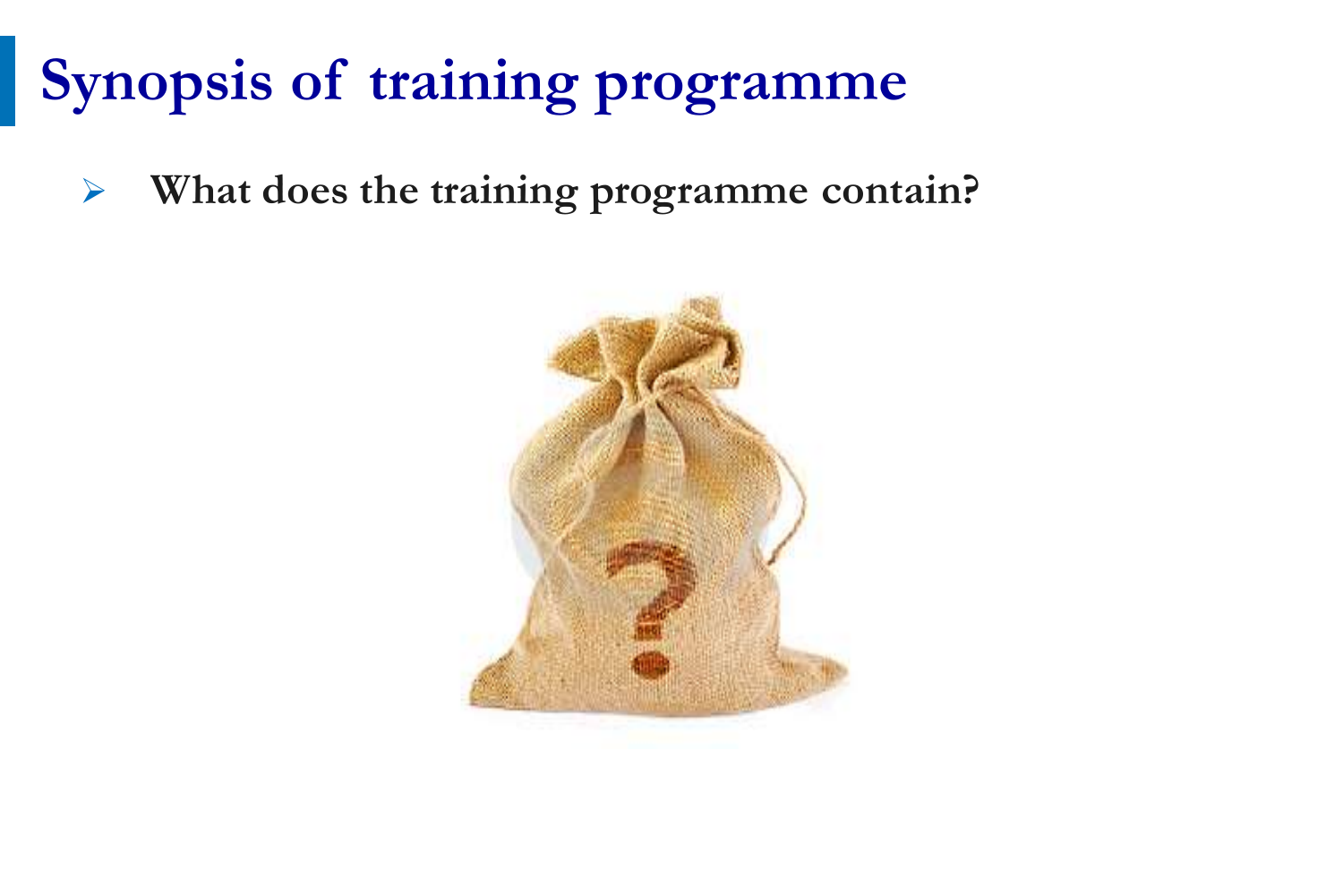# **Course outline**

| Day                  | <b>Sessions</b>                                                                                                                                                                                                                                                                      |
|----------------------|--------------------------------------------------------------------------------------------------------------------------------------------------------------------------------------------------------------------------------------------------------------------------------------|
| 1 <sup>st</sup> Half | 10.00 a.m.-10.15 a.m.: Inauguration of the Training Course<br>10.15 a.m.-11.30 a.m.: Standard Operating Procedure of Appointment on<br>Compassionate Ground<br>11.30 a.m.-11.45 a.m.: Tea Break<br>11.45 a.m. -01.00 p.m.: Frequently Asked Question, Check list & Process flow, Q&A |
| 2 <sup>nd</sup> Half | 02.00 p.m.-02.15 p.m.: Inauguration of the Training Course<br>02.15 p.m.-03.30 p.m.: Standard Operating Procedure of Appointment on<br>Compassionate Ground<br>03.30 p.m.-03.45 p.m.: Tea Break<br>03.45 p.m. -05.00 p.m.: Frequently Asked Question, Check list & Process flow, Q&A |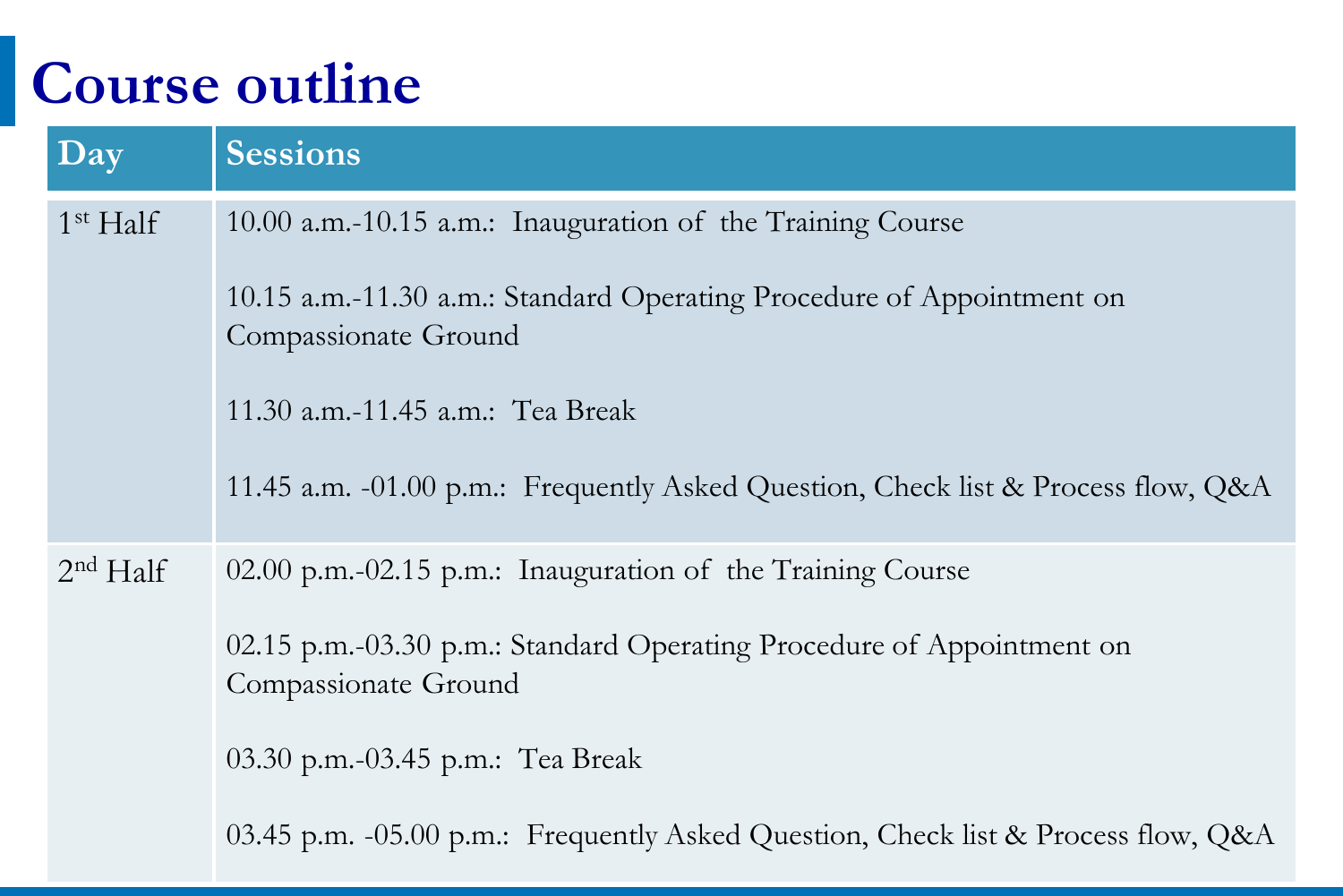### **Notifications regarding Exempted Category & Compassionate Appointment**

| <b>No</b>  | Date       | <b>Remarks</b> |
|------------|------------|----------------|
| 301-Emp.   | 21.08.2002 |                |
| 302-Emp.   | 21.08.2002 |                |
| 303-Emp.   | 21.08.2002 |                |
| $03$ -Emp. | 05.01.2005 |                |
| 97-Emp.    | 06.06.2005 |                |
| 101-Emp.   | 14.06.2005 |                |
| 131-Emp.   | 26.06.2005 |                |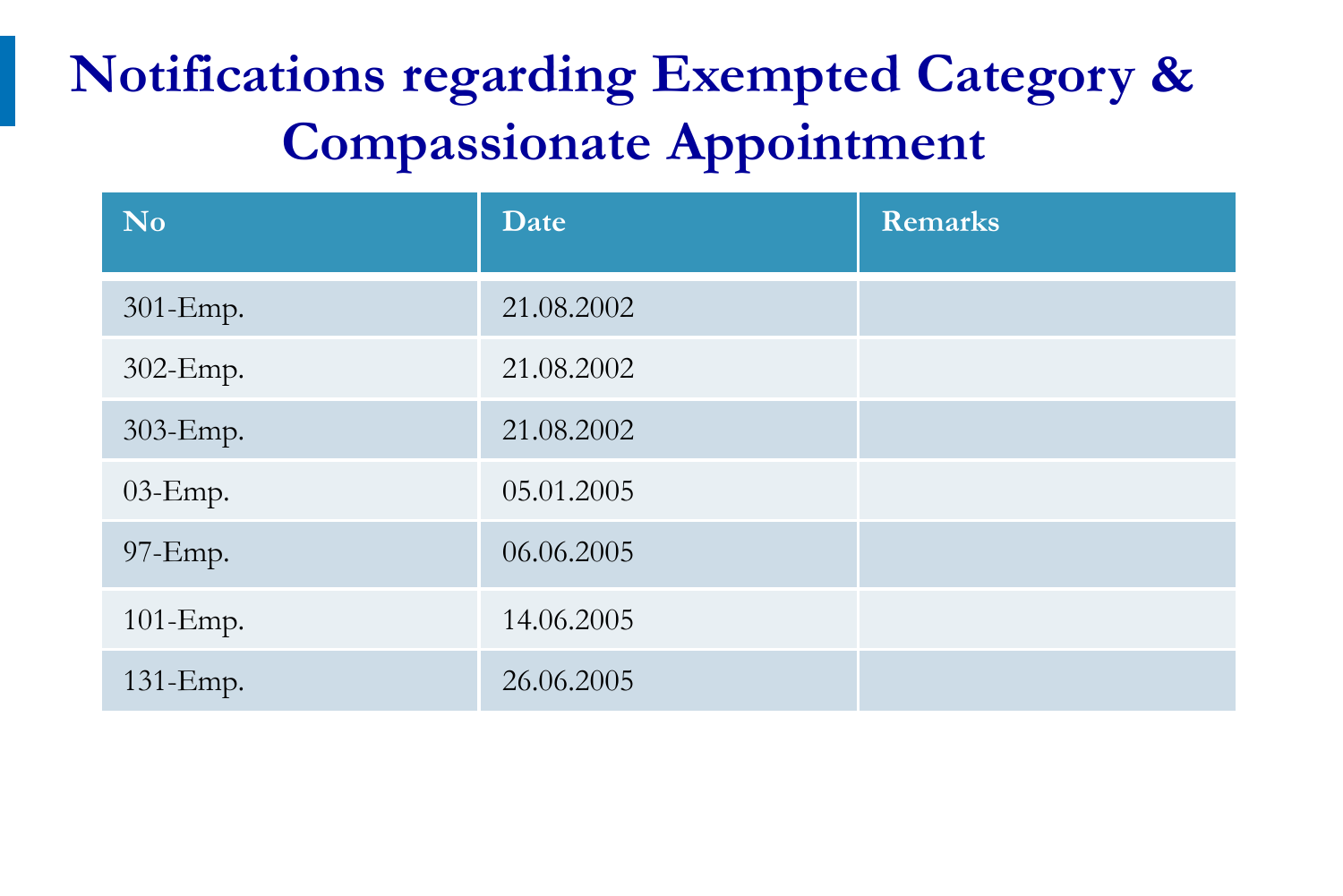#### **Notifications regarding Exempted Category & Compassionate Appointment**

| N <sub>0</sub> | Date       | <b>Remarks</b>                                                               |
|----------------|------------|------------------------------------------------------------------------------|
| $151$ -Emp.    | 08.09.2005 |                                                                              |
| $87$ -Emp.     | 08.02.2006 |                                                                              |
| $28$ -Emp.     | 08.02.2006 |                                                                              |
| 69-Emp.        | 26.06.2007 |                                                                              |
| 133-Emp.       | 01.10.2007 |                                                                              |
| 142-Emp.       | 01.11.2007 | Policy of compassionate appointment in the<br>undertaking of the departments |
| $30$ -Emp.     | 02.08.2008 |                                                                              |
| 114-Emp.       | 14.08.2008 |                                                                              |
| 201-Emp.       | 30.12.2010 | <b>Check List in Annexure-P</b>                                              |
| $04$ -Emp      | 04.01.2011 |                                                                              |
| 268-Emp.       | 02.11.2011 |                                                                              |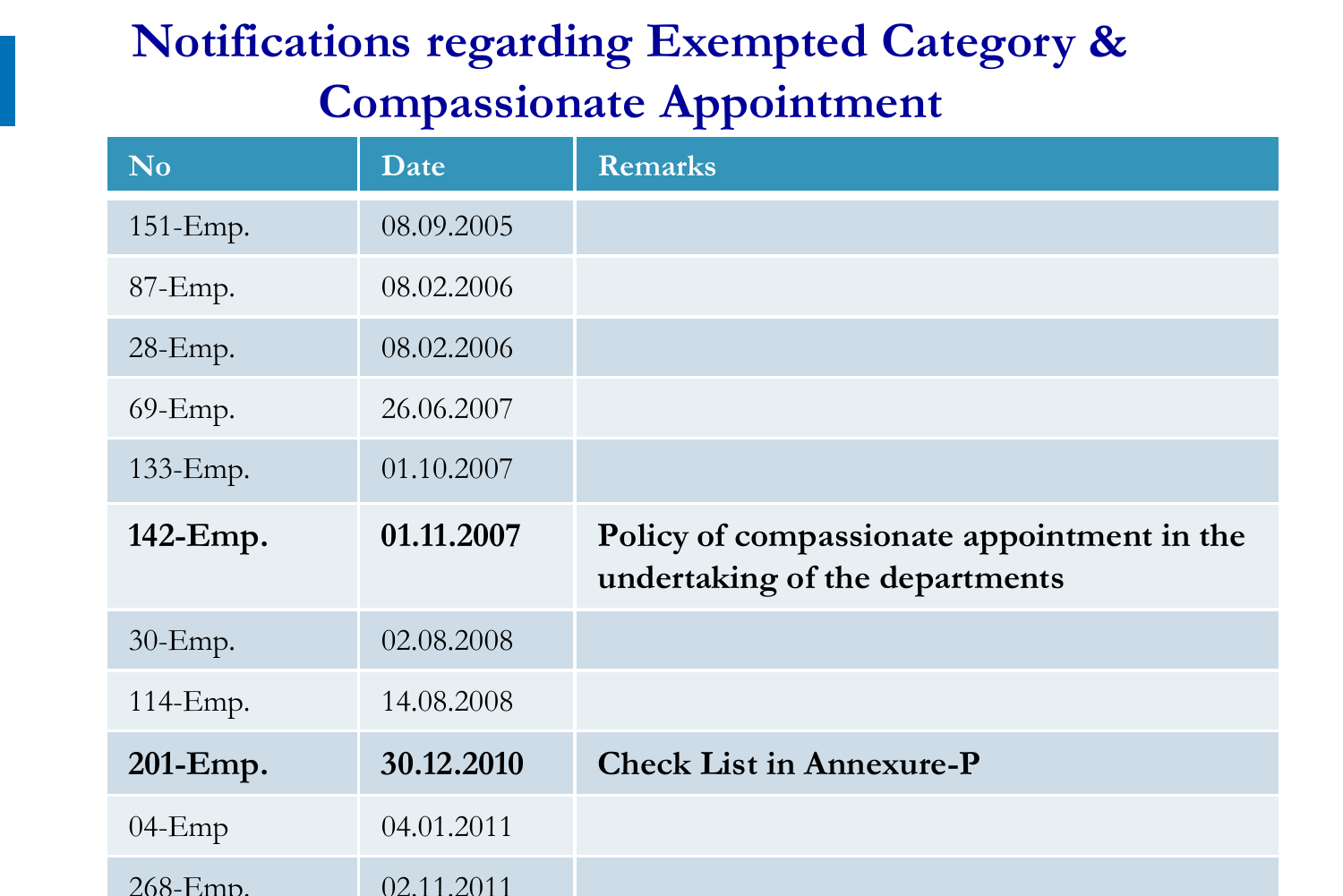#### **Notifications regarding Exempted Category & Compassionate Appointment**

| <b>No</b>   | Date       | <b>Remarks</b>                                                                                                                                |
|-------------|------------|-----------------------------------------------------------------------------------------------------------------------------------------------|
| $251$ -Emp. | 03.12.2013 | West Bengal Scheme for Compassionate<br>Appointment (In supersession of all previous orders)                                                  |
| $323$ -Emp. | 23.07.2014 | Divorcee daughter; revised by 96-Emp.                                                                                                         |
| 96-Emp.     | 28.04.2015 | Compassionate appointment for employees of<br>Corporation, Public undertaking, Statutory bodies,<br>Govt. Companies Boards, Local Bodies etc. |
| $165$ -Emp  | 04.06.2015 | Relaxation of educational qualification in West Bengal<br><b>Scheme for Compassionate Appointment</b>                                         |
| $278$ -Emp  | 23.09.2015 | Plain Paper Application: Deleted                                                                                                              |
| $26$ -Emp   | 01.03.2016 | Revised provision of Compassionate Appointment                                                                                                |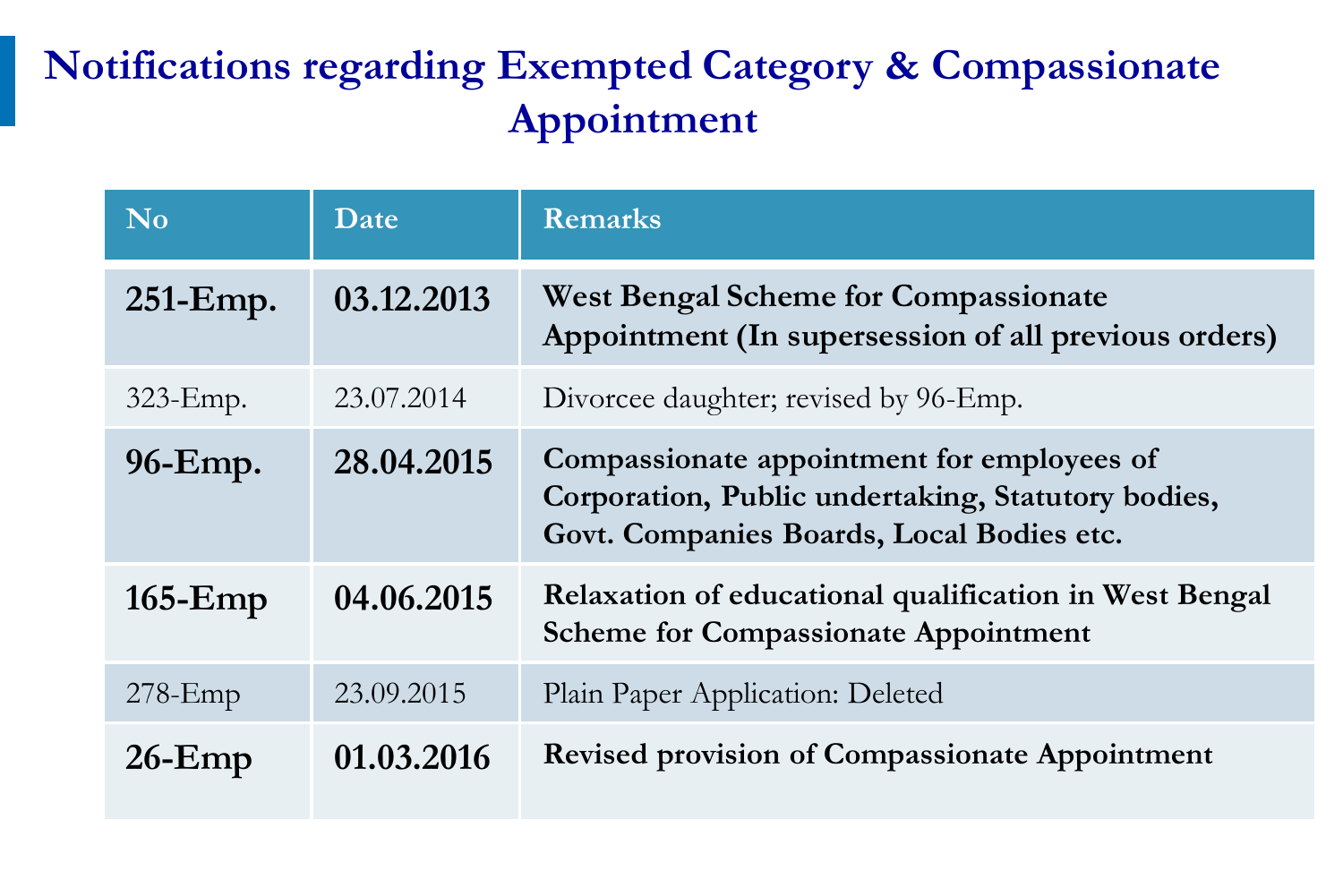**Standard Operating Procedure (SOP) on Compassionate Appointment**

### **based on**

**West Bengal Scheme for Compassionate Appointment, 2013 with up-to-date amendments, made by various Notification from time to time, till 31/03/2022**

(Ref: No  $251$  -Emp. Dated 3<sup>rd</sup> December, 2013 read with No  $26$ -Emp. Dated  $1<sup>st</sup> March, 2016$  & No 165-Emp.dated  $4<sup>th</sup>$  June, 2015)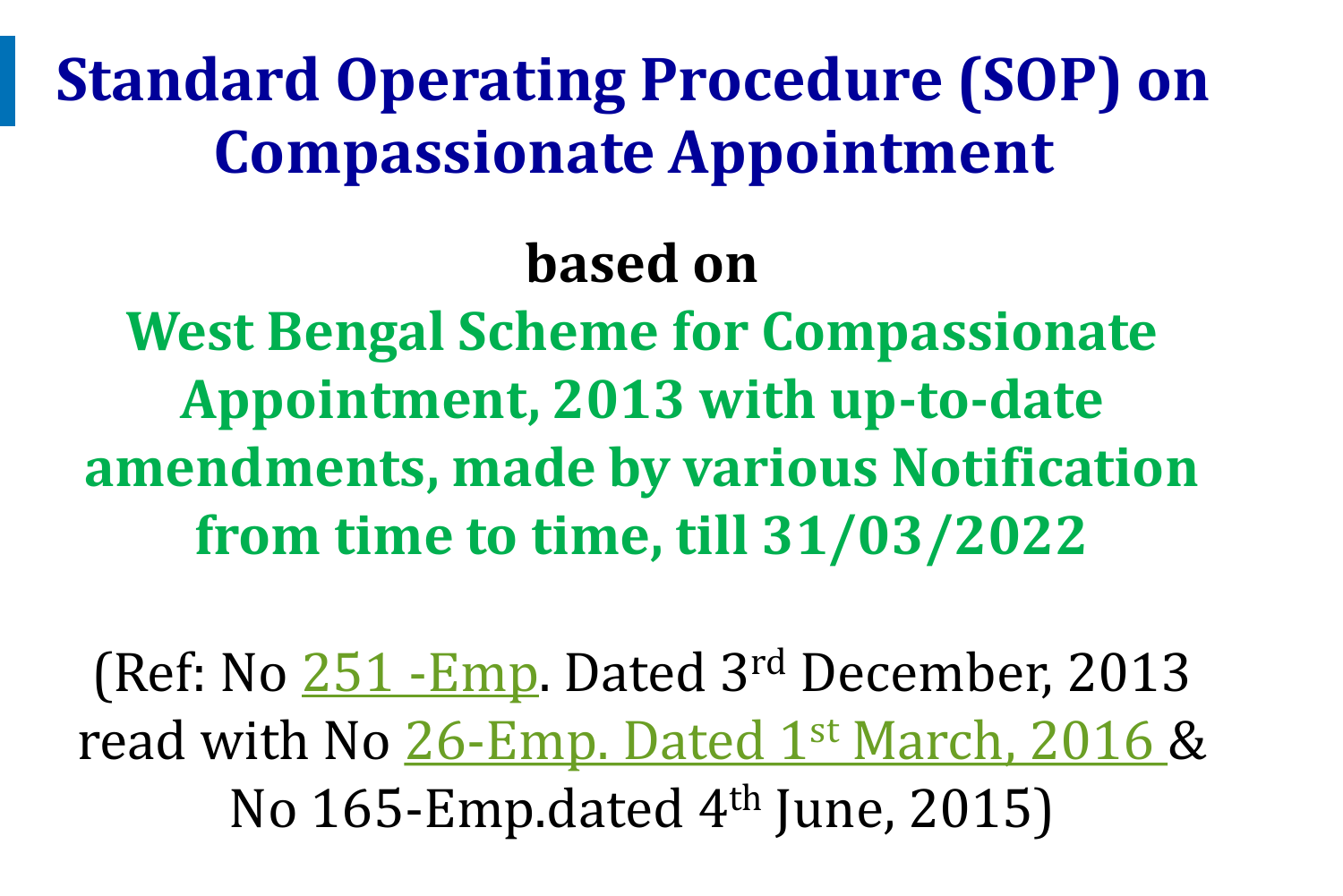**Scope & Application –**

 $\triangleright$  This shall apply to a dependent family member of a Government employee who –

(a) dies while in service; or

(b) is disabled permanently or otherwise incapacitated rendering him unfit to continue in service prematurely on being declared permanently incapacitated by a Medical Board formed by the Government.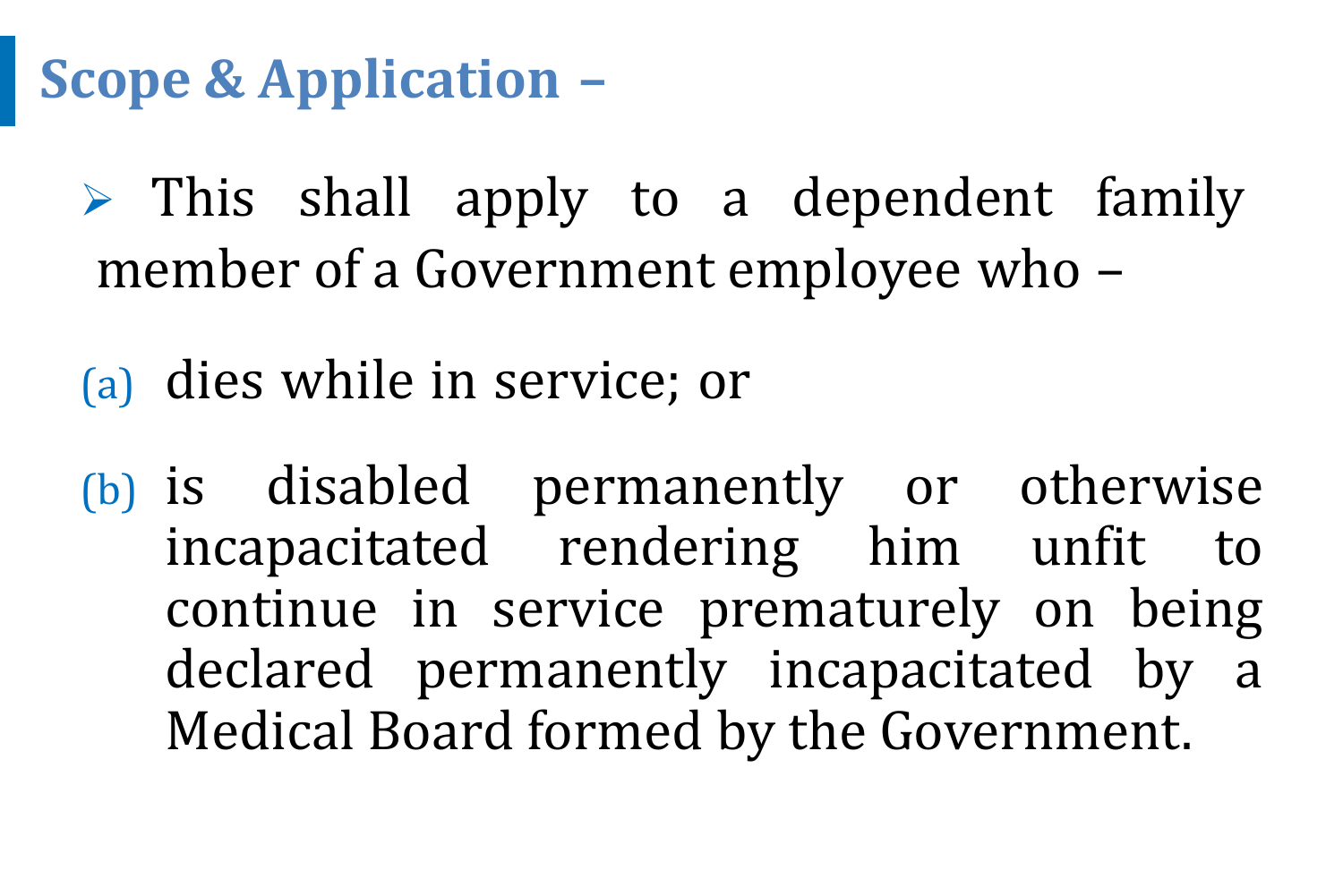#### **Eligibility Criterion for appointment on** compassionate ground-

- (a) The family is indigent and deserves immediate assistance for relief from financial destitution. For this any of the following two conditions is to be satisfied.
- (i) The **monthly income of the family falls below 90 per cent of the gross monthly salary** of the employee before death or premature retirement.
- (ii) The monthly income of the family falls below the minimum salary of a Group-D employee (in case of Group-D employees) or the minimum salary of a Lower Division Clerk (in case of employees other than those belonging to the Group-D).

allowance and medical allowance The gross monthly salary, for the purpose of this definition shall mean, basic pay (Band Pay + Grade Pay), dearness allowance, house rent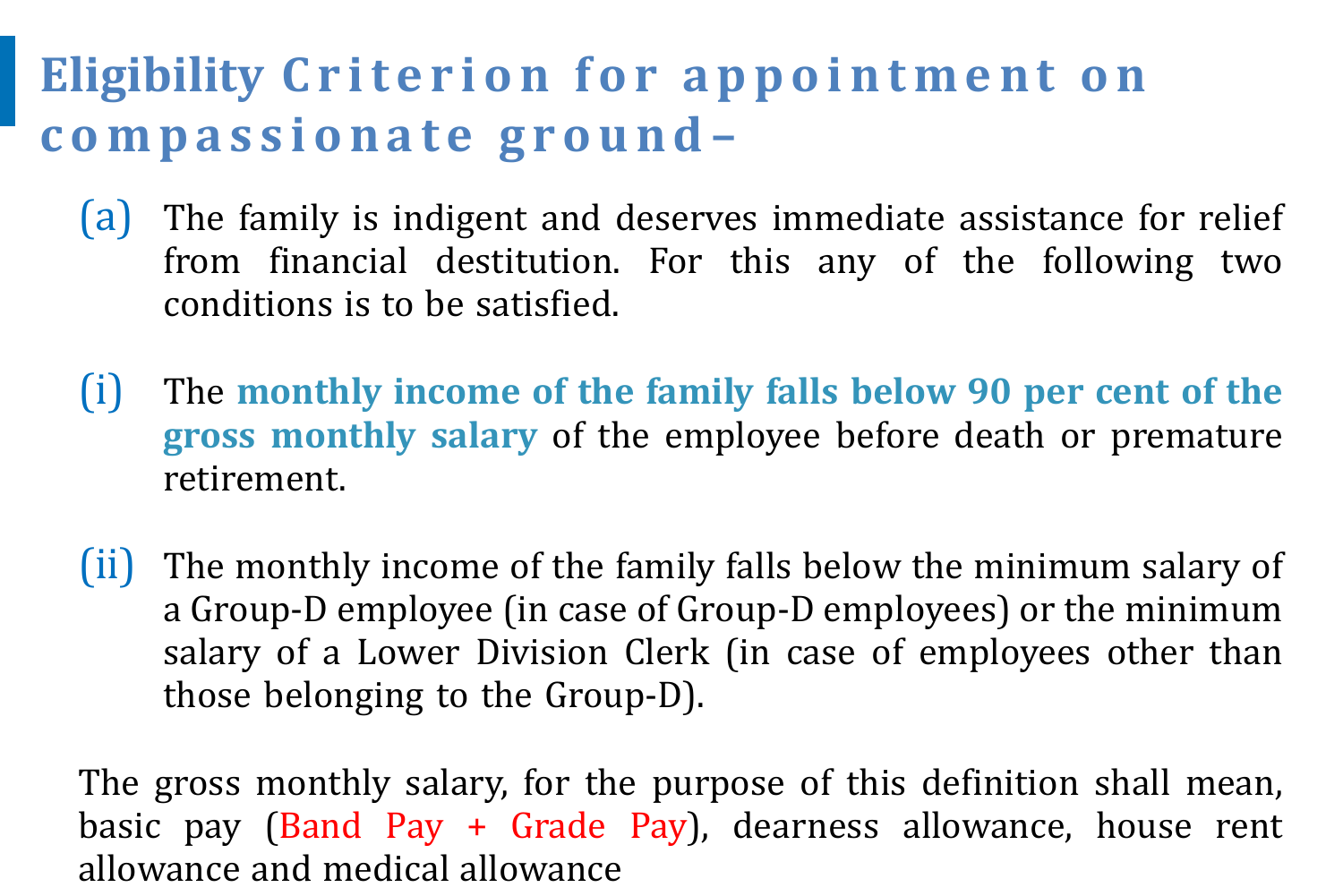$\triangleright$  The monthly income of the family shall mean the aggregate of:

(I) Total family pension per month (Basic Pension and Dearness Relief, Medical Allowance).

(II) Monthly interest income  $\omega$  8% p.a. on the total amount received by the family after death of the employee or retirement of the incapacitated employee (Gratuity, Leave Encashment, any other payments excepting GPF).

 $\triangleright$  Provided that, where an ex-employee had to incur medical expenses as indoor patient prior to and leading to his death/incapacitation, such expenses is deducted from the amount received. All such expenses must be supported by original receipt/Cash memo, hospital discharge Certificates.

(III) Monthly income from movable and immovable properties (the family members shall submit declaration on the matter).

application (the family members shall submit declaration on the matter). (IV)Monthly income of the dependents of the ex-employee named in the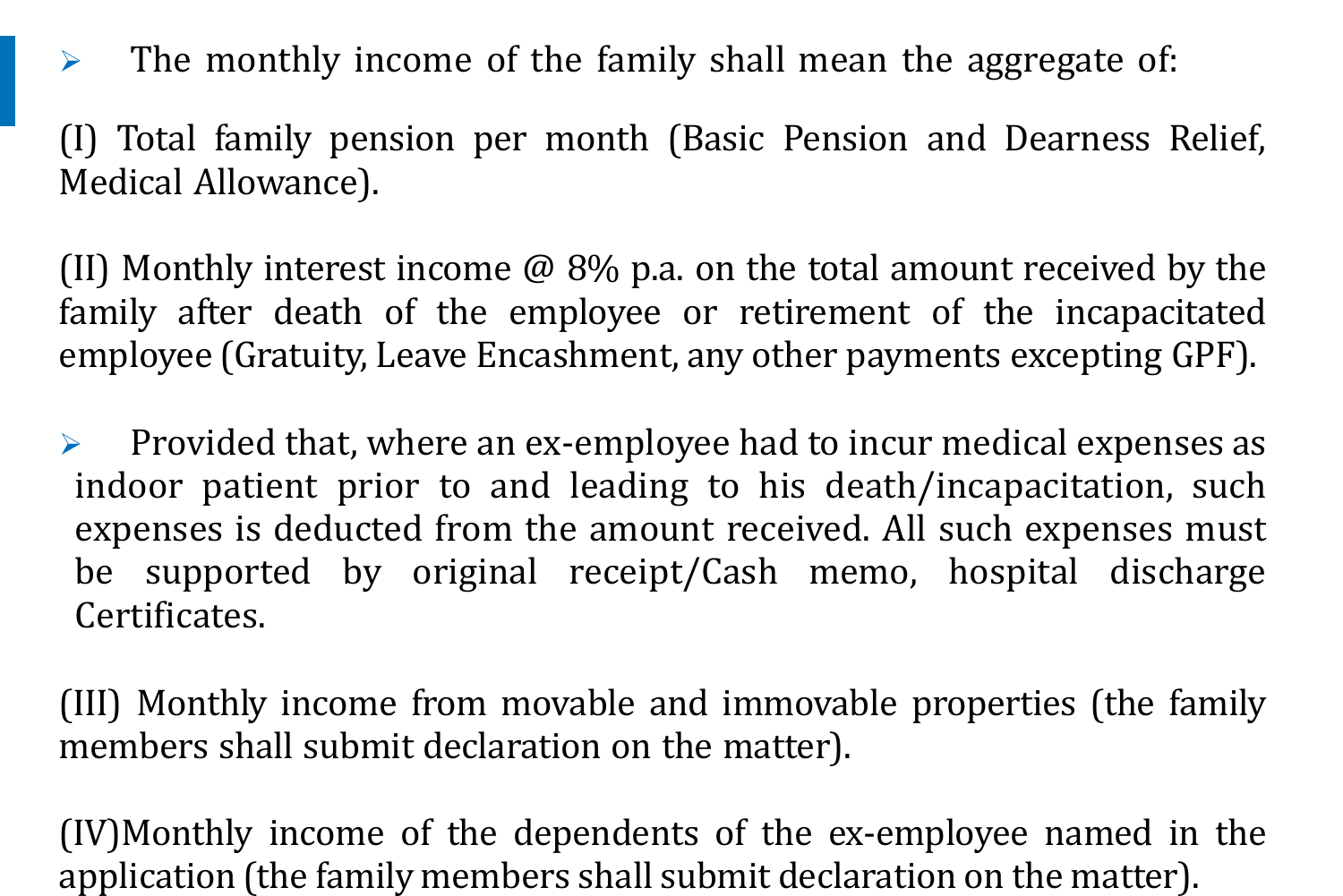(b) In case of premature retirement, the concerned employee had **at least two years of service left to reach the normal age of superannuation** and should fulfill the following conditions.

(i) He/she has fully exhausted all kinds of leave with pay including commuted leave on medical ground;

(ii) The financial conditions of the family is so acute as to make the appointment essential consequent upon the fall in income due to such retirement.

the relevant recruitment rules. (c) Applicant for compassionate appointment should be eligible and suitable for the post in all respects under the provisions of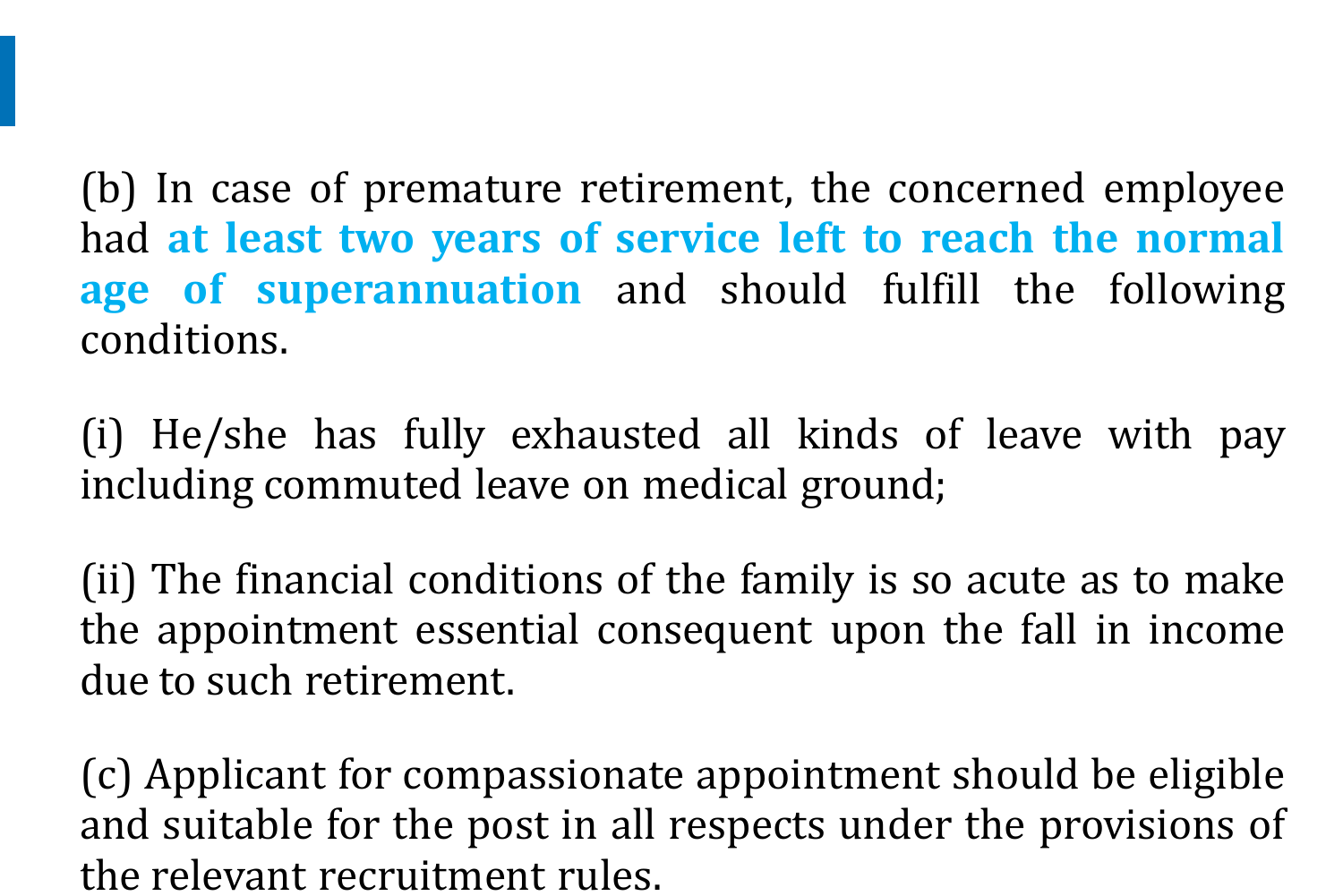### **Definition –**

- ➢ **"Dependent Family Member"** means
- (a) spouse; or
- (b) son (including legally adopted son before death or incapacitation); or
- **(c) unmarried daughter (including legally adopted unmarried daughter before death or incapacitation**)
- **(d) married daughter** who on date of death or incapacitation was unmarried; or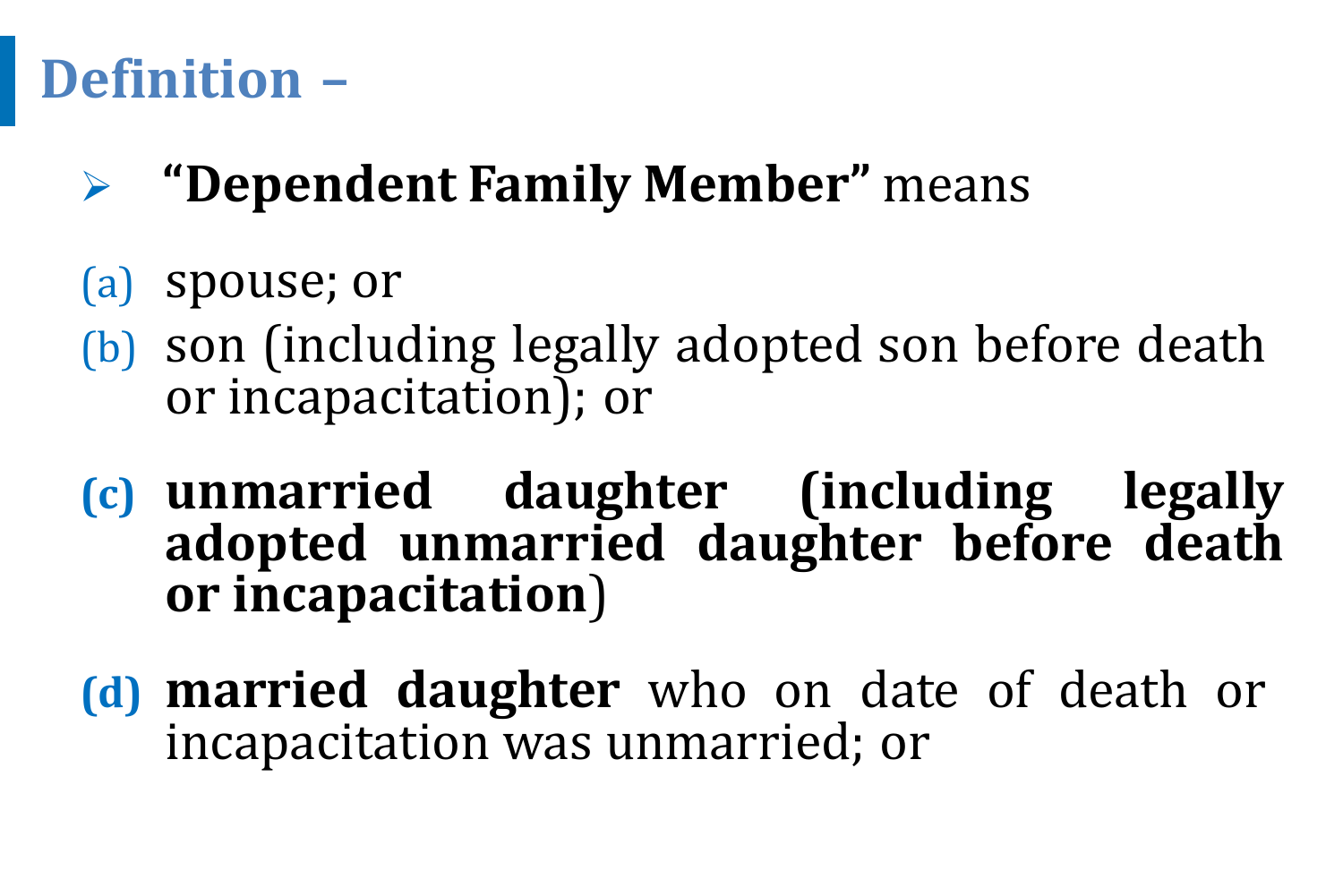$\triangleright$  (dd) A divorcee daughter, who has become dependent on the family, and the divorce petition was filed before the death/ permanent incapacitation of the Govt. employee.

 $\triangleright$  She must have obtained decree of divorce issued by the competent authority of an Hon'ble court, either before or after the death of the Government Employee.

 $\triangleright$  In case she has been receiving any maintenance cost from her husband, the same will be taken into account to decide her eligibility.

 $\geq$  (e) brother or sister in case of death in harness of an unmarried employee provided his/her parent, all the brothers and sisters were fully dependent on him/her,

➢ – **who was wholly dependent on the Government employee** at the time of his death in harness or incapacitation, as the case may be, and is **in need of immediate financial assistance** at the time of making application and also **at the time of consideration**.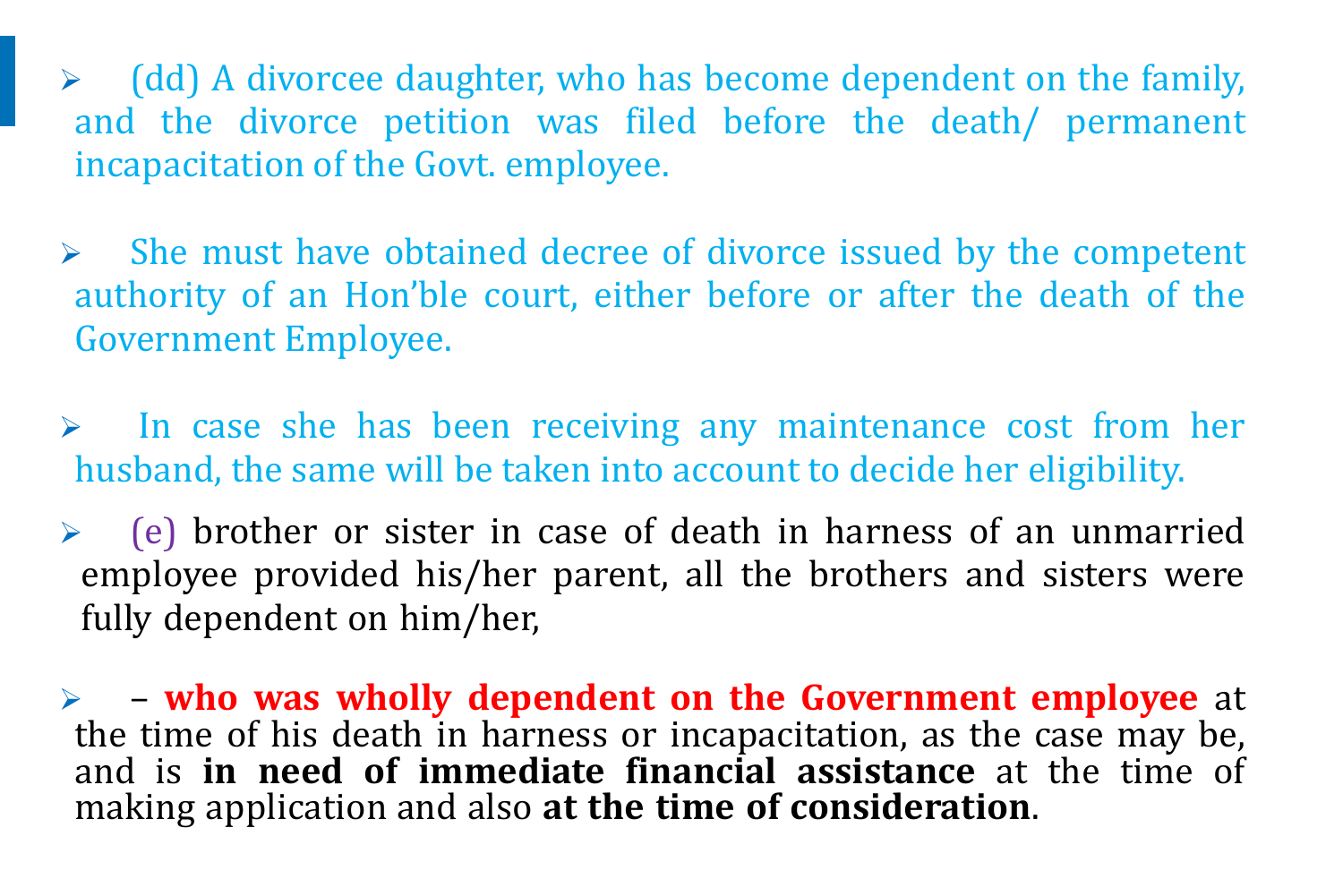$\triangleright$  (f) "Government employee" for the purpose of this scheme means a Government employee appointed on regular basis and not the one working on daily wage or casual or apprentice or ad-hoc or contract or reemployment basis.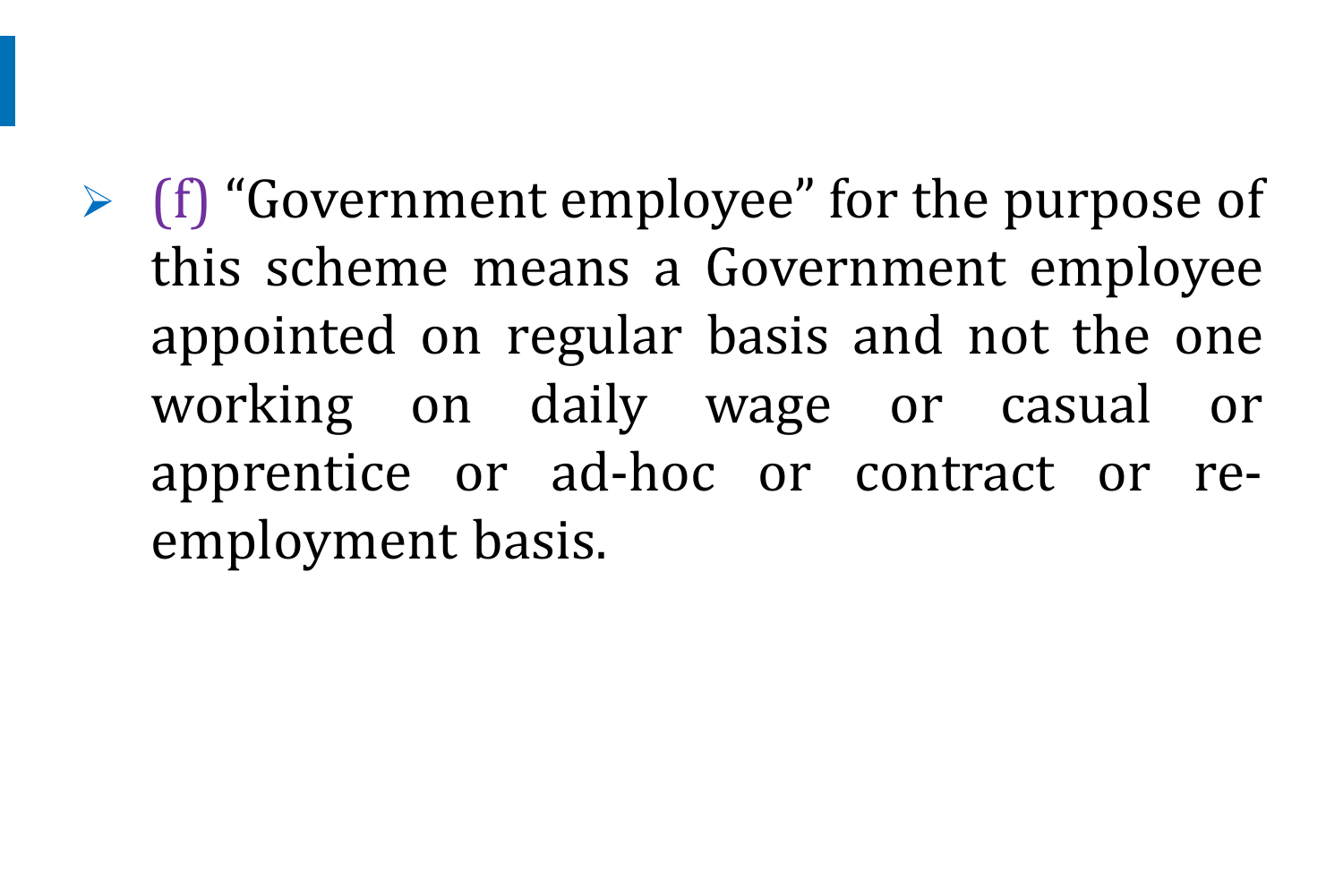### **To Whom Applicable-**

The West Bengal Scheme for Compassionate Appointment, 2013 specifies that it is applicable for regular State Government employees and not meant for the employees of Corporation, Public Undertaking, Statutory bodies, Govt. Companies Boards, Local Bodies etc.

> **However, if a notified policy for compassionate appointment already existed in a concerned department in respect of the employees of the aforesaid organizations, prior to introduction of West Bengal Scheme for Compassionate Appointment, 2013, which was issued after obtaining due concurrence of the Labour Department and Finance Department, in pursuance of Notification No [142-Emp.,](142-Emp dt.01.11.07.pdf) Dated 01.11.2007, then there is no bar in implementing the same for the purpose of extending compassionate appointment to the dependents of employees who die die-in-harness or are permanently incapacitated.**

**(Ref: [96-Emp,](96-Emp dt.28.04.15.pdf) dated 28th April, 2015)**

© 2015-2016, (MeitY), Government of India. All rights reserved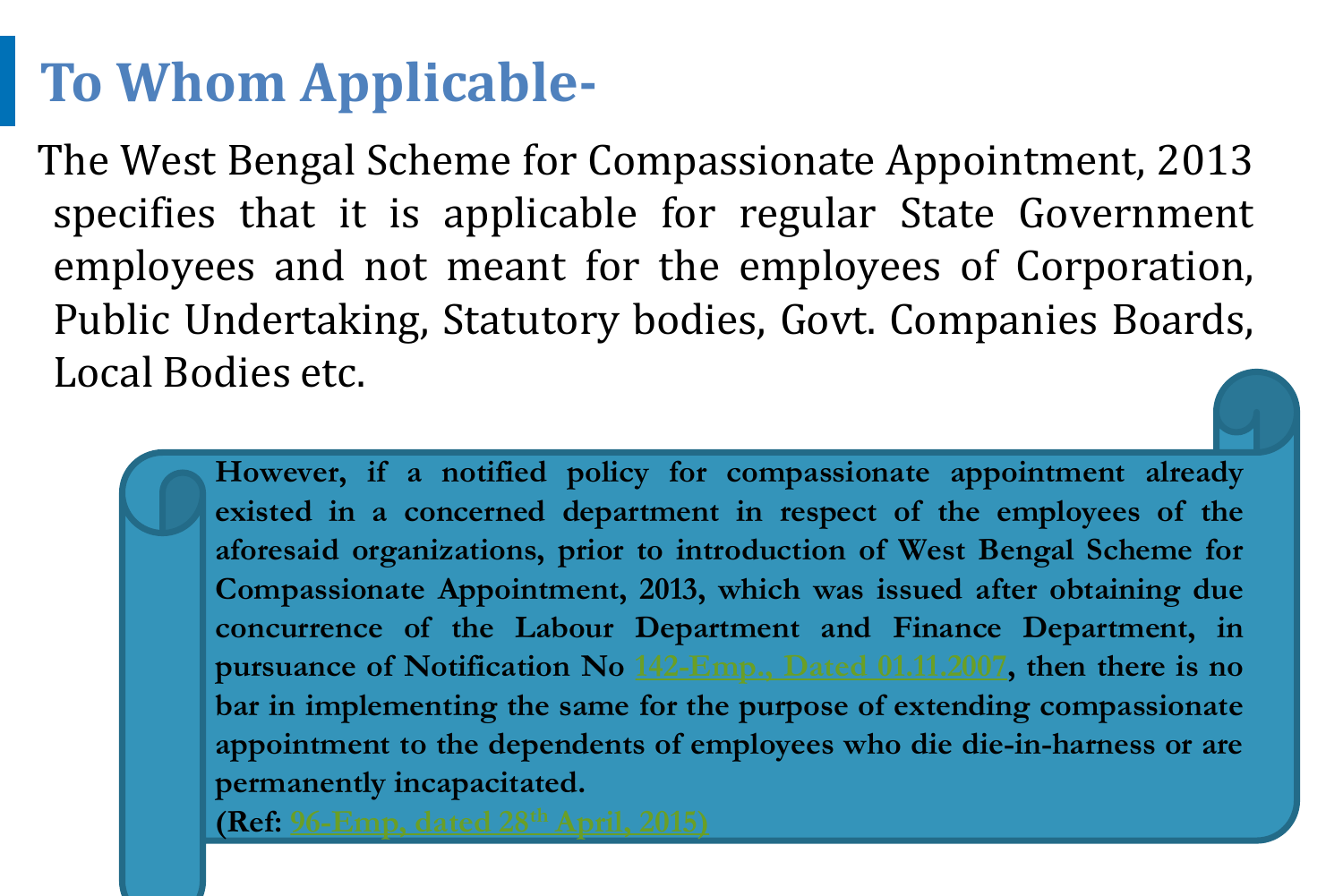#### **Missing Government Servant –**

➢ Cases of missing Government servants are also covered under this scheme for compassionate appointment subject to the following conditions

- (a) A request to grant the benefit of compassionate appointment can be considered only after a lapse of at least 2 years from the date from which the Government servant has been missing, provided that:
- (i) an FIR to this effect has been lodged with the police,
- (ii) the missing person is not traceable as per report of the police

and

(iii) the competent authority feels that the case is genuine.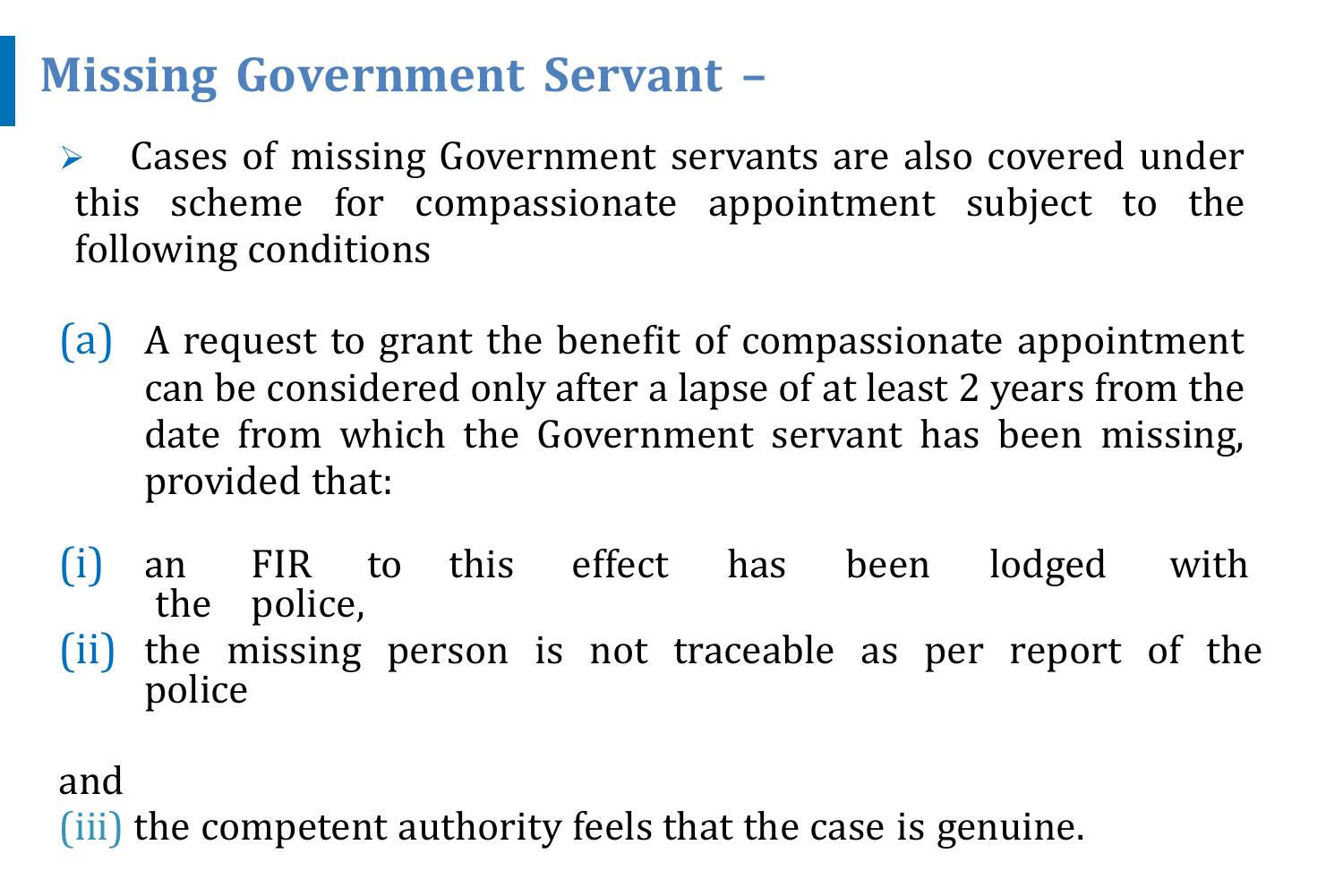- (a) This benefit will not be applicable to the case of a Government servant
	- (i) who had less then 5 years to retire on the date from which he has been missing; or
	- (ii) who is suspected to have committed fraud, or suspected to have joined any terrorist organisation or suspected to have gone aboard or suspected to have gone missing for having employment of a dependent on compassionate ground.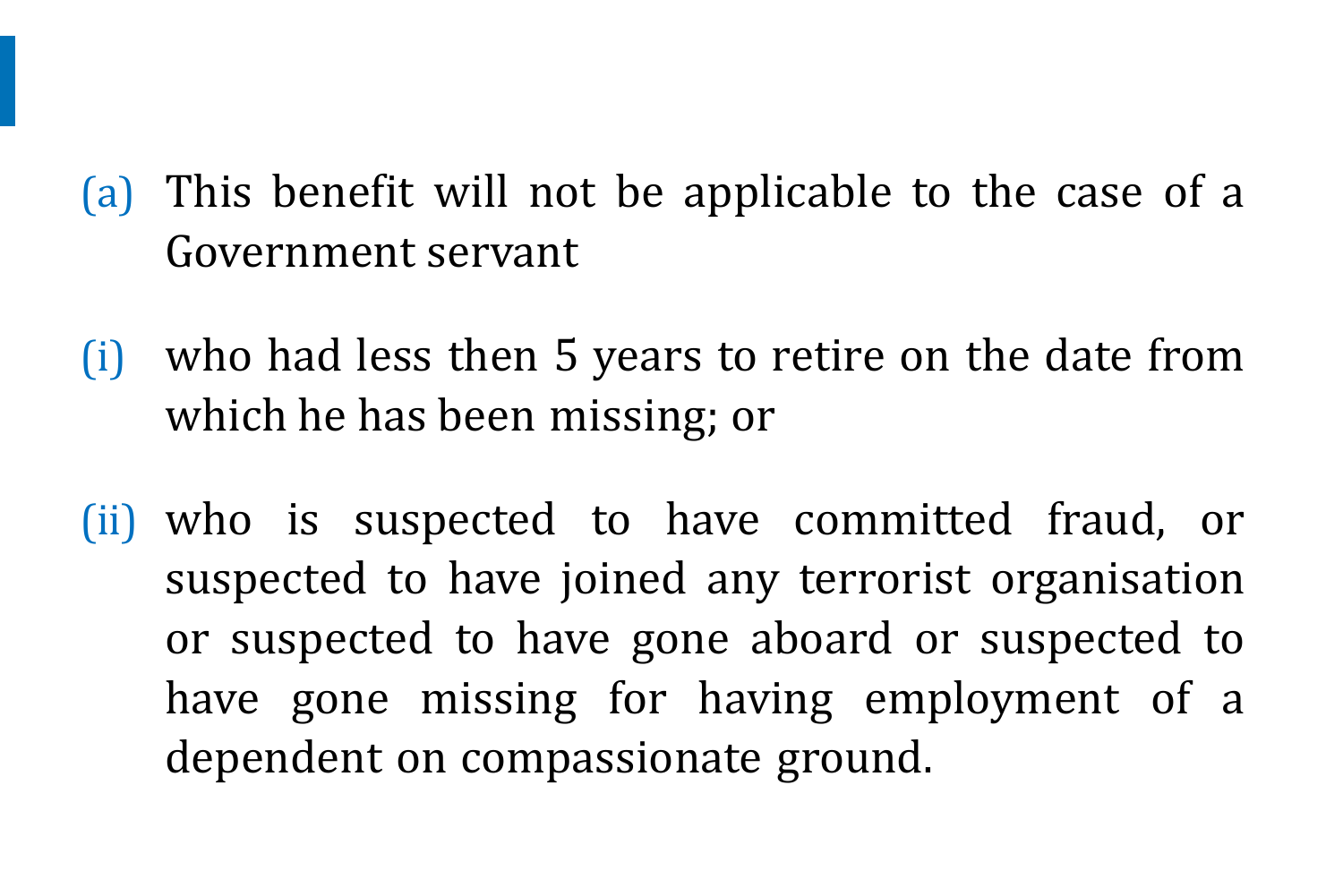**Posts to which such appointments can be made –**

- ➢ Such appointments can be made to **Group-C** and **Group-D** posts only in the exempted category vacancies.
- $\triangleright$  Ref:  $50$ -Emp/1M-25/98, Dated Kolkata, the 1<sup>st</sup> March, 2011 of Labour Department for Model 100 Point Roaster of vacancies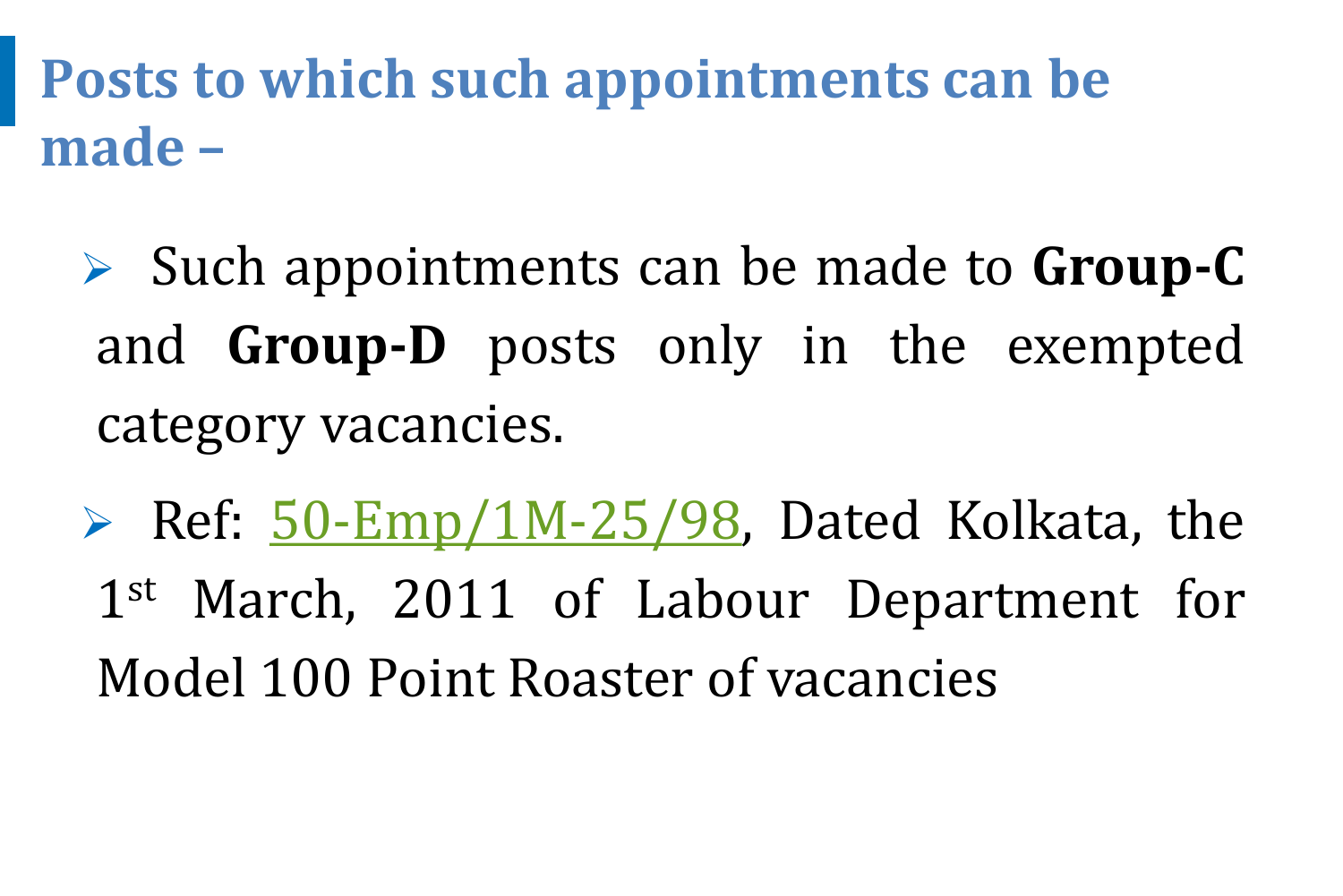#### **Determination/Availability of vacancies –**

(a) Appointment on compassionate ground to Group-C post should be made only on probation as per existing rules and to Group-D post on regular basis and that is only after vacancies meant for in the exempted categories are available. The appointing authority will have the right to appoint a dependent either to a Group-C or a Group-D post even if the dependent is qualified for Group-C post.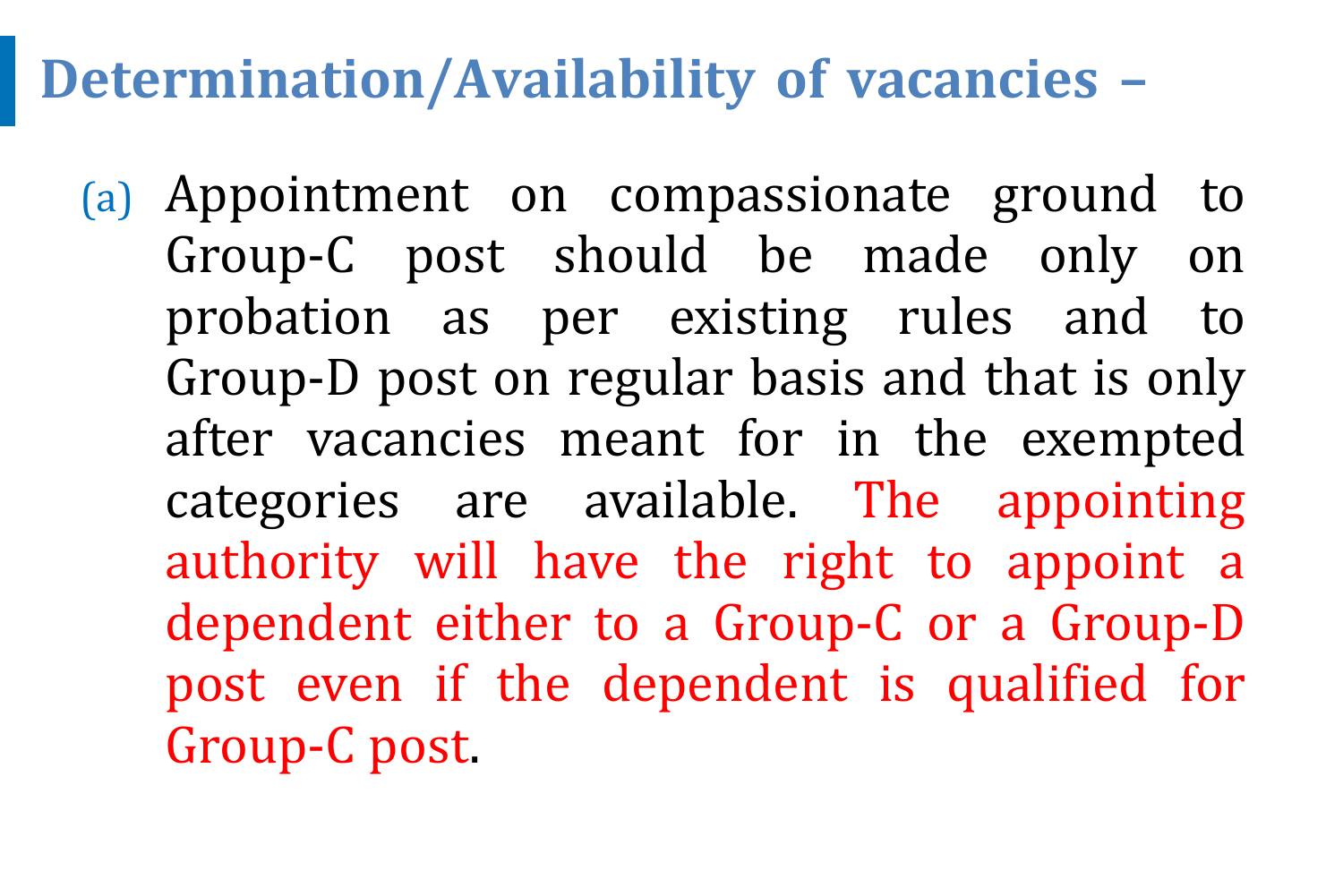- ➢ A person selected for appointment on compassionate ground should be adjusted in the recruitment roster against the appropriate category viz. SC/ST/OBC/General depending upon the category to which he belongs.
- $\triangleright$  For example, if he belongs to SC category he will be adjusted against the SC reservation point, if he is ST/OBC he will be adjusted against ST/OBC point and if he belongs to General category he will be adjusted against the vacancy point meant for General category.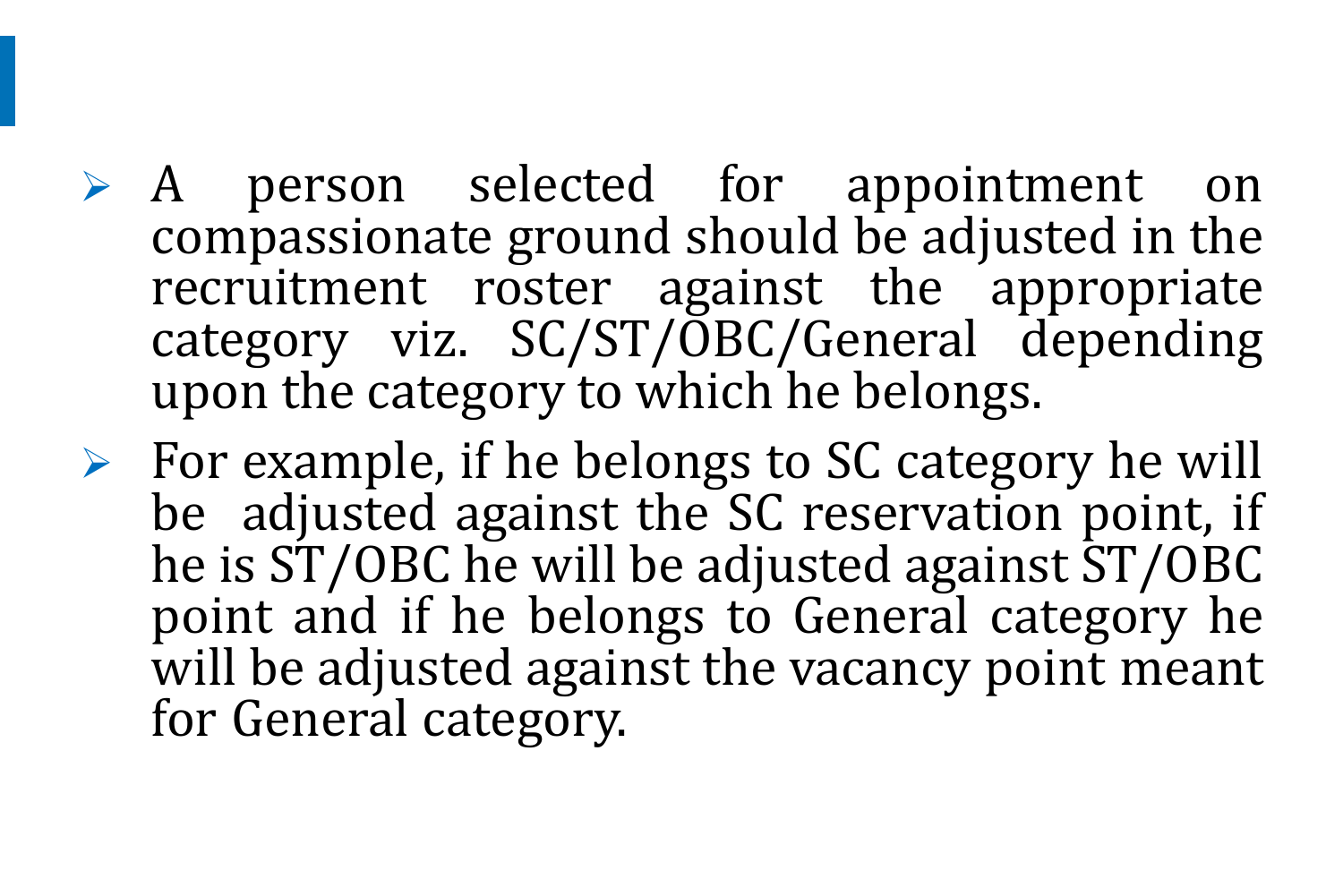#### **[50-Emp/1M-25/98](50-EMP.pdf), Dated Kolkata, the 1st March**

All appointing authorities should obtain names from Exempted Category 6. Cell under the Directorate of Employment, West Bengal, to fill up the vacancies meant for Exempted Category Candidates in the above roster except the cases of Employment on compassionate ground, viz. death-in-harness and premature retirement due to permanent incapacitation.

8. As no curtailment of existing percentage of reservation for SC. ST and OBC-Category-A and Category-B can be made, the reserved points for SC(E.C.). ST(E.C.), OBC Category-A (E.C.)and OBC Category-B (E.C.) shall be filled up by the Exempted Category Candidates belonging to SC, ST and OBC Category-A/ Category-B only. In case of non-availability of a suitable Exempted Category Candidate belonging to SC, ST or OBC Category-A and Category-B for any of such reserved point, the said vacancy shall be filled up by a non-Exempted Category Candidate belonging to SC, ST or OBC Category-A and Category-B as the case may be.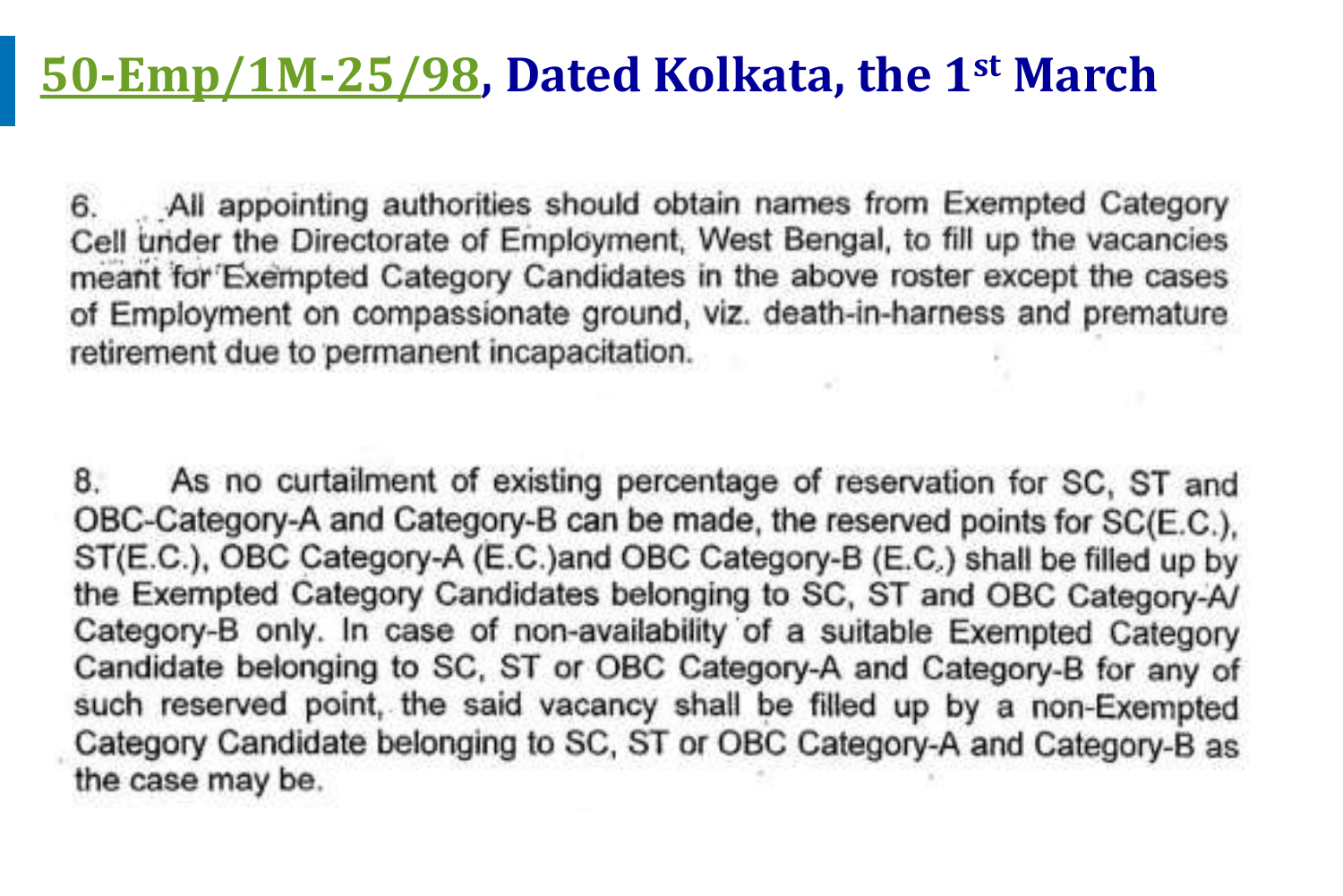# **Appointment and posting:**

➢ **Posting on such appointment shall be made in the offices at the following levels:**

- **1. At Gram Panchayat**
- **2. At Block**
- **3. At Sub-division**
- **4. At District**

➢ It would be first considered for Gram Panchayat level offices and then in Sub-divisional level offices in case of non-availability of vacancy in former level offices and so on. **In no case a candidate would be appointed in any upper-level offices if vacancy is available in the lower level.**

© 2015-2016, (MeitY), Government of India. All rights reserved appointment in other Departments may be made.  $\triangleright$  Appointment is to be made in the exempted category vacancies under the concerned Department. In case of non-availability of the same,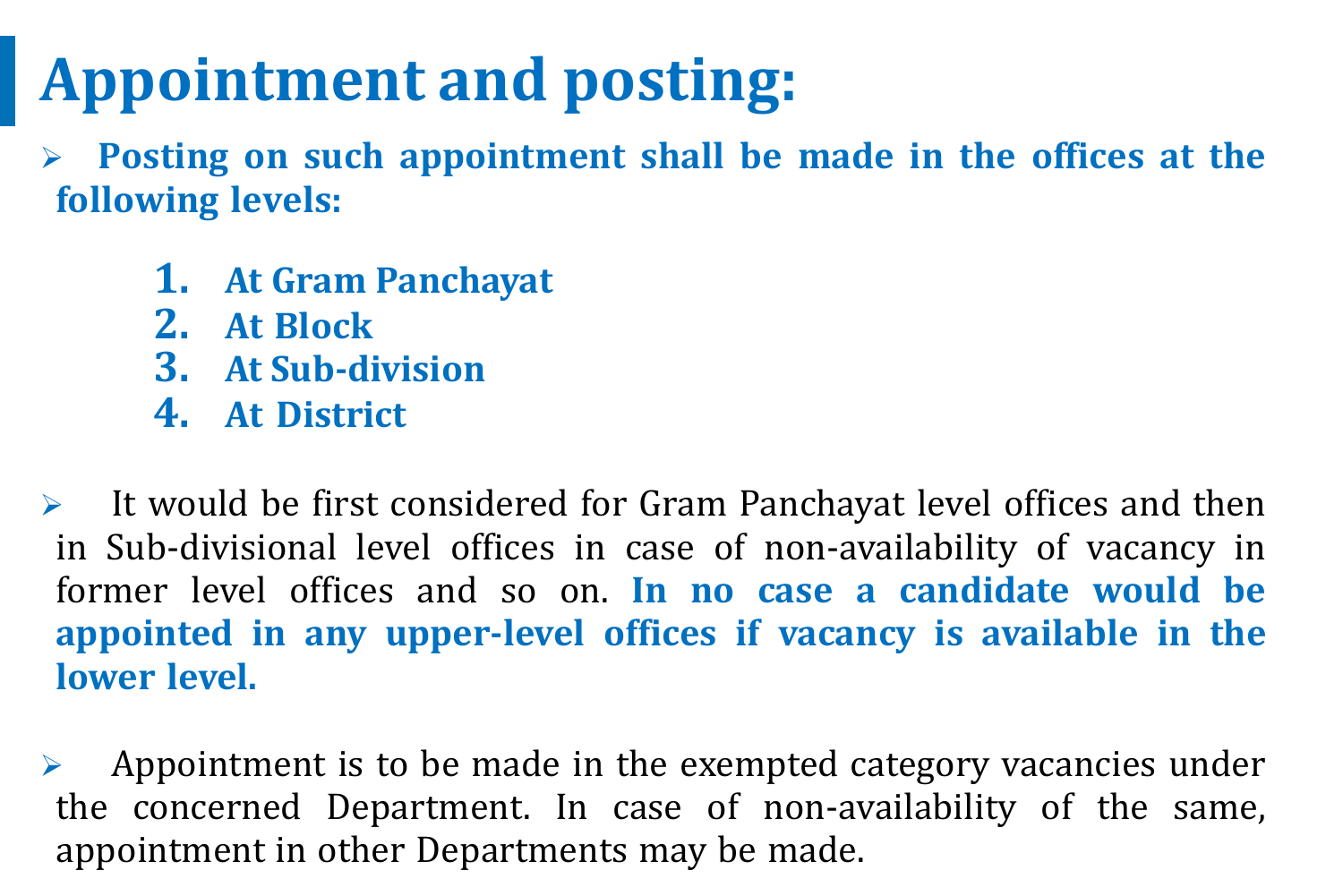#### **Procedure for appointment on c o m p a s s i o n a t e g r o u n d –**

- $\triangleright$  The concerned authority in the department/office should meet the members of the family of the deceased Govt. servant immediately after his death to advise and assist them in getting appointment on compassionate ground.
- $\triangleright$  The applicant should be called in person at the very first stage and should be advised in person about the requirement and formalities to be completed by him.
- $\triangleright$  A record of such meeting should be kept with the office of the controlling authority and appointing authority.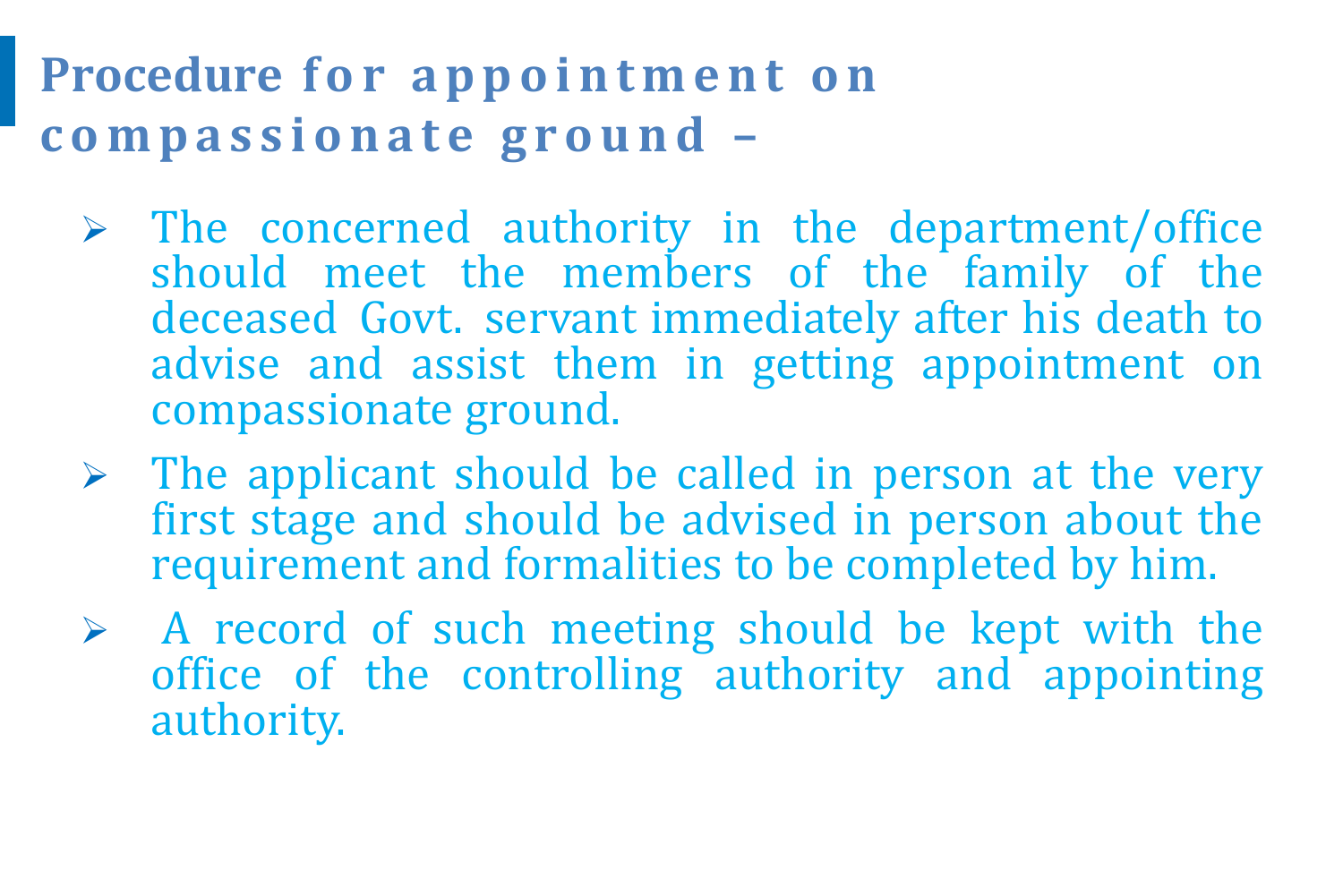- $\triangleright$  Application is to be submitted in the prescribed proforma as in **Annexure 'A' for employees dying while in service and 'B' for premature retirement due to permanent incapacitation,** as applicable through the Head of office. In case of death in harness such application must accompany copy of death certificate.
- ➢ For Missing Government servant, Proforma at Annexure 'E' may be used for application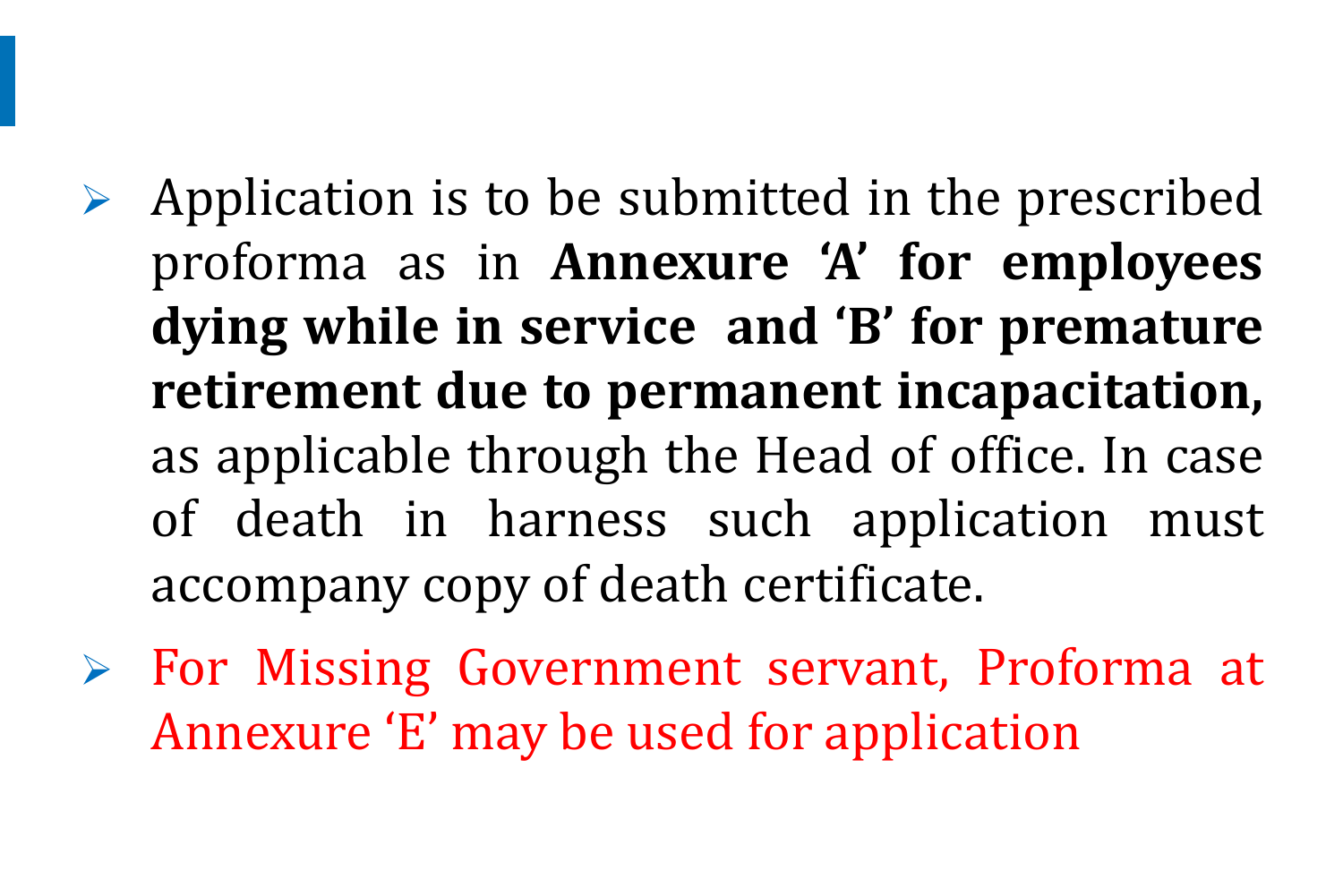# **Three Men Committee**

- ➢ Appointing authority will constitute three men Screeningcum- Enquiry Committee with his immediate subordinate officer and two other senior officials as members.
- the date of making of application. ➢ While examining and enquiring the application for employment on compassionate ground, the **Screening-cum-Enquiry Committee** will take into consideration the financial condition of the family of the deceased or disabled or incapacitated employee following the provisions in the scheme to ascertain, if there is any immediate need of financial assistance for the family in the shape of employment. Such enquiry report is to be submitted as per Annexure 'A' and 'B' (E for Missing Government servant) as applicable to the appointing authority within a period of **three months** from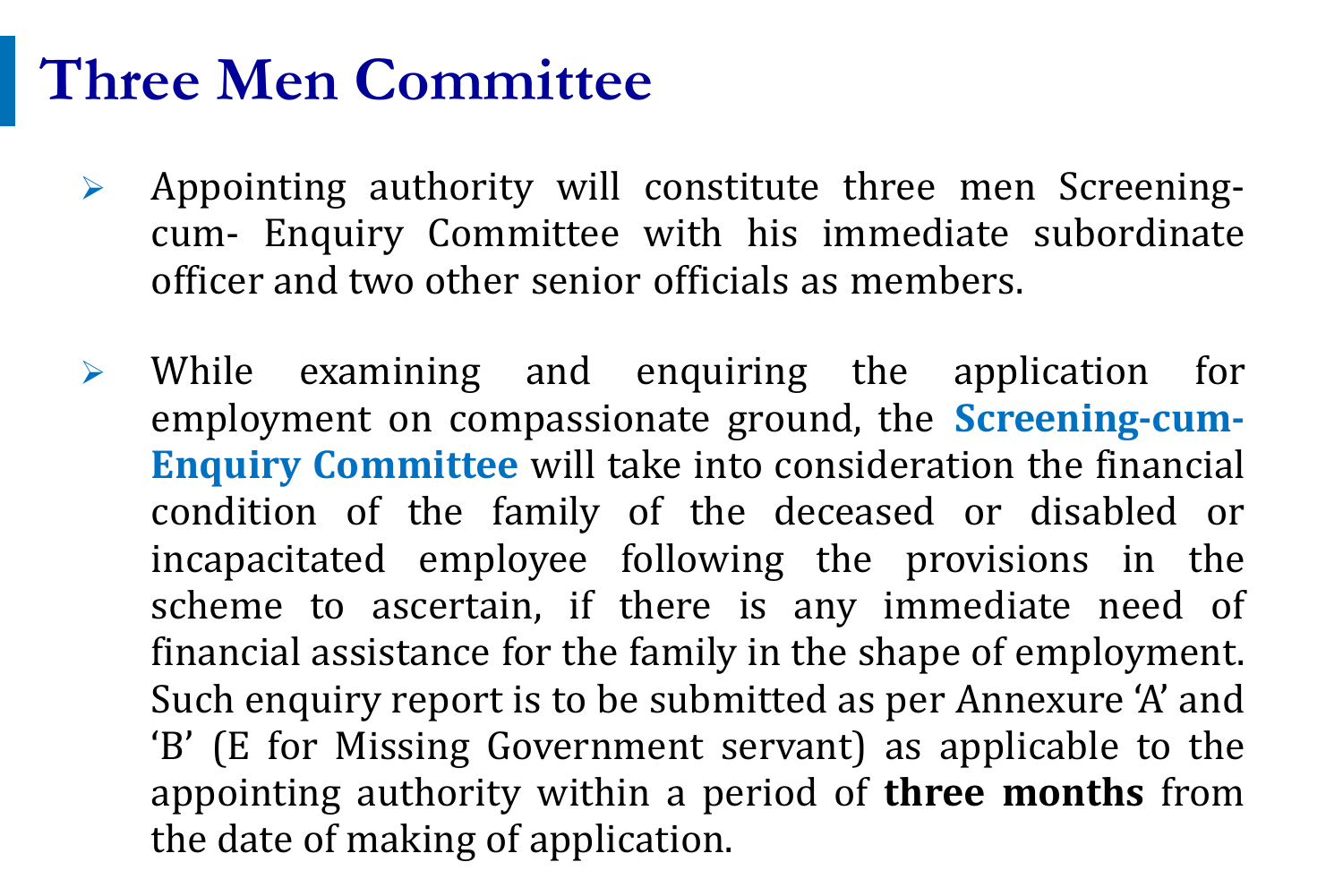# **Disposal of Application**

- $\triangleright$  The appointing authority will forward the case together with his views recorded in **Annexure 'A' or 'B' (E for Missing Government Servant)** as applicable to the Administrative Department concerned for consideration.
- $\triangleright$  If it is decided by the Administrative Department to be a fit case for offering employment suitable vacancy is to be identified and send the case to the concerned appointing authority thereafter for offering appointment.
- member Screening-cum-EnquiryCommittee. ➢ All cases of compassionate appointment should be disposed of by the Administrative Department preferably within six months of the receipt of report of the 3 (three)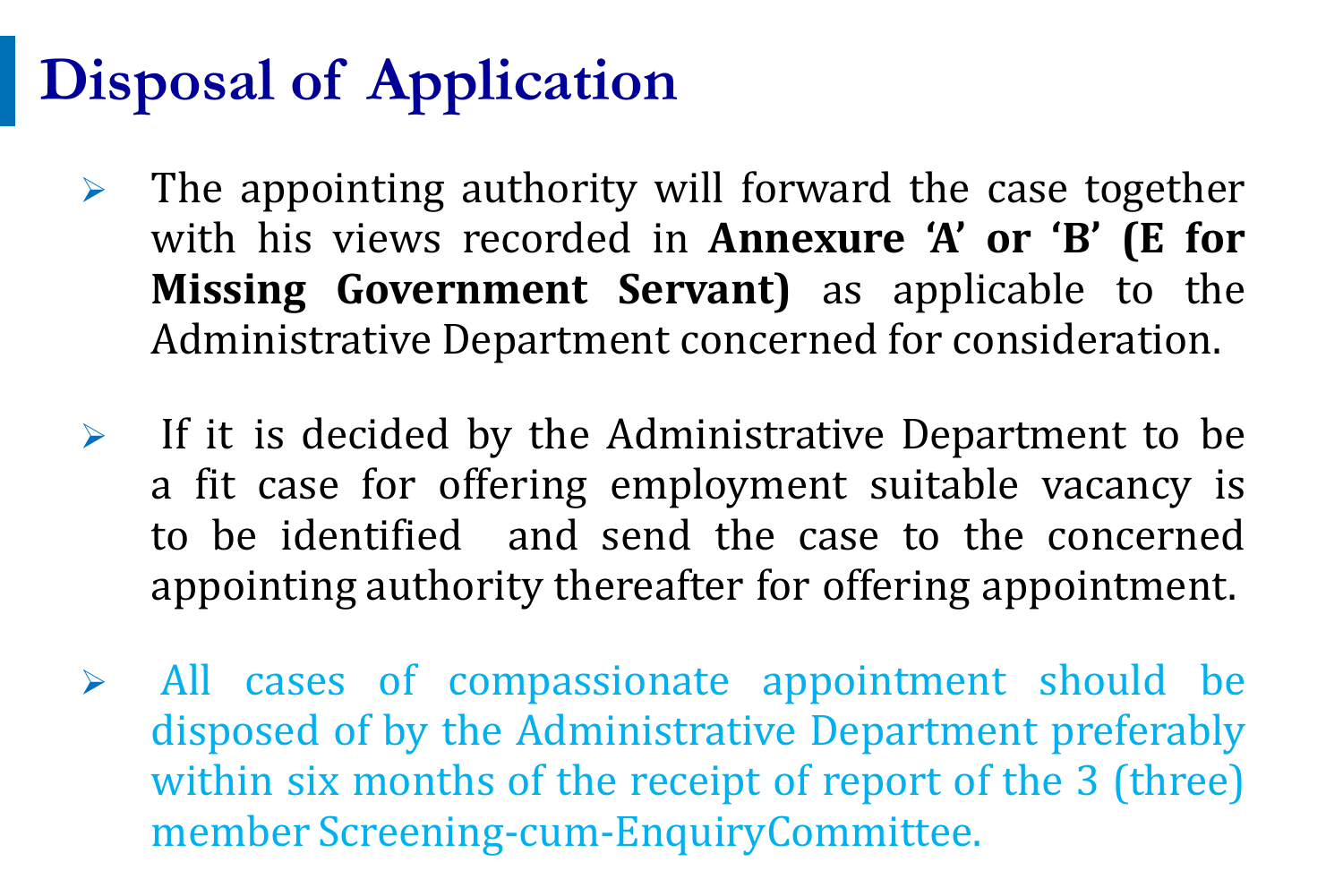## **Timelines for filing application for appointment on Compassionate Ground**

- $\triangleright$  If the family of the deceased or the employee retired on being permanently incapacitated is in need of financial assistance and the same is absolutely necessary to support the family, application for employment is to be submitted within two years from the date of death or retirement on permanent incapacitation.
- $\triangleright$  If no application is submitted within the said period, it will be presumed that the family does not require any financial assistance.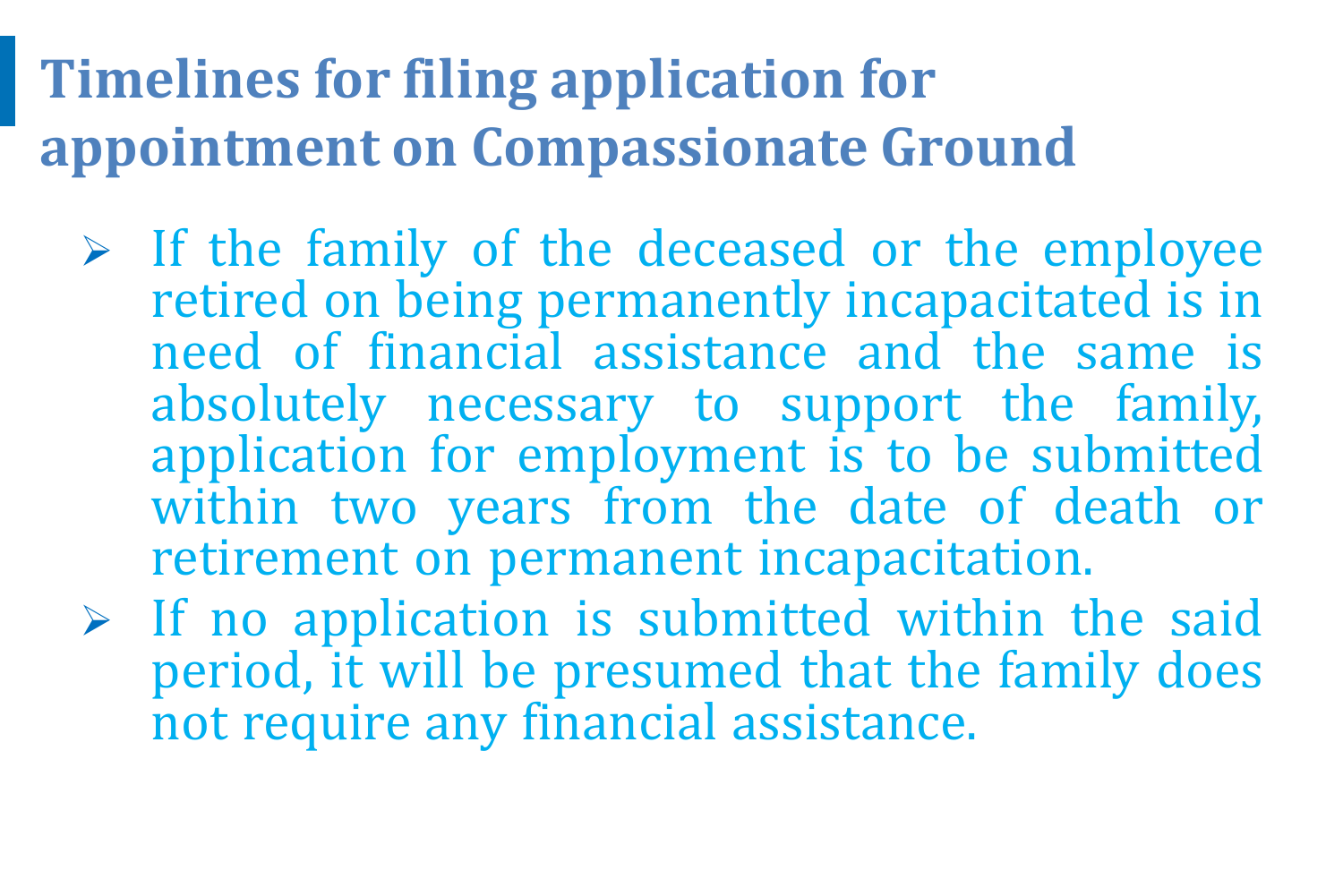#### **Belated requests for compassionate appointment**

- ➢ In exceptional cases such as (i) death during action (ii) where none in family is eligible etc., departments can consider requests for compassionate appointment even where the death or retirement on medical grounds of a Government servant took place up to five years ago.
- ➢ While considering such belated request the 3 member screening-cumenquiry committee should, however, keep in view that the concept of compassionate appointment is largely related to the need for immediate assistance to the family of the Government Servant in order to relieve it from economic distress. The very fact that the family has been able to manage somehow all these years should normally be taken as adequate proof that the family had some dependable means of subsistence.
- $\triangleright$  Therefore, examination of such cases could call for a great deal of circumspection at all levels.
- $\triangleright$  The dependent member must invariably attain the minimum age of appointment at the time of consideration.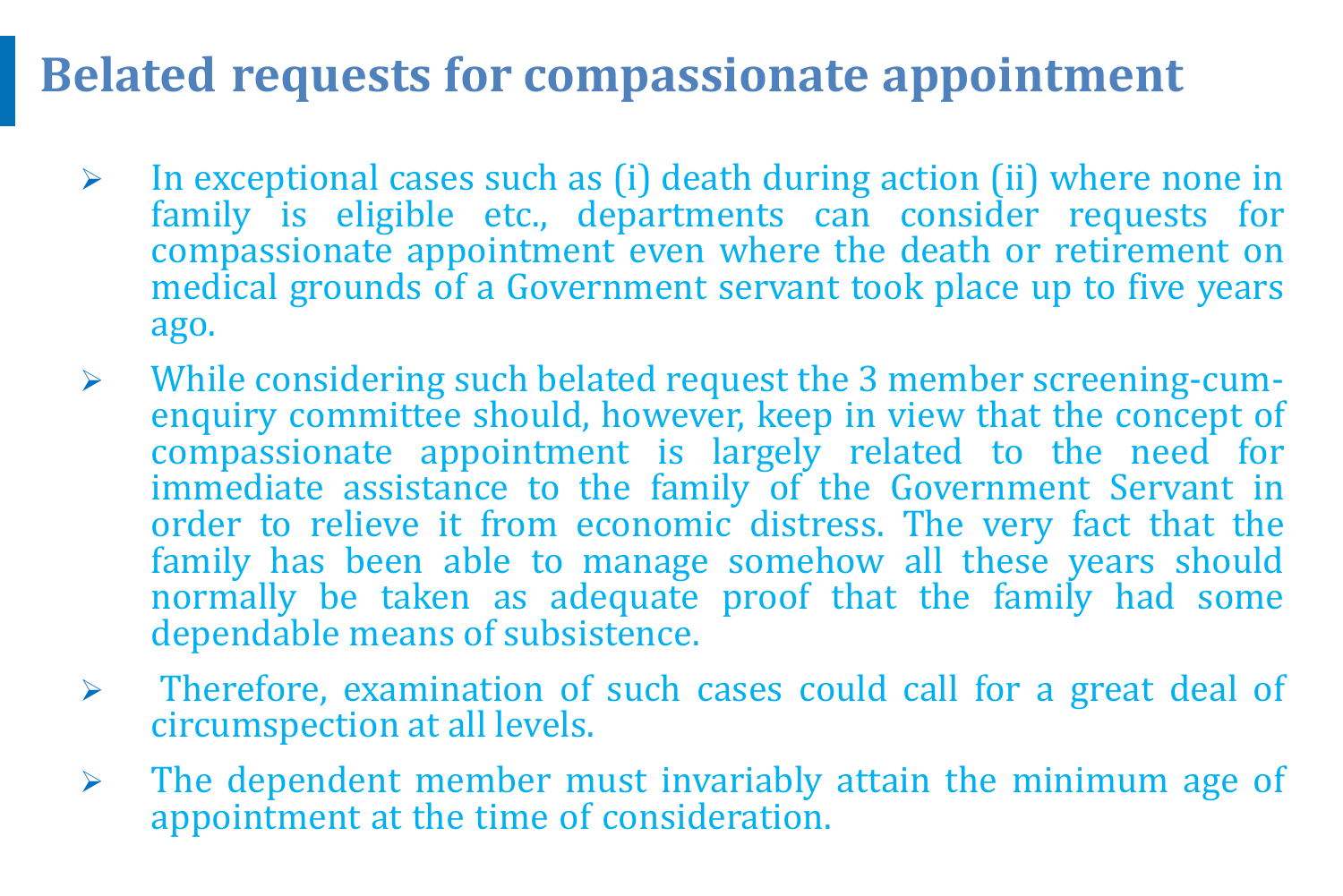## **Undisposed cases: Timelines**

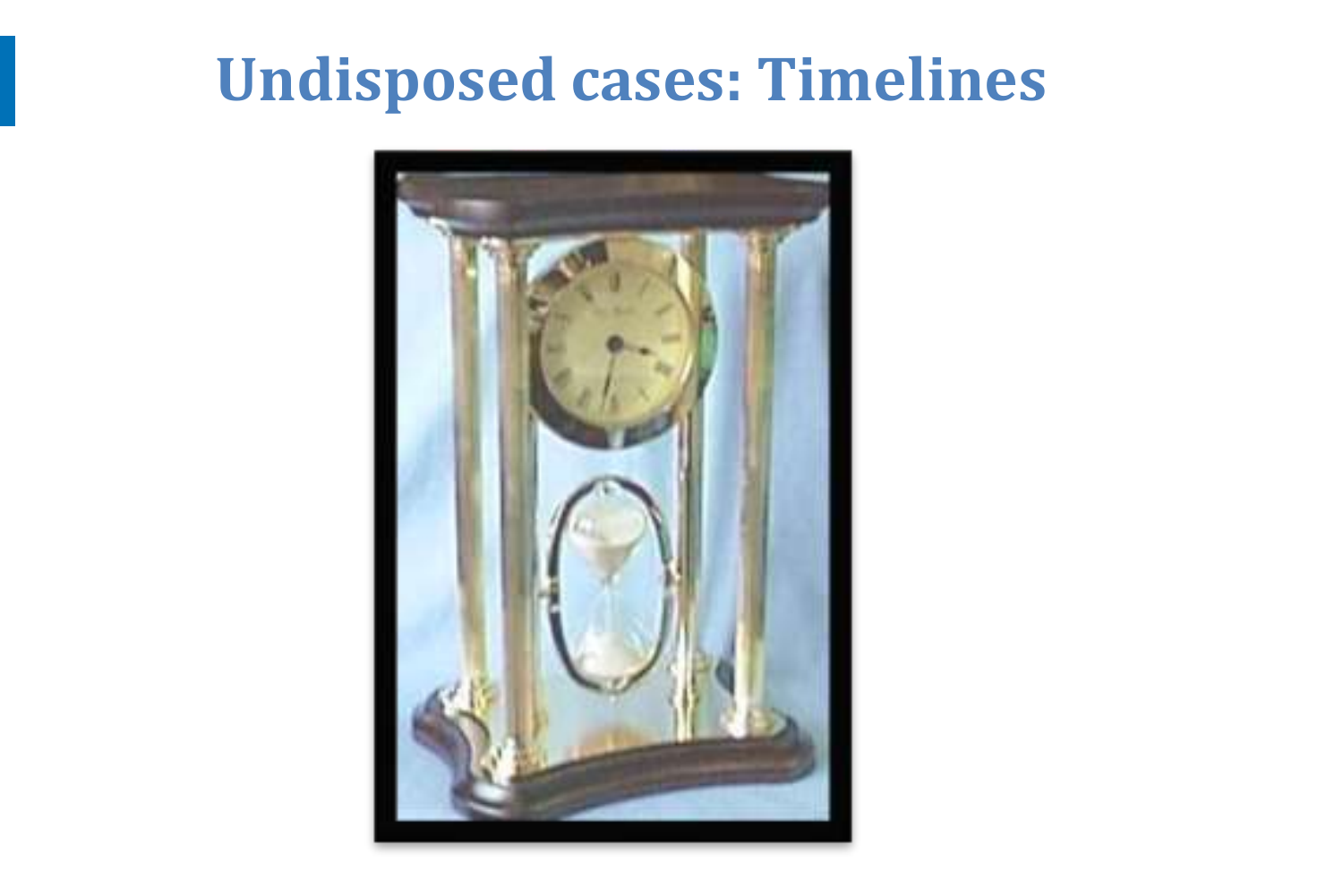**Undisposed cases – (Ref 251-Emp., Dated 3rd December, 2013)**

- a) Application submitted more than two years after death/incapacitation prior to issue of Notification No. 30-EMP. dated 02.04.2008 will not be entertained.
- b) The undisposed cases before 01.01.2005, excepting those which are covered in sub-para (a) of this para,will be enquired into afresh to ascertain, if need for financial assistance in the form of compassionate ground still exists. Such enquiry is to be completed within a period of three months.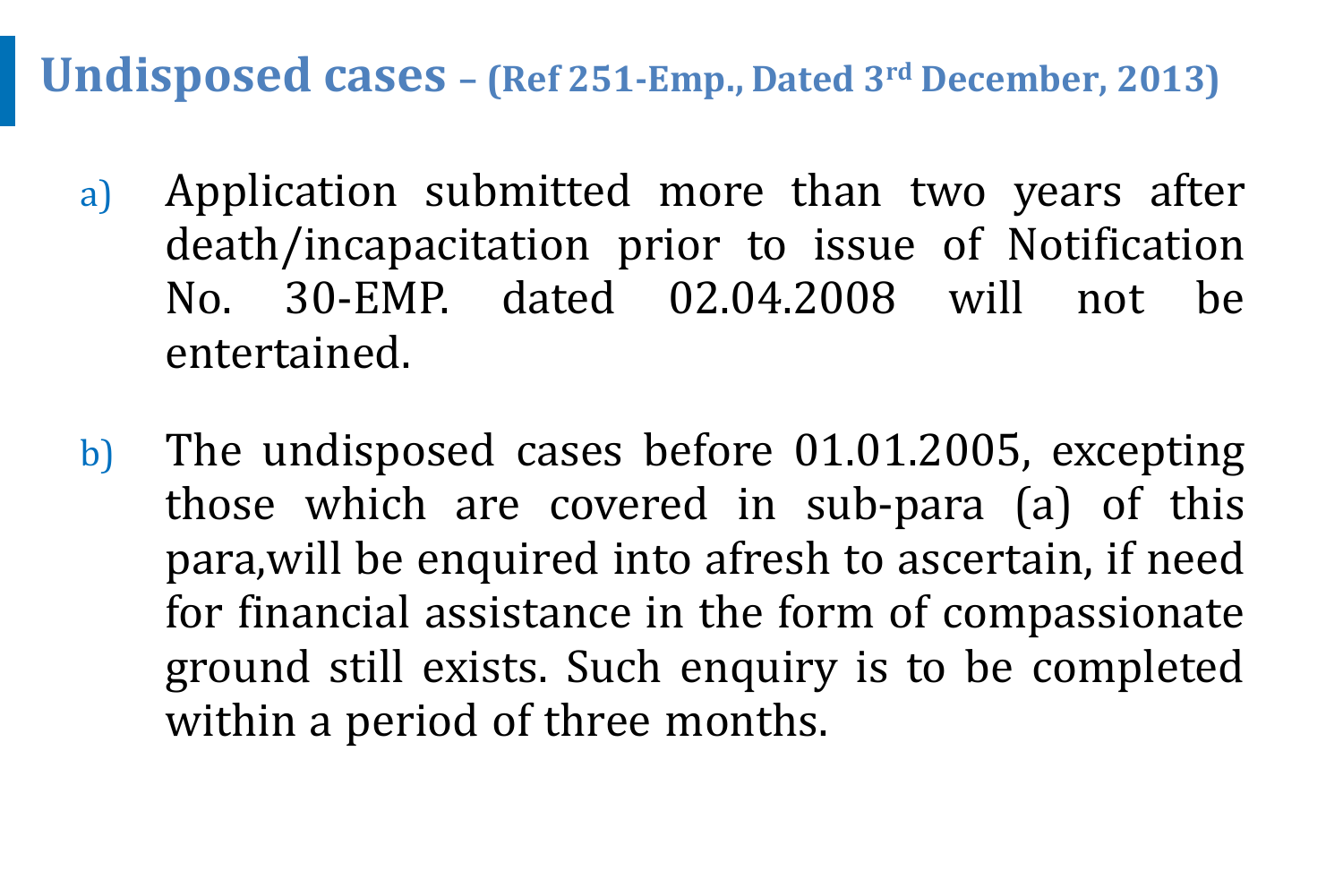#### **Undisposed cases: Timelines**

**251-Emp., Dated 3rd December, 2013 (Cl 14(b))**

Application submitted within two years after **Before 01/01/2005** death/incapacitation : Enquired into afresh

> Application submitted after two years: Not to be processed

**Before 02/04/2008 251-Emp., Dated 3rd December, 2013 (Cl 14(a))**

Application submitted within two years after death/incapacitation: To be entertained

Application submitted more than two years after death/incapacitation: will not be entertained.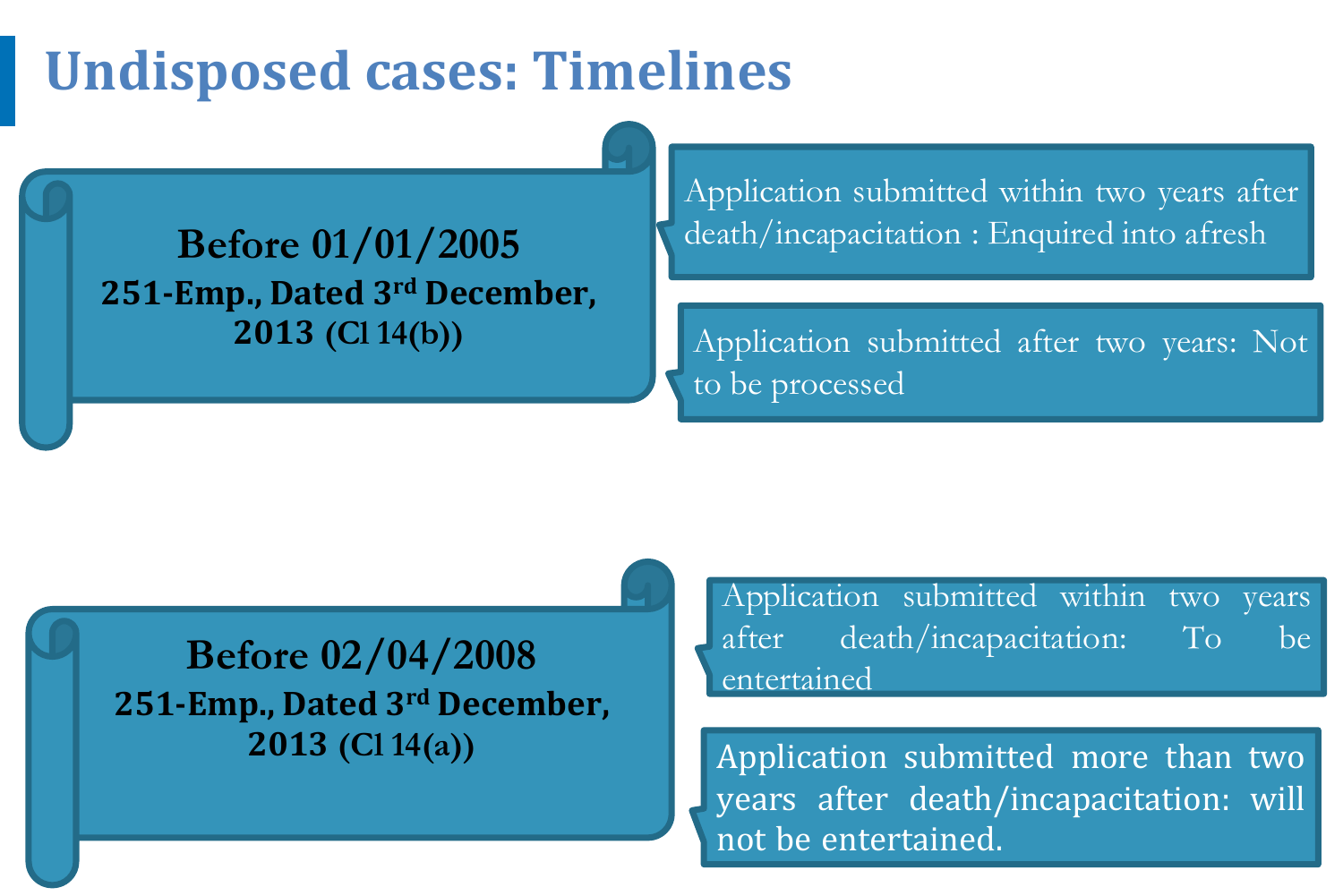**Undisposed cases – (Ref 26-Emp., Dated 1st March, 2016)**

- $\geq$  bb) Any undisposed case where the death/incapacitation has occurred prior to issue of order No.26-Emp. Dated 01.03.16, but after the issue of order No. 30- Emp. dated 02.04.2008, could be looked into afresh, if it complies with the revised instructions, vide Notification No 26-Emp. Dated 1st March, 2016.
- $\triangleright$  In that revised instruction, the time limit is two years from the death of death retirement due to permanent incapacitation.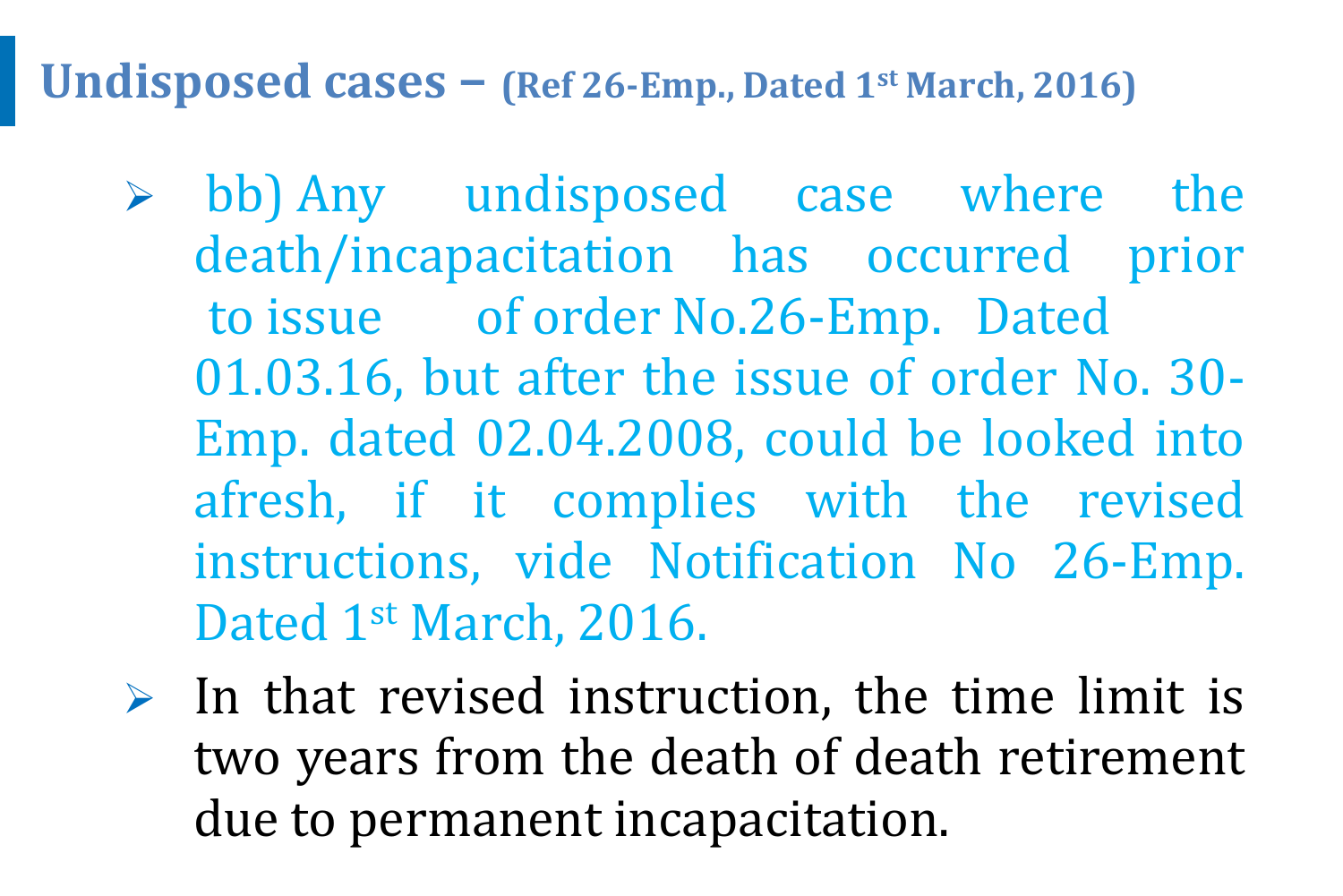#### **Undisposed cases: Timelines**

Undisposed case where the death/incapacitation has occurred prior to issue of order No.26- Emp. Dated 01.03.16, but after the issue of order No. 30-Emp. dated 02.04.2008 Application submitted after two years: It will

Slide 36

 $\mathcal{L}$  2015-2015-2015, (MeitY), Government of India. All rights reserved of India. All rights reserved of India. All rights reserved of India. All rights reserved of India. All rights reserved of India. All rights reser

Application submitted within two years after death/incapacitation : To be processed

> Could be looked into afresh, if it complies with the revised instructions, vide Notification No 26-Emp. Dated 1<sup>st</sup> March, 2016.

be presumed that the family does not require any financial assistance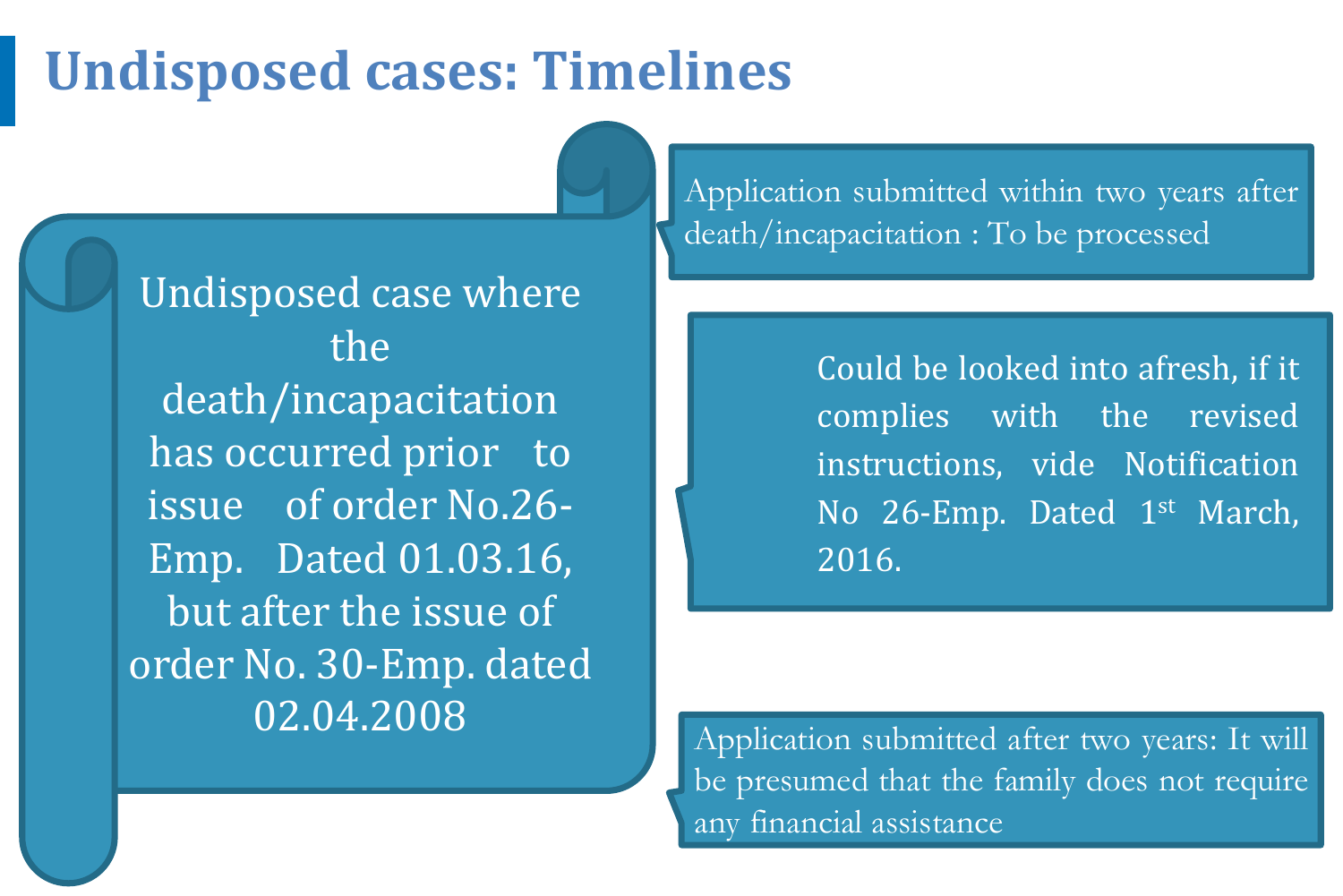#### **Authority competent to make compassionate appointment –**

- ➢ Respective appointing authorities for Group-C and Group-D employees shall be the appointing authority to the eligible candidates after observance of the procedure in the scheme.
- However, final approval for appointment on compassionate ground shall be taken only at the level of the Secretary/Principal Secretary/Additional Chief Secretary of the Department with the approval of the concerned Minister-in-Charge or Minister-of-State incharge of the concerned Department.

➢ Compassionate appointment in any case would not be a matter of right but it will be subject to fulfillment of all the conditions, enquiries, availability of vacancy at the appropriate level etc.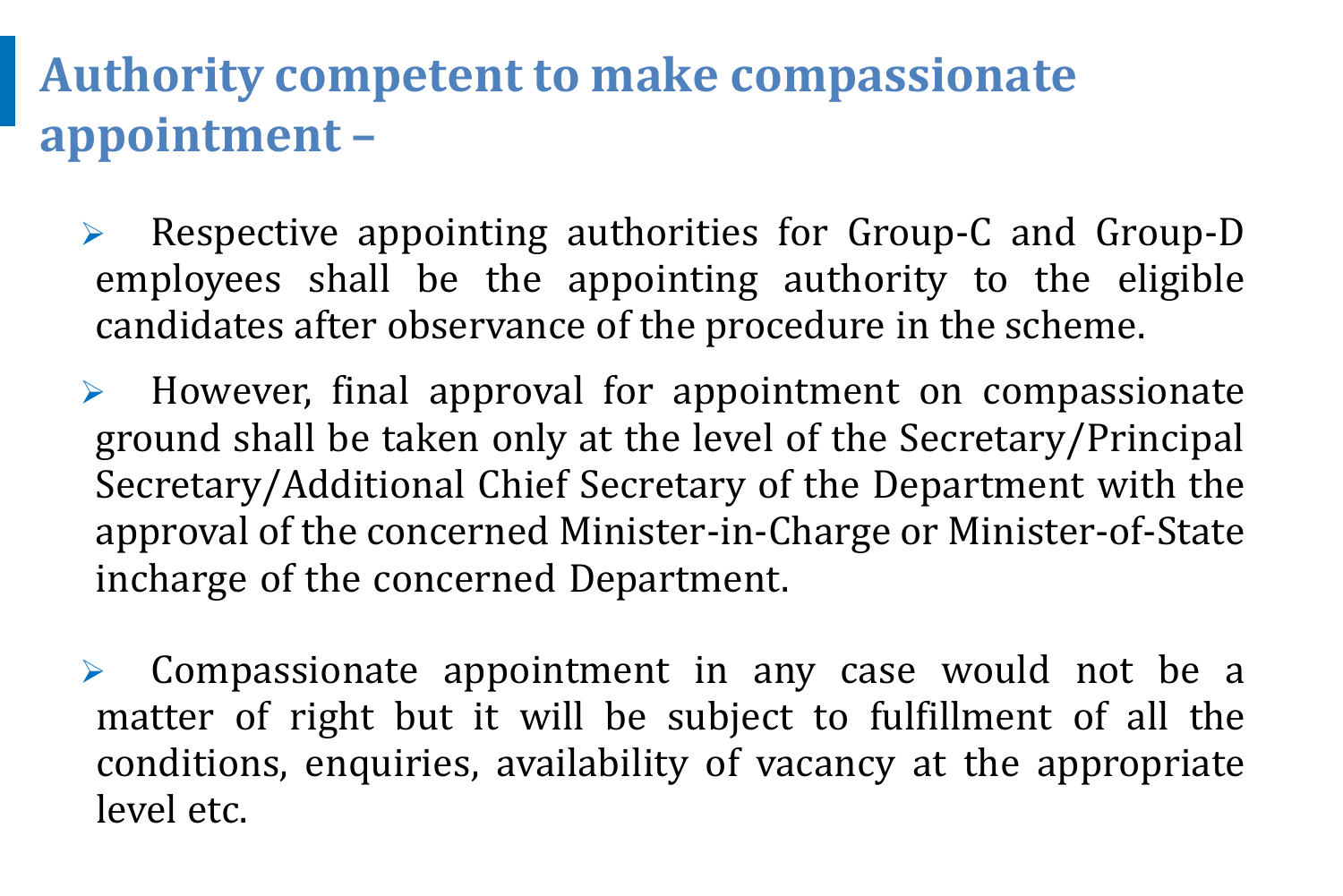## **Relaxation & Exemption –**

➢ Compassionate appointments are exempted from observance of the following requirements: -

- (a) Recruitment procedure i.e. without the agency of the Public Service Commission/Staff Selection Commission/West Bengal Police Recruitment Board/West Bengal Health Recruitment Board or the Employment Exchange.
- (b) Clearance from the Finance Department as applicable for regularfilling up.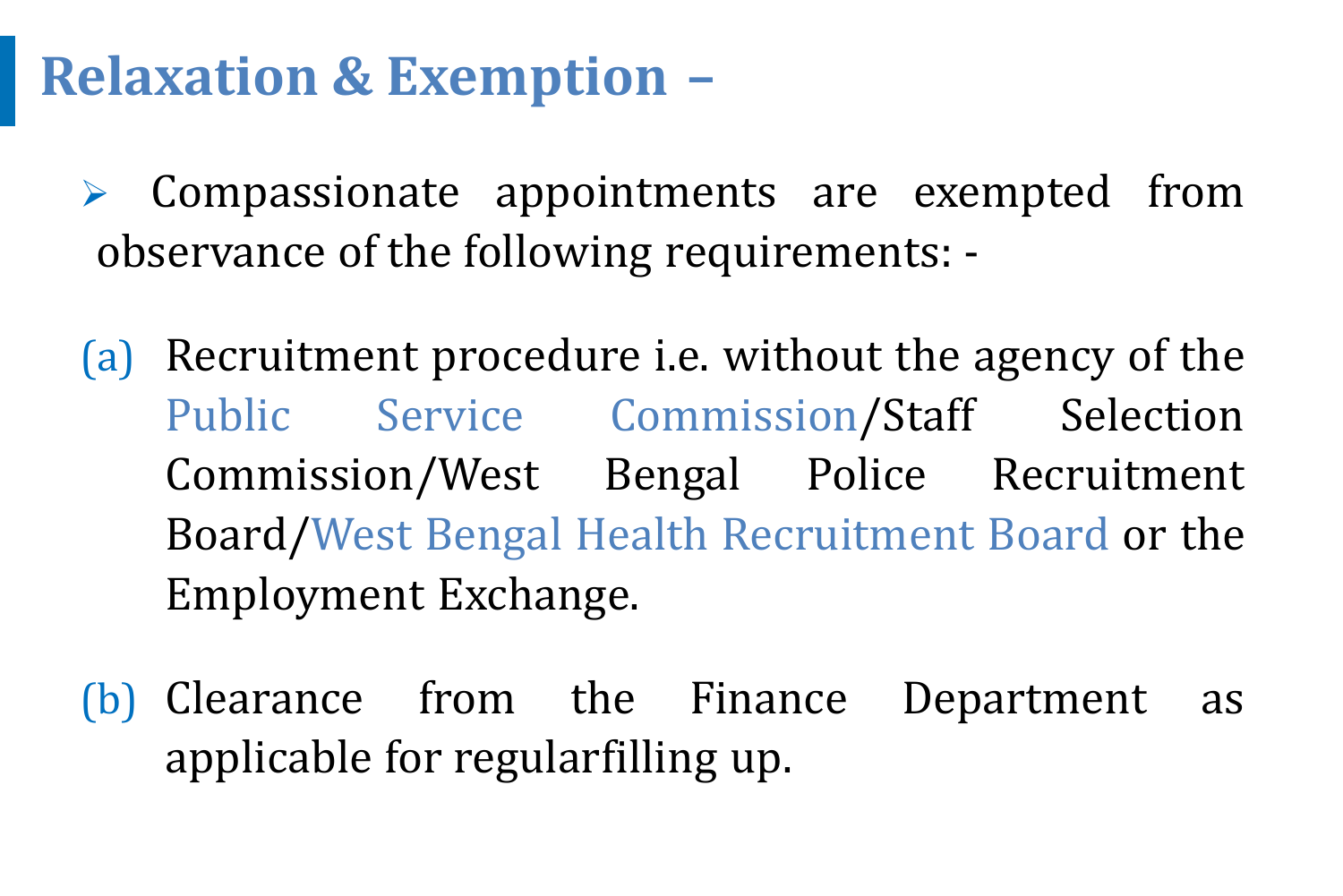# **Relaxation & Exemption –**

(c) Condonation of excess in age in case of eligible cases will be made by the respective head of the department or their subordinate Officer who are competent to make the compassionate appointment as per existing provision.

(d) Relaxation in educational qualification may be granted in eligible cases for the appointment to Group 'D' post with the approval of the concerned departmental Additional Chief Secretary/Principal Secretary/Secretary.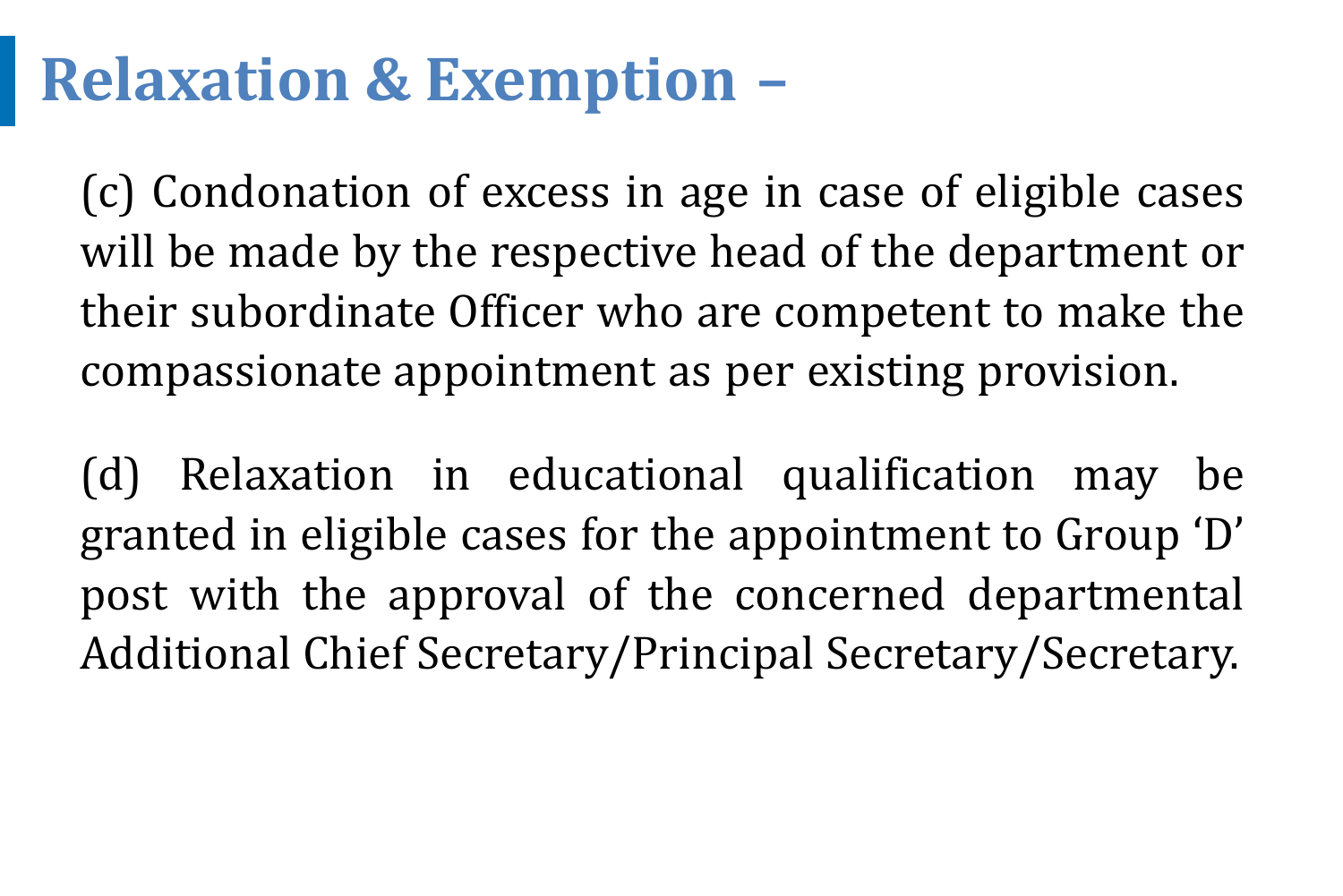## **Undertaking –**

 $\triangleright$  A person appointed on compassionate ground under this scheme must give an undertaking initially and every year thereafter by 15th January, in writing that he will properly maintain the other family members who were dependent on the Government employee in question and in case it is proved subsequently at any time that the

➢ family members are being neglected or are not being maintained properly by him/her, service may be terminated for violation of such undertaking following the procedure in West Bengal Services (Classification, Control and Appeal) Rules, 1971.

➢ Such yearly declaration should contain an undertaking signed by all the dependent family members that they are being maintained by the person so appointed on compassionate ground to the utmost satisfaction and there is no complaint in this regard. **(Annexure 'C')**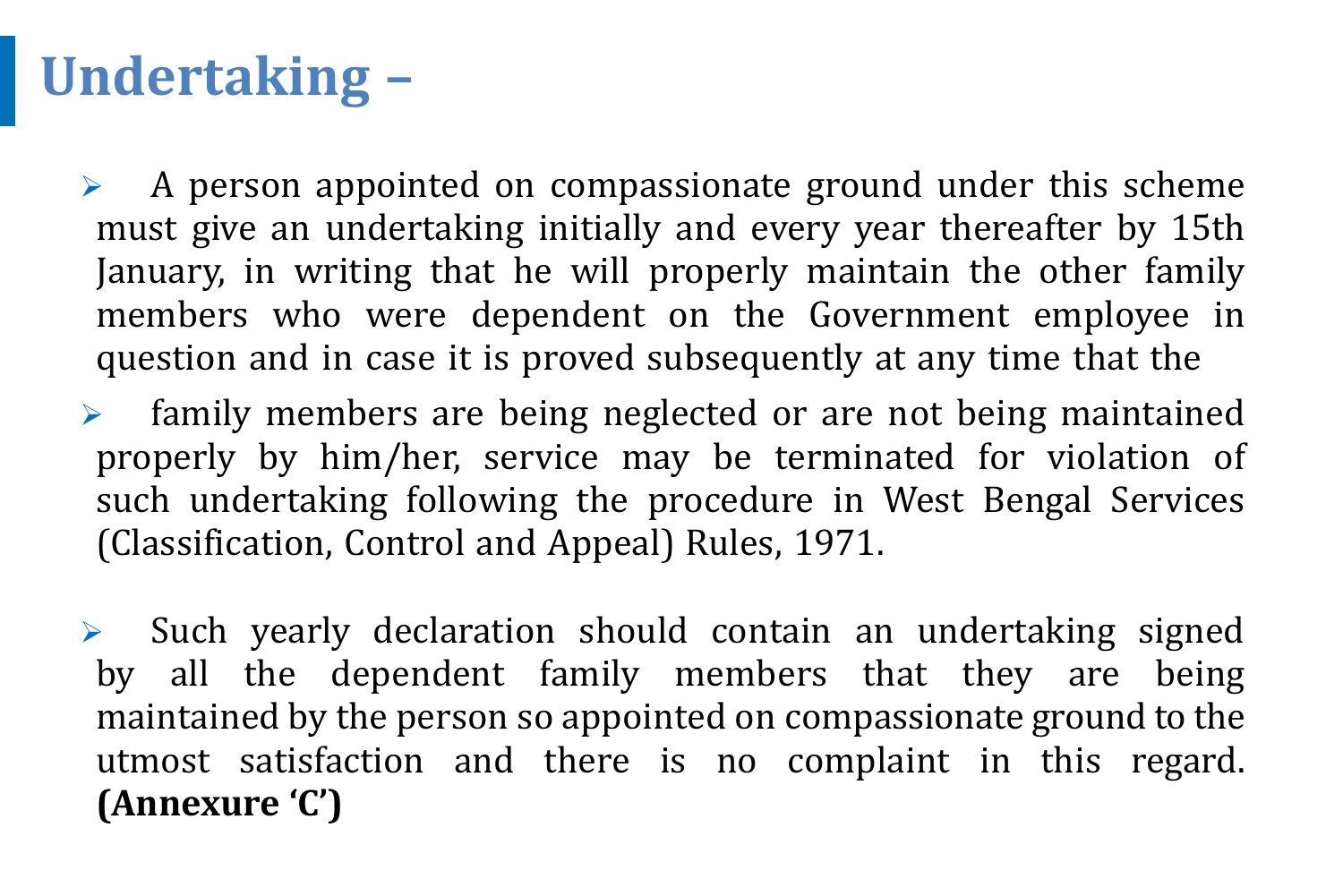Annexum -C 1 Act: Holtflocker no 1253- Emp dated 5.11.2023) and the contract of the contract of the contract of the con-

| E. Shell Z Smith           | $-100$ at                                                                                                  |
|----------------------------|------------------------------------------------------------------------------------------------------------|
| renting at                 |                                                                                                            |
|                            | function charactery afform / declare that install                                                          |
|                            | presents makeum the other family members who were dependent on                                             |
|                            | ( narry of the - frepleyee ) and include it is proyed subsequently at any time that the hereby members are |
|                            | being reglected or any rest being maintained properly by ree , my service stay be terminated for           |
|                            | ealation of sack undertaking / declaration following the procedures as last down in terms hanged           |
| Services (CCATrules, 1971) |                                                                                                            |
|                            |                                                                                                            |

(Sprature of the person employed on Organizante Ship nd). 

| We, the understored dependent family members of Shri / Serk                                       |  |
|---------------------------------------------------------------------------------------------------|--|
| creative of En Employage's hereiny dictions that we are liable properly maintained by Shitz-Stat. |  |
| I having of Piecech onlightyed are contiguisable stream 1.16                                      |  |

the altmost autofaction and there is no complaint in this regards.

(Sigmations of all obspectives family rewriters ).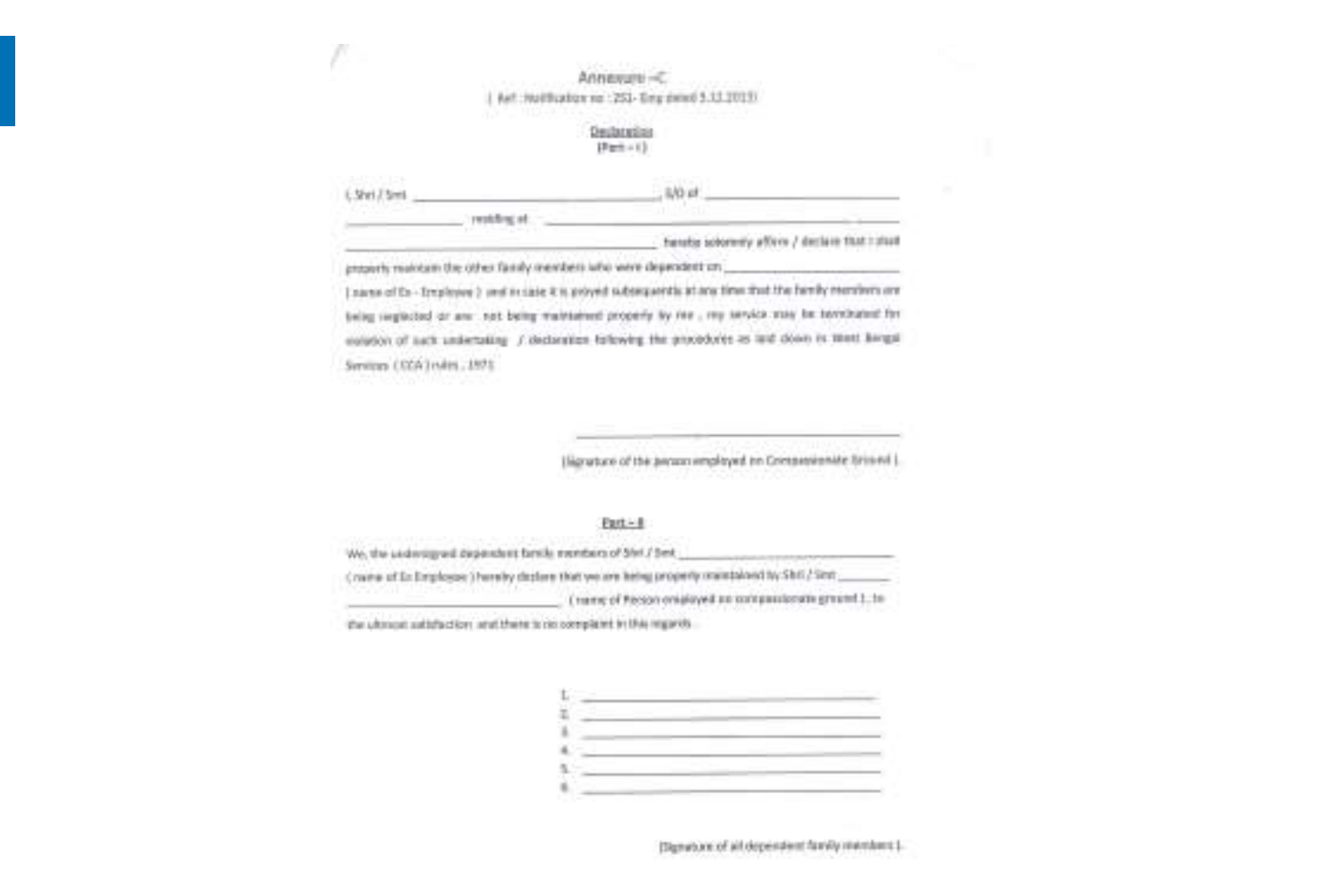## **Request for change in post/person –**

- (a) When a person has been appointed on compassionate ground to a particular post, the set of circumstances, which led to such appointment, should be deemed to have ceased to exist and he will be guided by the service rules, orders, guidelines etc. as are applicable to other employee of the State Government.
- (b) An appointment offered/made on compassionate ground cannot be transferred to any other person and any such request shall be rejected.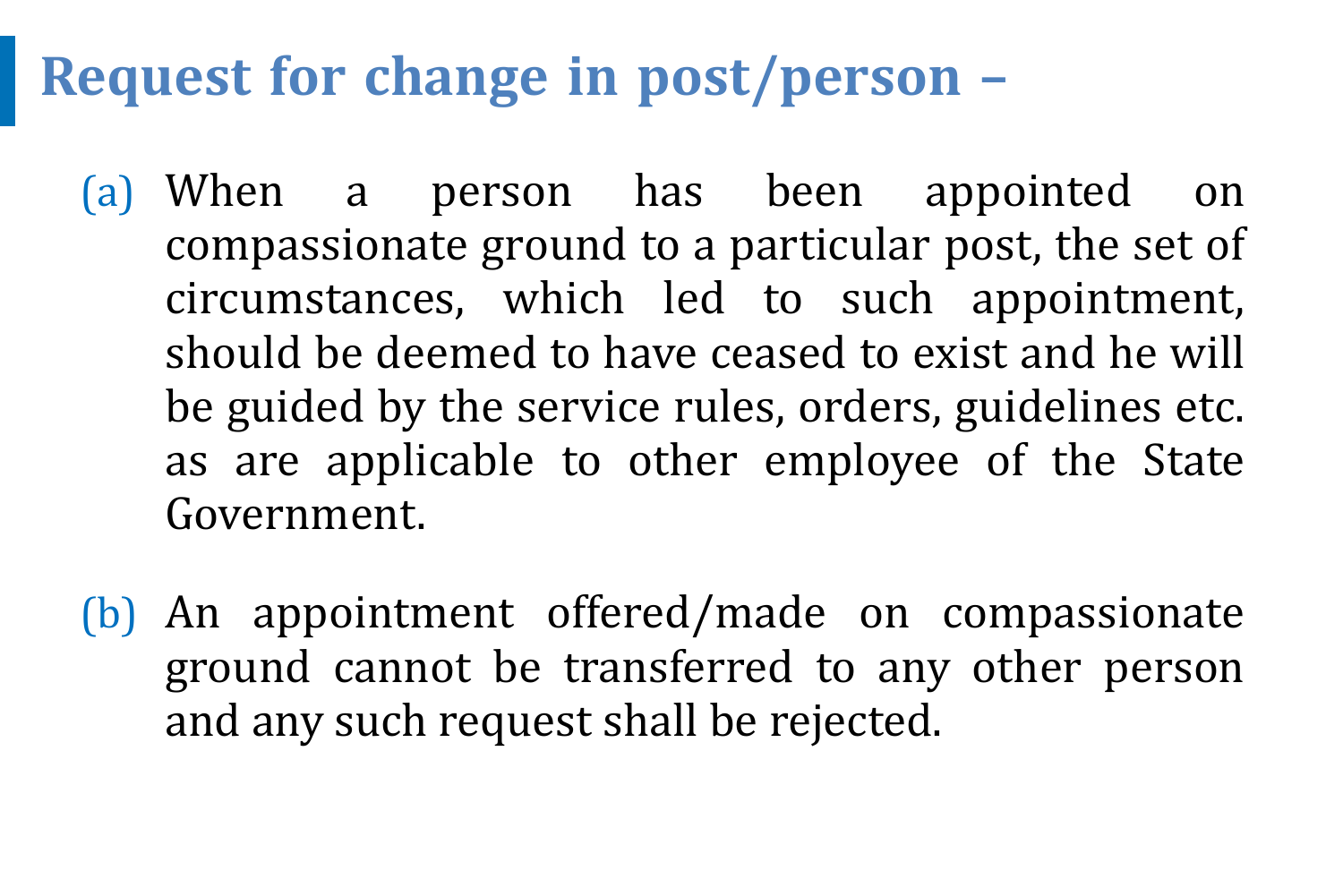#### **Seniority**

 $\triangleright$  The Inter-se seniority of persons appointed on compassionate ground will be fixed with reference to their date of joining the post.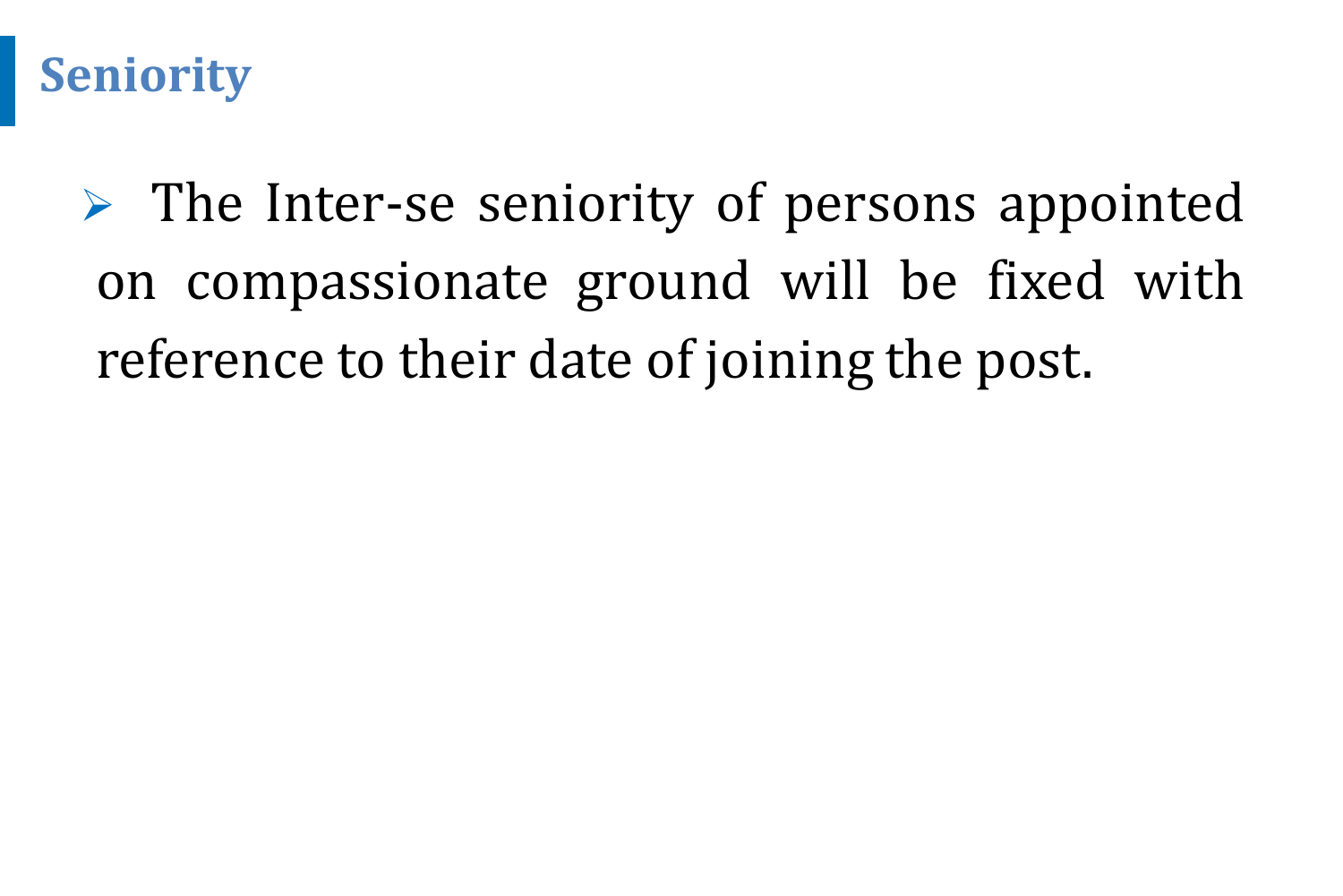#### **General –**

- a) All the departments will furnish number of all undisposed cases in the proforma at Annexure 'D' in every year by 15th of January of the concerned year.
- b) The data-base and/or computerised system may be created by the Labour Department and used by all the Departments mandatorily for exempted category appointments.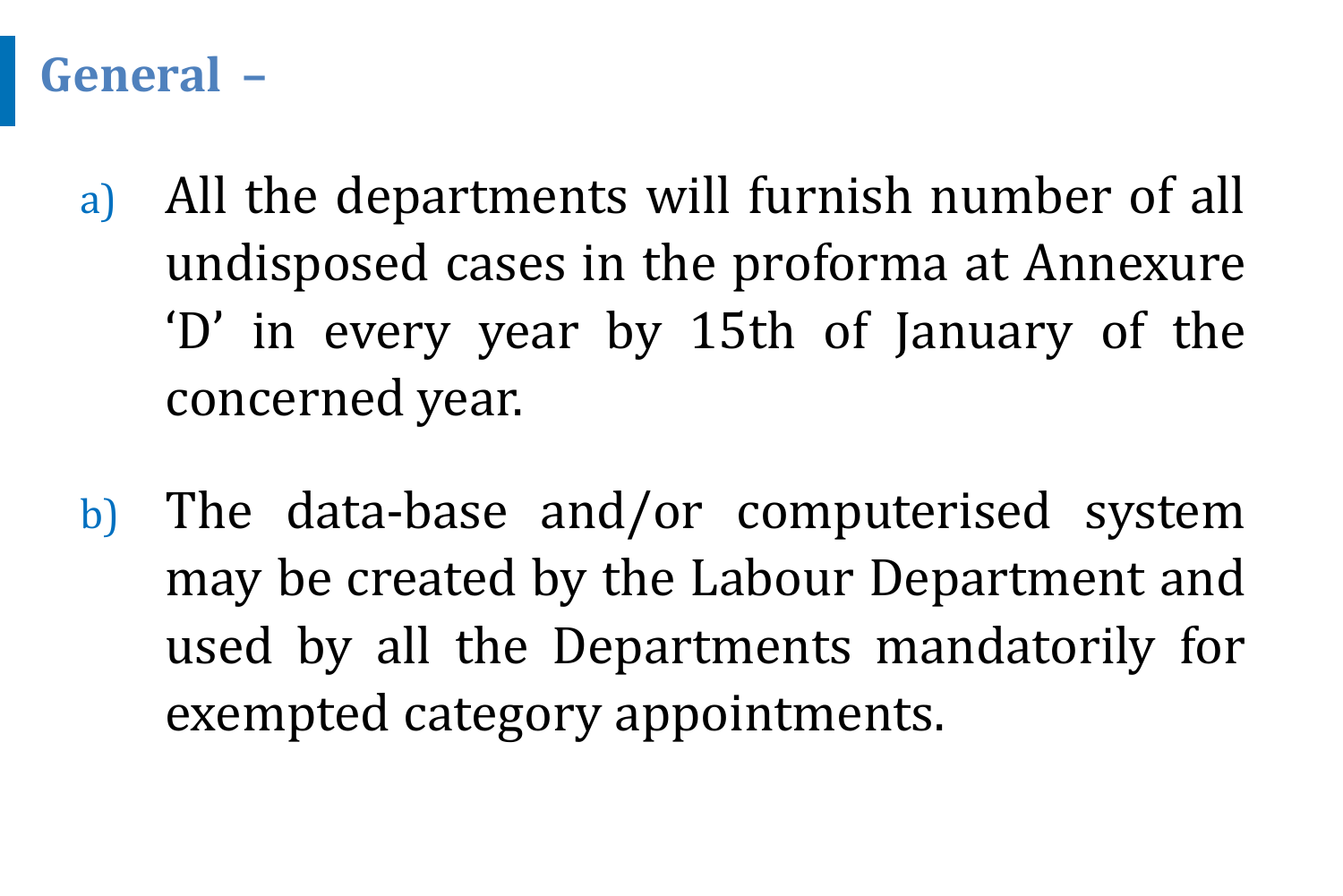(Re. Labour Department Notification No.251-Emp. dt. 03.12.2013)

#### Annexure D

#### Name of the Department:

| \$l<br>No<br>n m | Name of the<br>deceased/<br>Incapacitated<br>employee | Date of<br>death/<br>Incapaci-<br>tation | Date of<br>submission<br><b>bt</b><br>Application | Name of dependant<br>applicants | Relationship<br>with the<br>deceased/incapaci-<br>tated<br>employee | Remarks |
|------------------|-------------------------------------------------------|------------------------------------------|---------------------------------------------------|---------------------------------|---------------------------------------------------------------------|---------|
|------------------|-------------------------------------------------------|------------------------------------------|---------------------------------------------------|---------------------------------|---------------------------------------------------------------------|---------|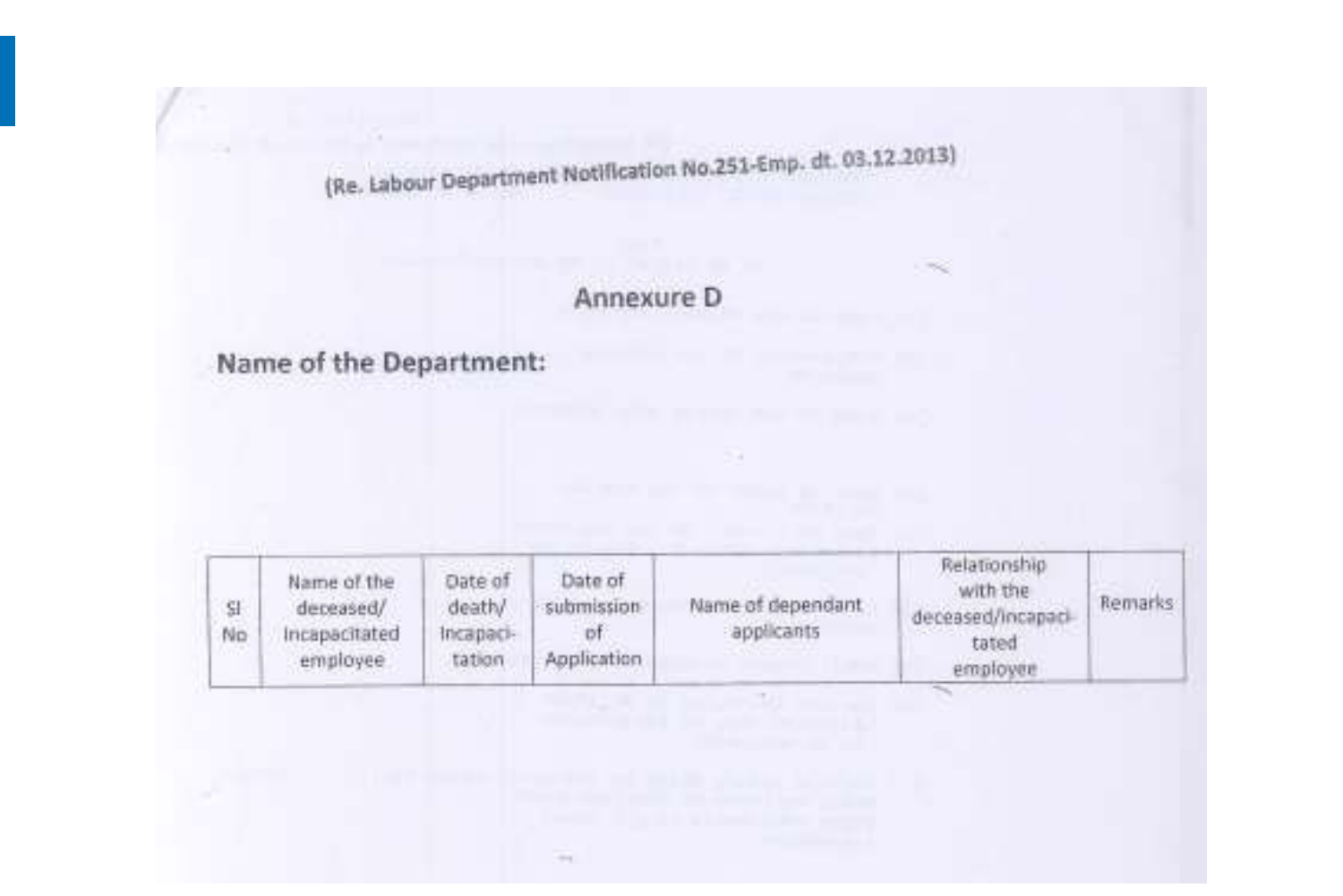# **Problem areas in the existing Guidelines**

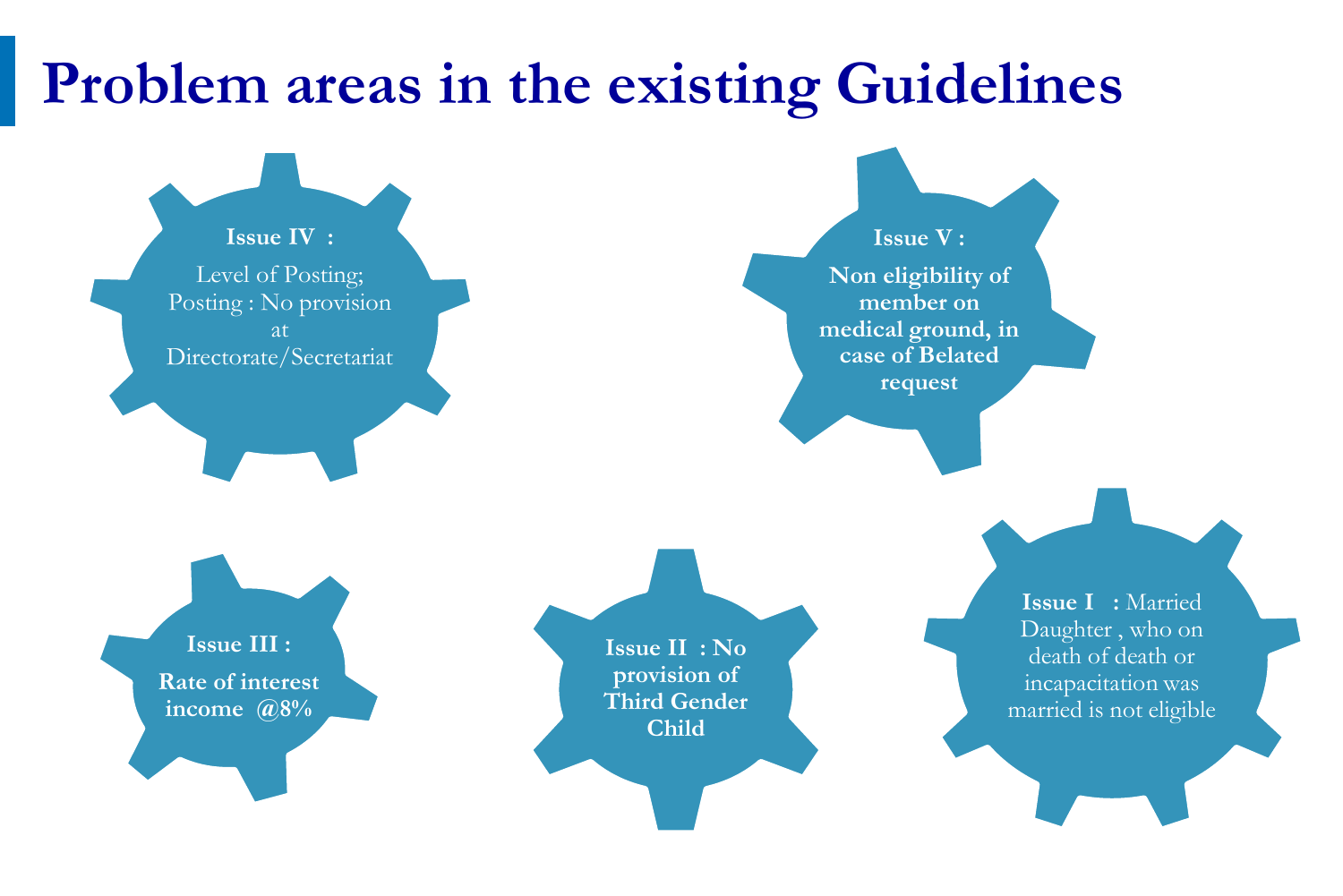#### IN THE HIGH COURT AT CALCUTTA CIVIL APPELLATE/CONSTITUTIONAL WRIT JURISDICTION

# **Issue of Married Daughter :**

#### **C.A.N. 12495 of 2014**

**in** 

**F.M.A. 1277 of 2015 The State of West Bengal & ors. v. Purnima Das & ors.** 

**with** 

**WPST 447 of 2013 Arpita Sarkar v. State of West Bengal & ors. with** 

**WPST 78 of 2014 Kakali Chakraborty (Dutta) v. The State of West Bengal & ors**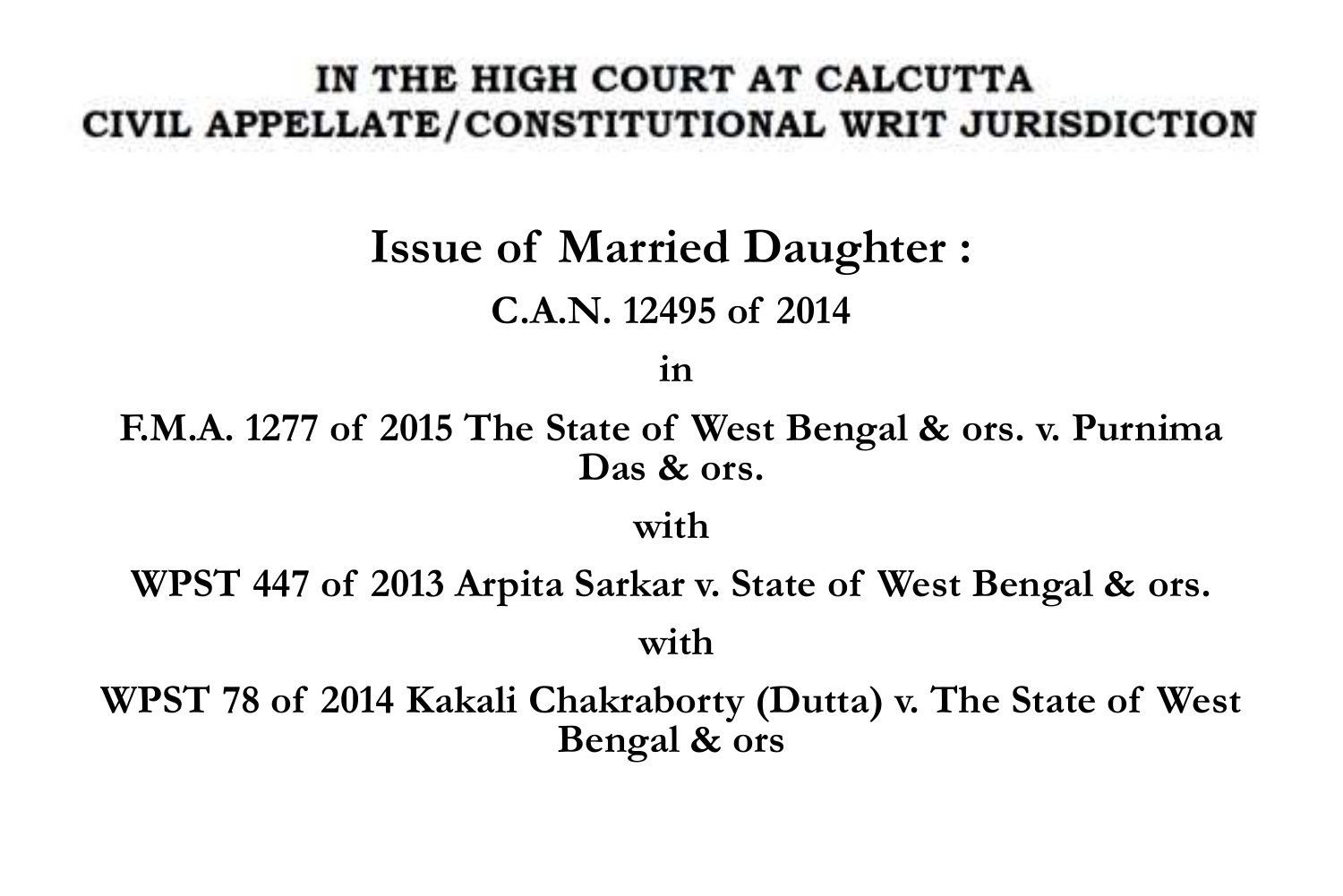# **Question:**

➢ **"Whether the policy decision of the State Government to exclude from the zone of compassionate appointment a daughter of an employee, dying-in harness or suffering permanent incapacitation, who is married on the date of death/permanent incapacitation of the employee although she is solely dependent on the earnings of such employee, is constitutionally valid?"**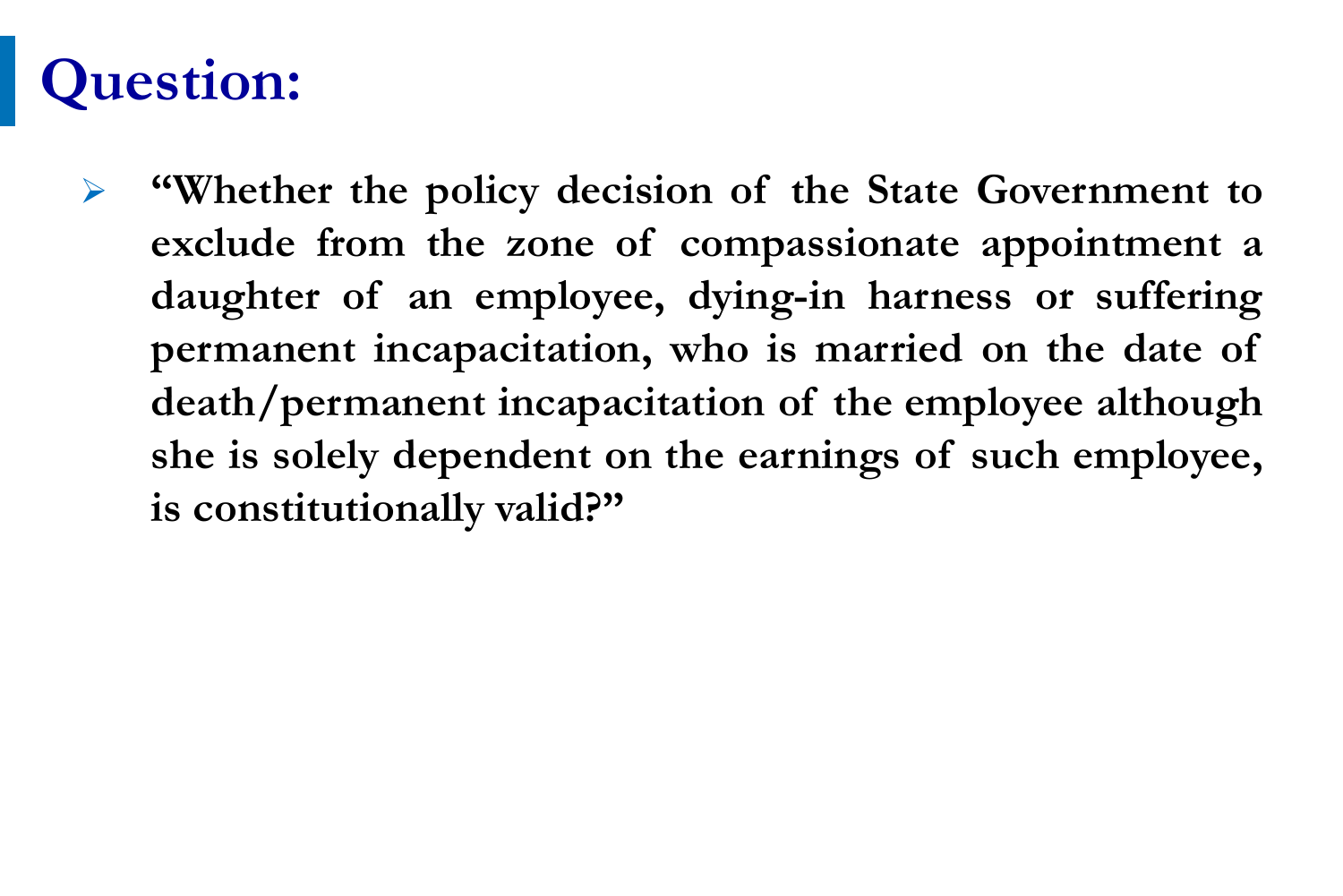# **F.M.A. 1277 of 2015**

- ➢ Purnima, the first respondent in the appeal, is the daughter of Haru Chandra Das (since deceased). He was employed as chowkidar under Bara-II Gram Panchayat when he breathed his last on March 11, 2011. Late Haru Chandra Das left behind him his widow and three daughters, all married, Purnima being the youngest. After the death of the employee, his widow approached the respondents seeking compassionate appointment
- $\triangleright$  Later his widow made the request to substitute Purnima's name in place of her for a job on compassionate ground, and Purnima had undertaken to look after her mother, should she be considered for appointment in place of her mother.
- ➢ Such application, however, was not considered prompting Purnima to invoke the writ jurisdiction of this Court by presenting W.P. 22934 (W) of 2012.
- ➢ Such writ petition was disposed of on 18th October, 2012 with a direction upon the concerned respondent authority to consider the case of Purnima and take an appropriate decision as expeditiously as possible.
- Panchayats & Rural Development as follows  $\triangleright$  In compliance with the said order, the application of Purnima was taken up for consideration by the Commissioner, Panchayats & Rural Development, West Bengal. By his communication dated 20th June, 2013, he conveyed to the Principal Secretary to the Government of West Bengal, Department of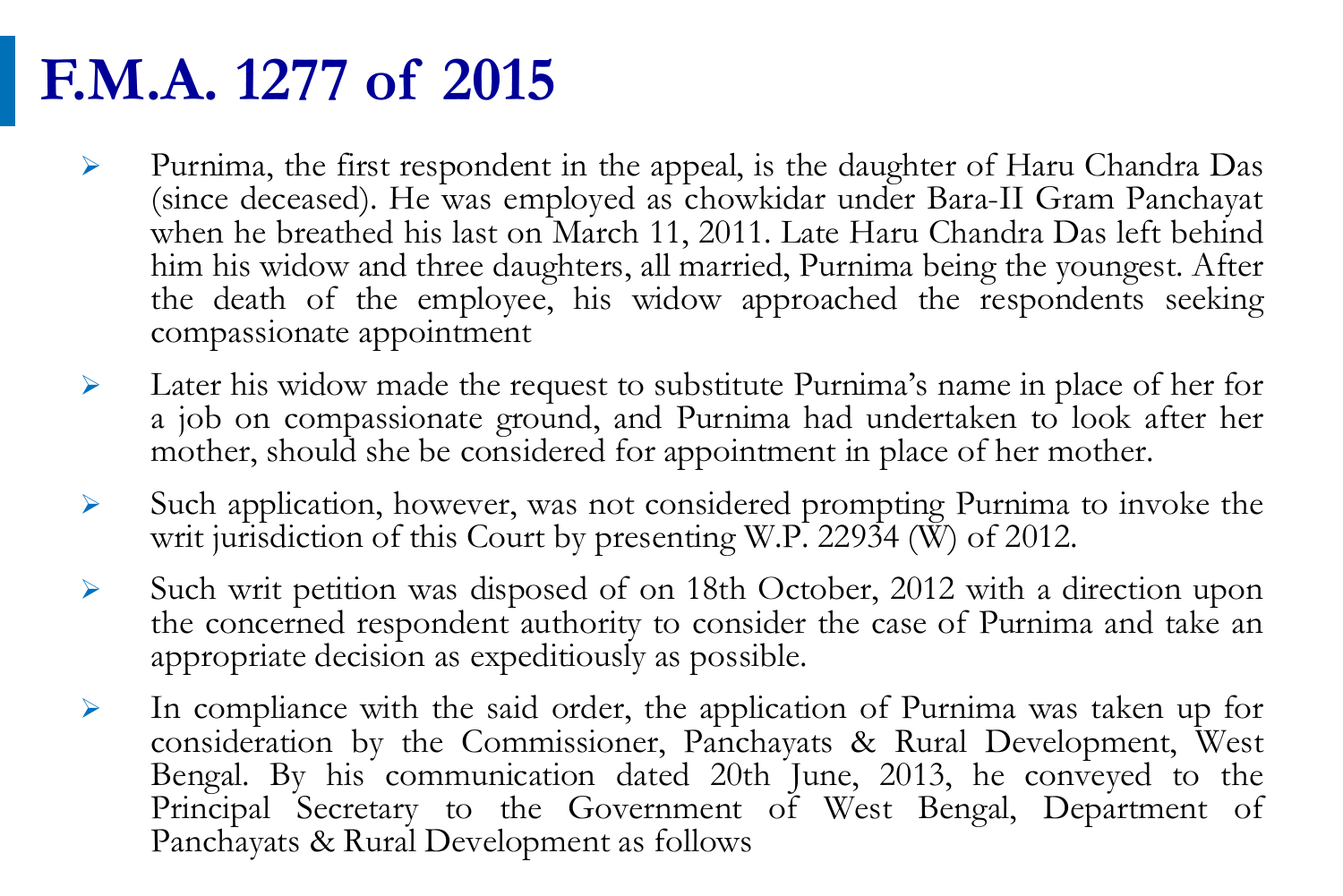- ➢ "Sir, A proposal for compassionate appointment in respect of Smt. Purnima Das (Mahaldar) married daughter of Lt. Haru Chandar Das, who was an ExGram Panchayat Karmee of Bara-II Gram Panchayat under Nalhati-II Development Block, is forwarded for your kind perusal. This proposal may be rejected as a married daughter is not be eligible for compassionate appointment as per memo no. 433/PN dated 13.02.2009 (sic 03.02.2009)."
- ➢ Purnima came to learn that a married daughter of an employee who has died-in-harness is not eligible to be considered for compassionate appointment. Even without waiting for formal rejection of her application for compassionate appointment but feeling aggrieved by memo dated 3rd February, 2009, Purnima approached the writ court once again by presenting W.P. 33967 (W) of 2013.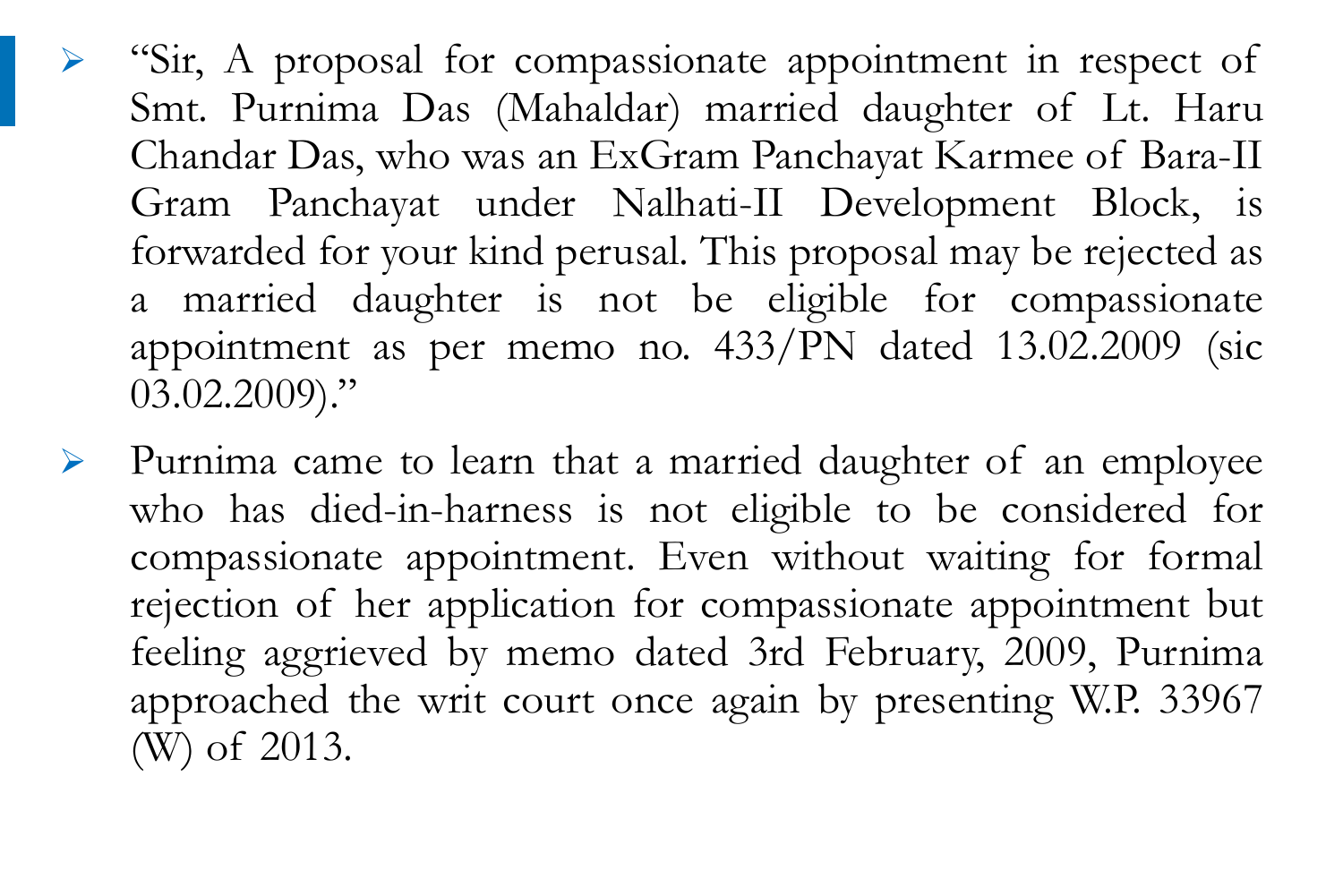- ➢ The issue requiring an answer framed by the learned Judge reads as follows: "A rather unique issue, which falls for consideration in the facts and circumstances of the instant case is whether a prayer for compassionate appointment can be rejected by the concerned respondent authority, solely on the ground that the applicant happens to be a 'married daughter'.
- ➢ The purpose for which the learned Judge had called upon the respondents to file an affidavit-in-opposition is expressed in the following words:
- ➢ "Earlier, this Court had directed the State to file an affidavit stating therein specifically the rationale or logic behind exclusion of a 'married daughter' from being considered eligible for compassionate appointment under the 'died-in-harness' category, notwithstanding the fact that financial hardship of the surviving family members being the most important criteria for such eligibility. The State was further directed to state in the affidavit as to whether a financially dependent daughter suddenly and automatically becomes financially independent, the moment she gets married and whether, likewise, such rationale or logic applies in case of a financially dependent son, upon his marriage."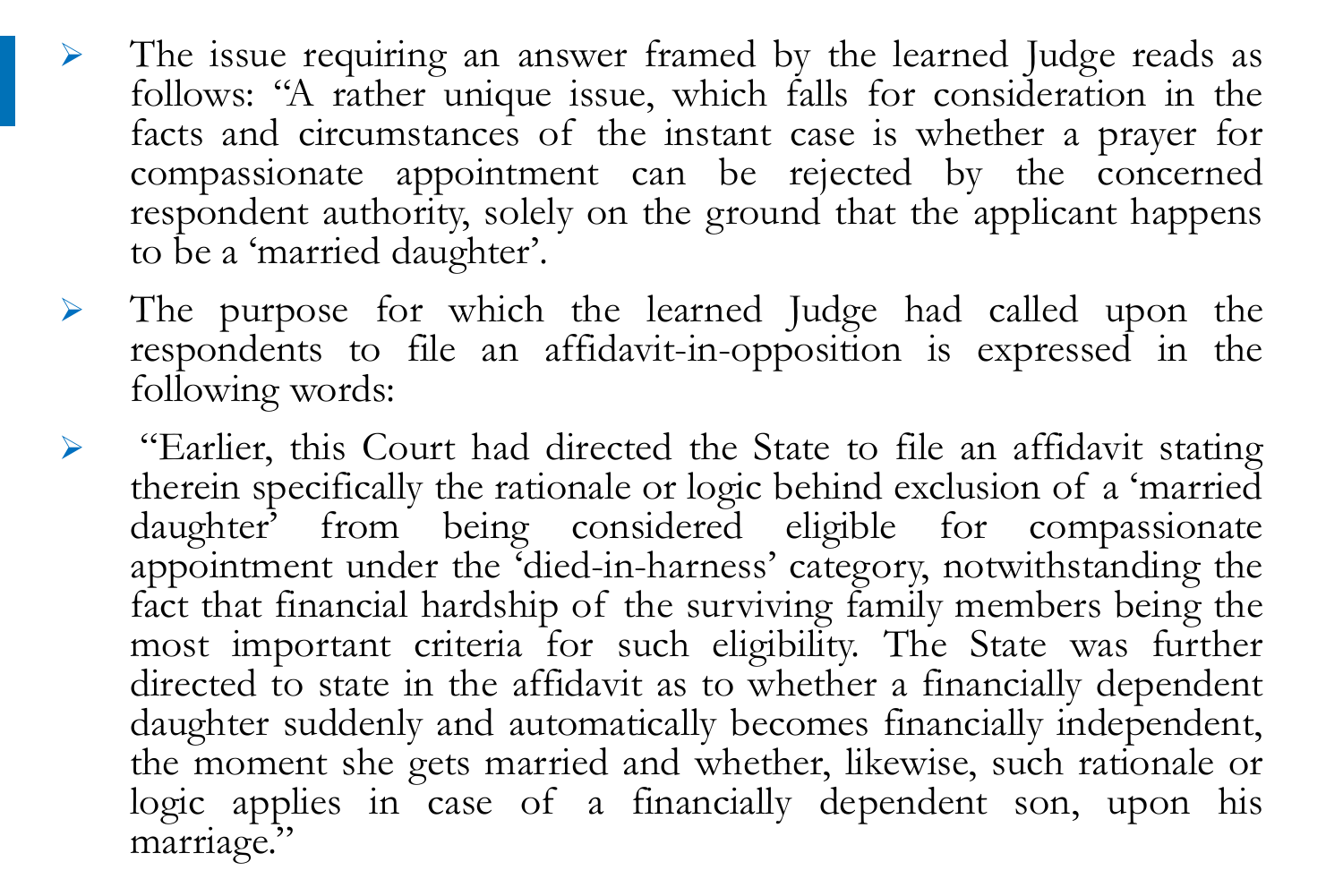➢ On perusal of the affidavit-in-opposition that was filed, the learned Judge proceeded to record His Lordship's disappointment that the specific query remained unanswered. Taking note of the settled legal position that compassionate appointment cannot be claimed as a matter of right, His Lordship wondered as to whether there was any rationale or logic behind exclusion of a 766930/2019/EC SEC(LABR) 20 'married daughter' from being considered for compassionate appointment under the 'died-in-harness' category, notwithstanding the fact that financial hardship of the surviving family members is the most important criteria for such eligibility.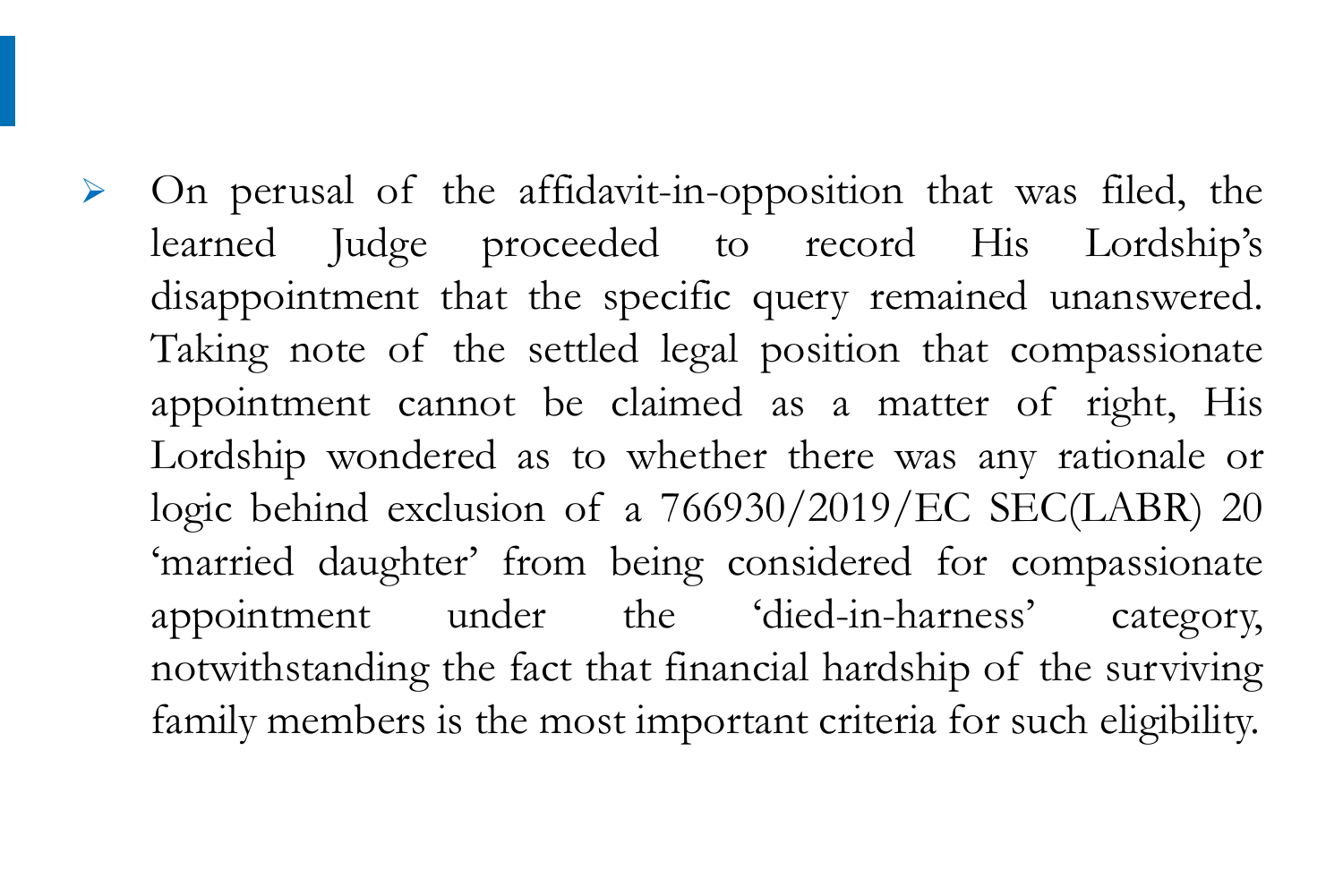- ➢ Taking further note of the fact that the memo dated 3rd February, 2009 was issued in pursuance of two notifications dated 6th June, 2005 and 2nd April, 2008, both issued by the Chief Secretary, Government of West Bengal, Labour Department, His Lordship recorded a finding of fact that no such rationale or logic for excluding a married daughter was revealed.
- ➢ As a matter of fact, His Lordship found that in the case of a son, it does not matter to the State whether he is married at the time of making a prayer for compassionate appointment; however, in the case of a daughter, the State sought to make an unreasonable discrimination by excluding a married daughter from seeking appointment on compassionate ground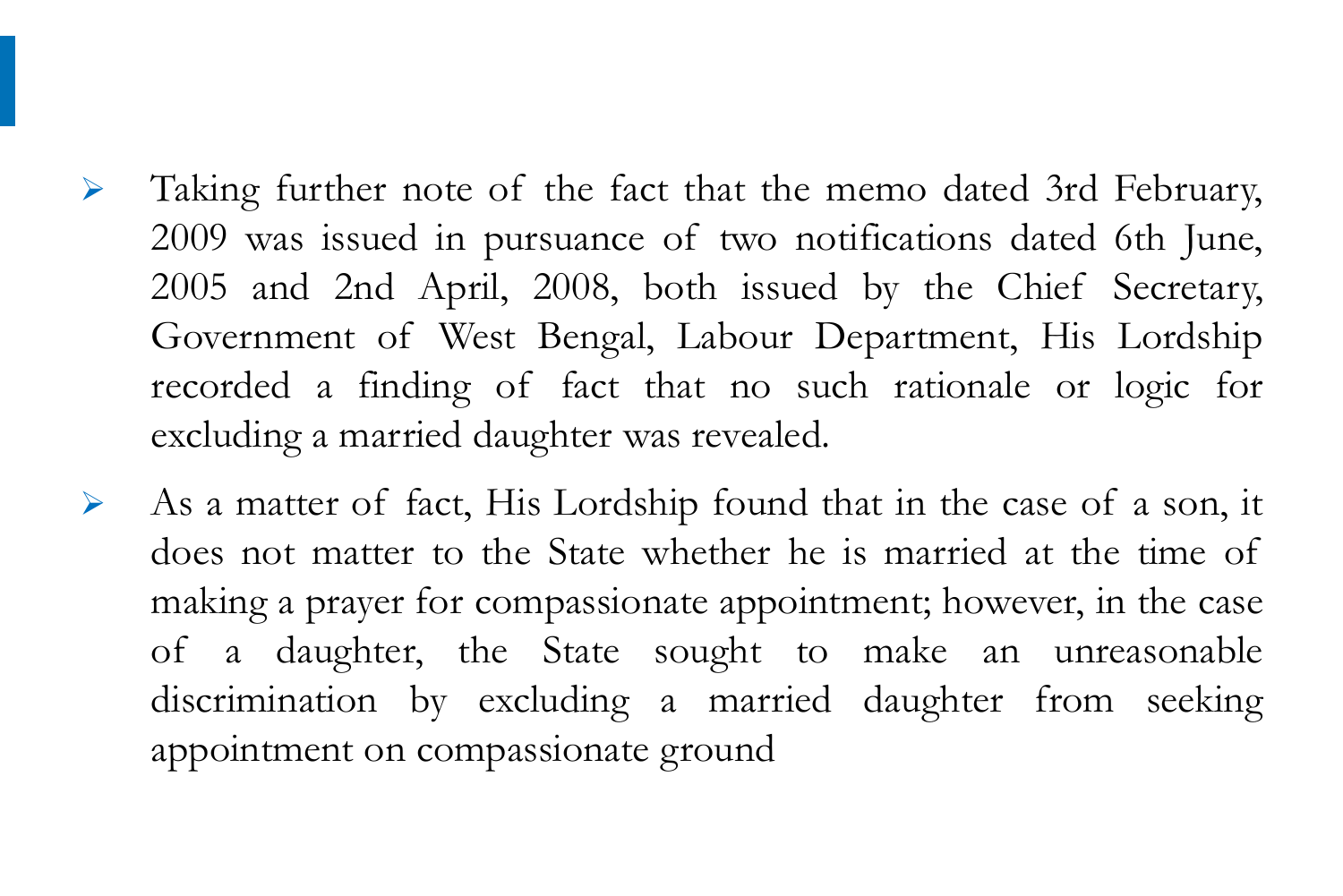- Thereafter it was again recorded that "how a marital status of a dependant daughter could be a reason for her exclusion from seeking compassionate appointment, has not been spelt out, either in the notifications dated 6th June, 2005 and 2nd April, 2008, or in the affidavit filed on behalf of the State".
- The approach of the State to exclude a married daughter of a Government employee from being considered eligible to apply for appointment on compassionate ground and making marital status of a son inconsequential, according to His Lordship, was "not only a chauvinistic and archaic approach towards the issue" but also "indicative of a gender insensitive and inflexibly myopic mindset of the draftsmen of the two notifications dated 6th June, 2005 and 2nd April, 2008".
- ➢ Once again recording the lack of rationale or logic for applying such dual standards, His Lordship proceeded to dispose of the writ petition with the following direction: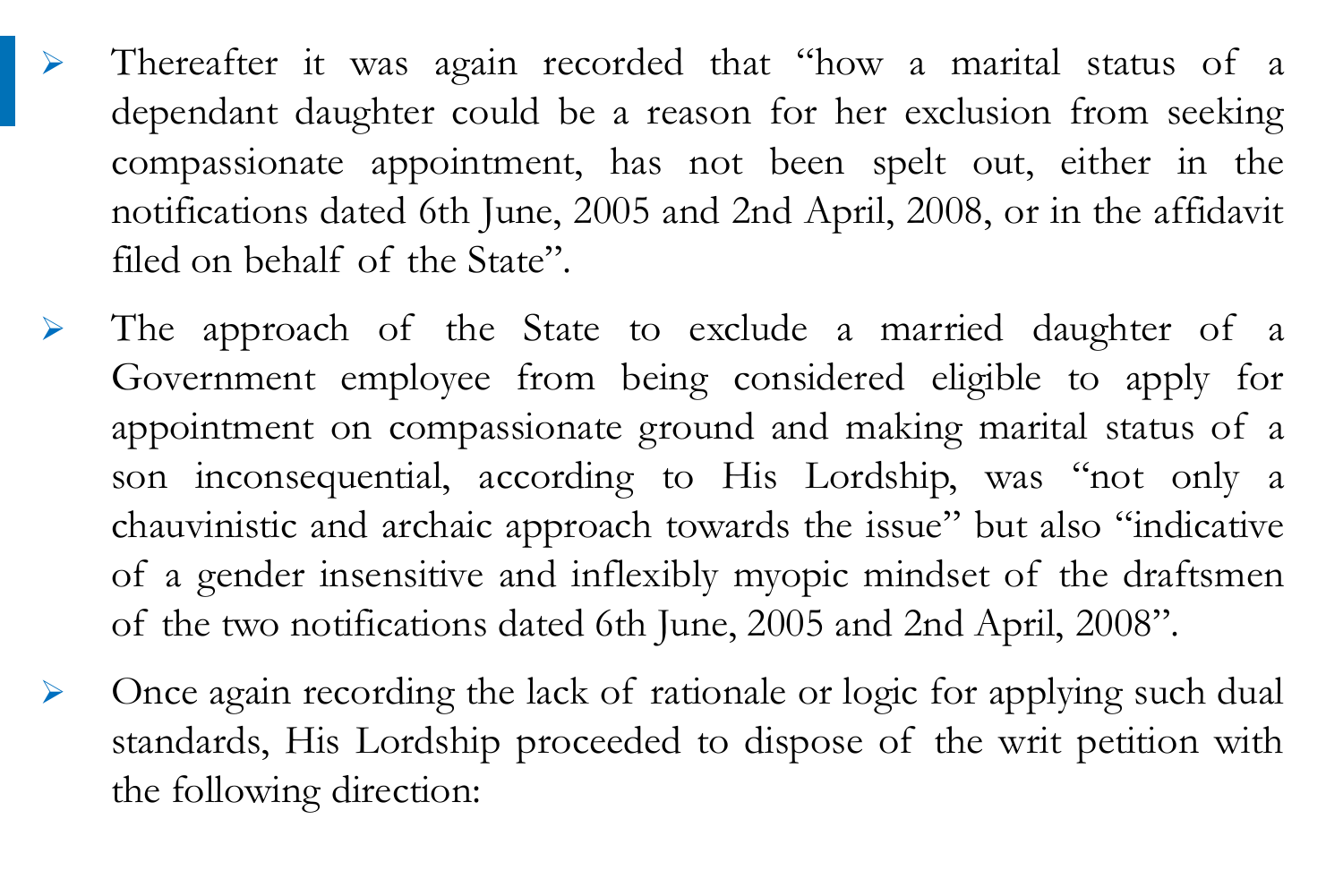➢ "The writ petition is, therefore, disposed of with a direction upon the Chief Secretary, Government of West Bengal, to revisit the matter, in the light of the observations made hereinabove and issue an appropriate notification, which shall enure to the benefit of married daughters of deceased employees of the State – such as the writ petitioner – so that they can also be considered eligible to apply as dependant of a deceased employee, provided, of course, they fulfil all other eligibility criteria, as laid down."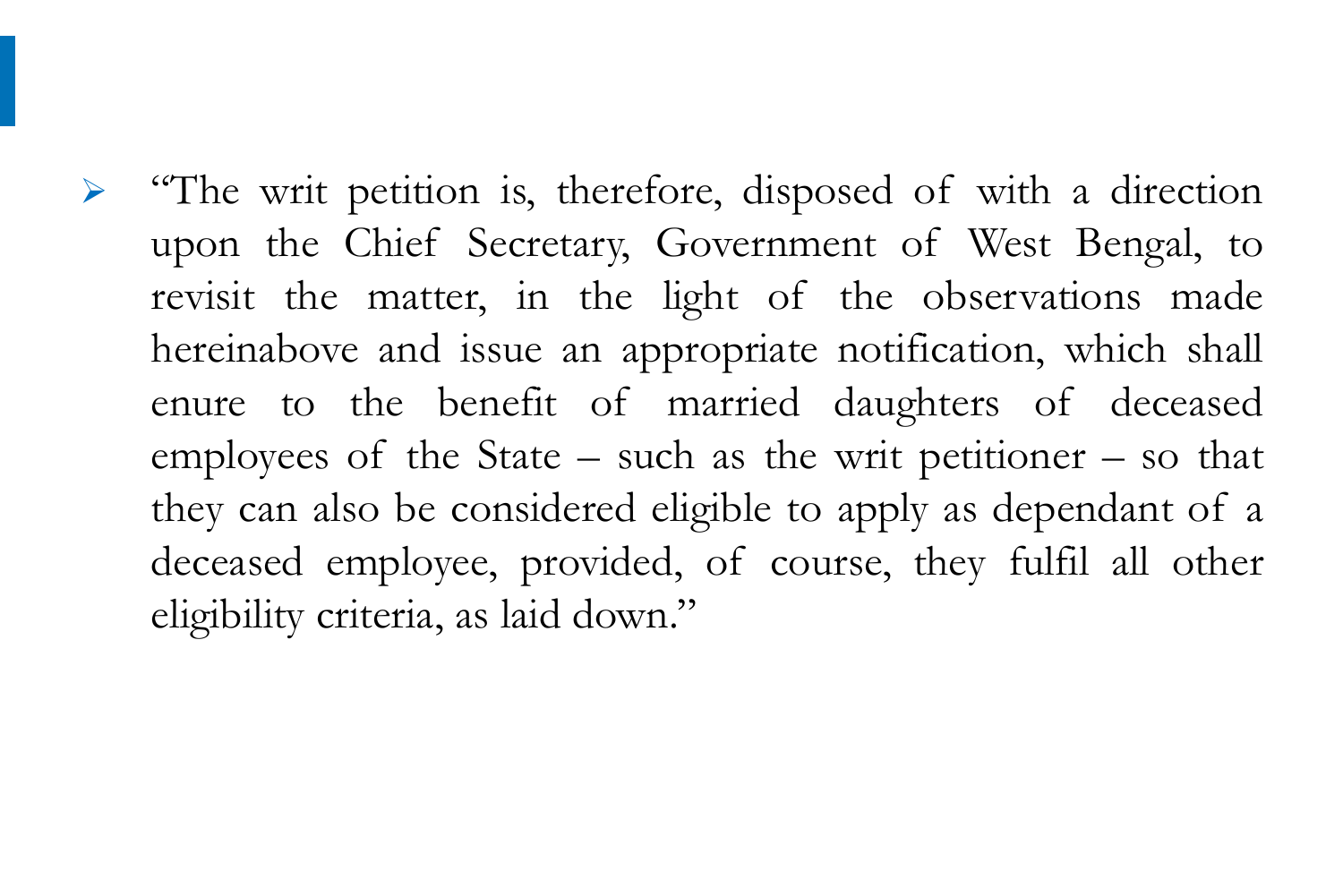## **Proposed changes**

unmarried daughter (including legally adopted unmarried daughter before death or incapacitation); or : May be deleted

married daughter who on date of death or incapacitation was unmarried: May be deleted

A divorcee daughter, who has become dependent on the family, and the divorce petition was filed before the death/permanent incapacitation of the Govt. employee & all other associated clause : May be deleted

daughter (including legally adopted before death or incapacitation or missing): May be inserted

> **Issue I :** Married Daughter , who on death of death or incapacitation was married is not eligible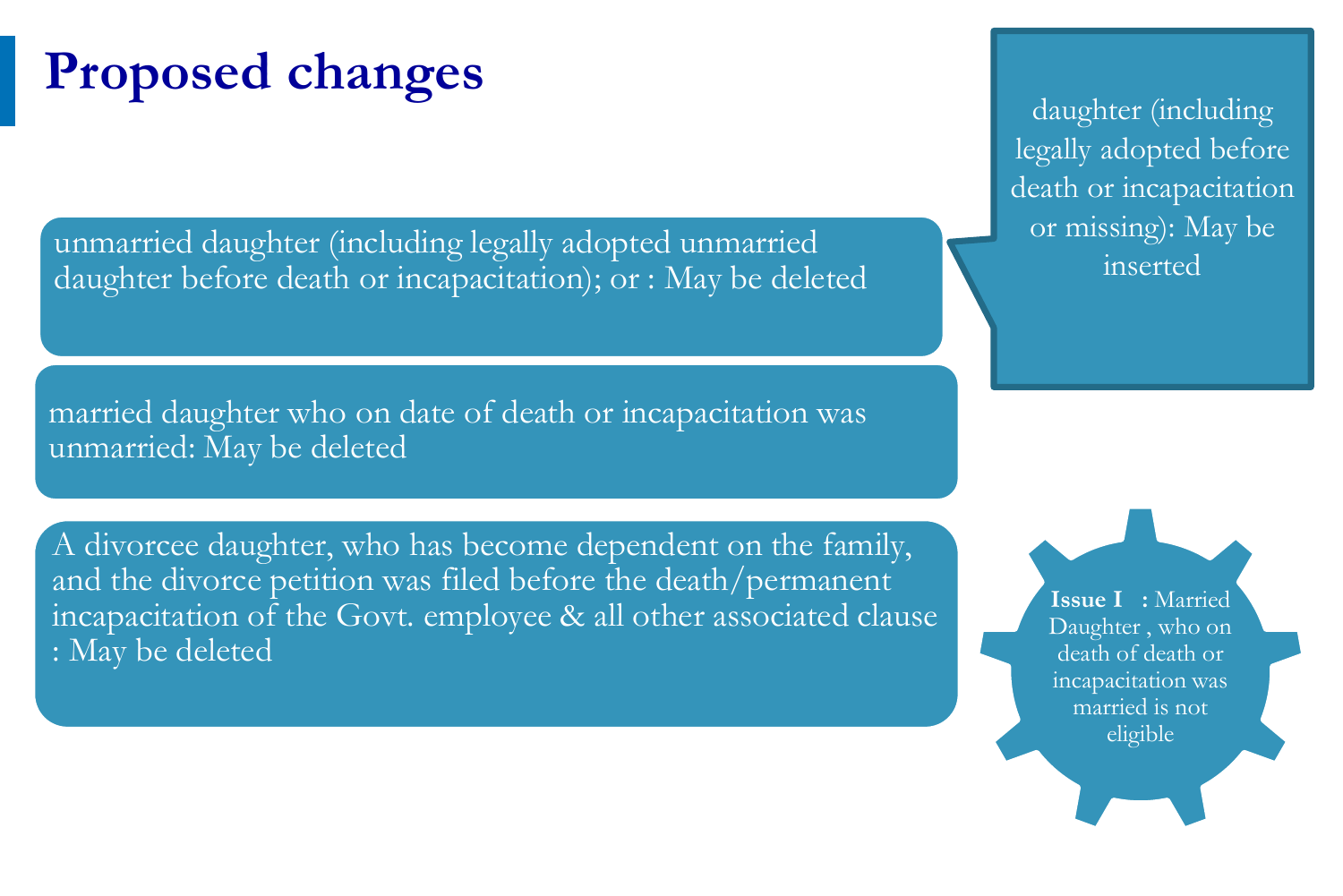## **Proposed changes**

Monthly interest income  $\omega$  8% p.a. on the total amount received by the family after death of the employee or retirement of the incapacitated employee (Gratuity, Leave Encashment, any other payments excepting GPF): **May be substituted by** 

#### **Monthly interest income …………………. will be calculated at the prevailing rate of interest provided by the bank where the said employee's Gratuity, Leave Encashment, any other payments will be deposited.**

third gender Child (including legally adopted before death or incapacitation or missing): May be inserted

**Issue III : Rate of interest income @8%**

© 2015-2016, (MeitY), Government of India. All rights reserved

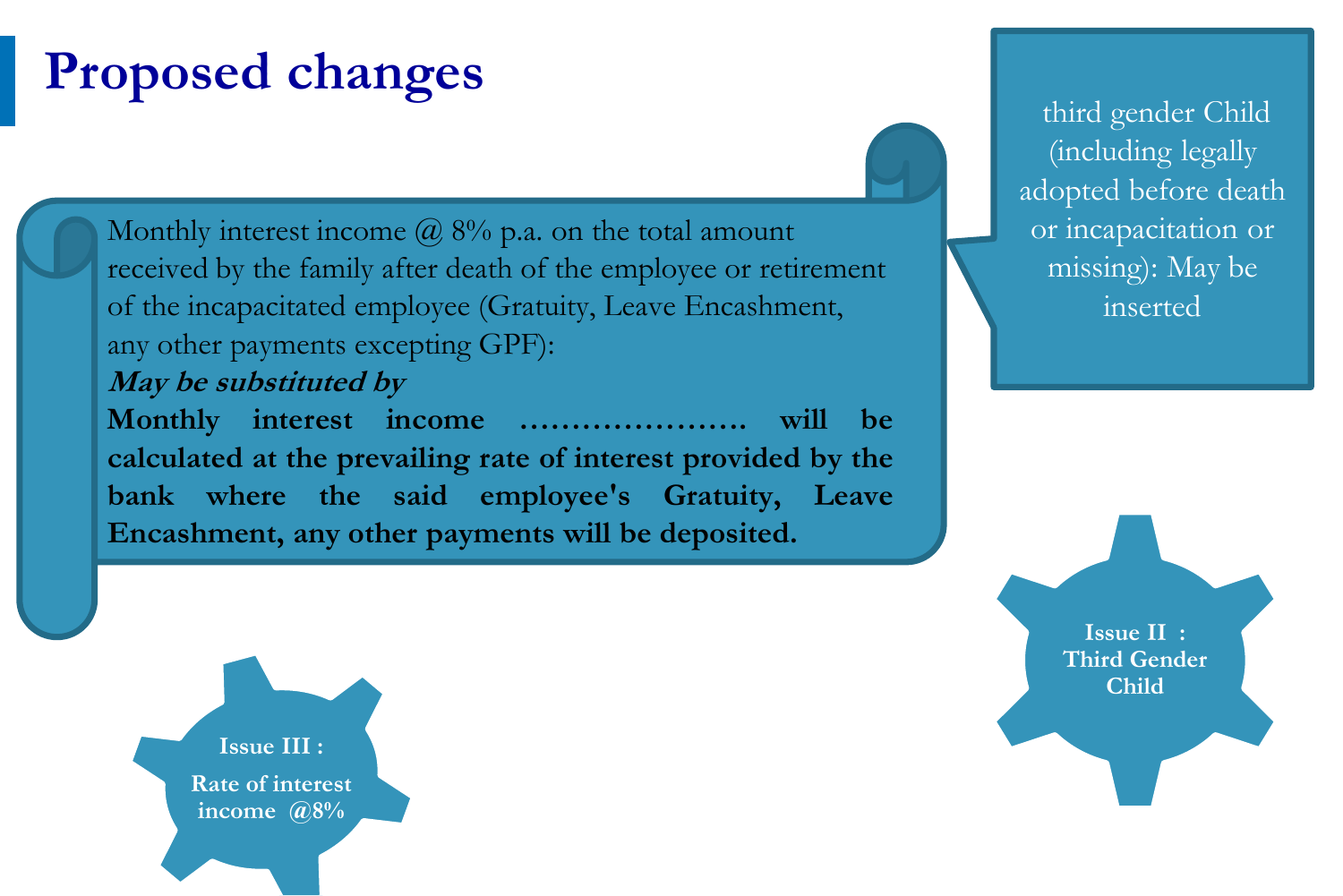## **Proposed changes**

© 2015-2016, (MeitY), Government of India. All rights reserved

Appointment and posting: Posting on such appointment shall be made in the offices at the following levels : 1.At Block 2.At Sub-division 3.At District 4.At Directorate 5. At Secretariat

Existing provision: Appointment and posting: Posting on such appointment shall be made in the offices at the following levels: At Gram Panchayat At Block At Sub-division At District **May be substituted by** 

**Isse IV :** Level of Posting; Posting: No provision Directorate/Secretariat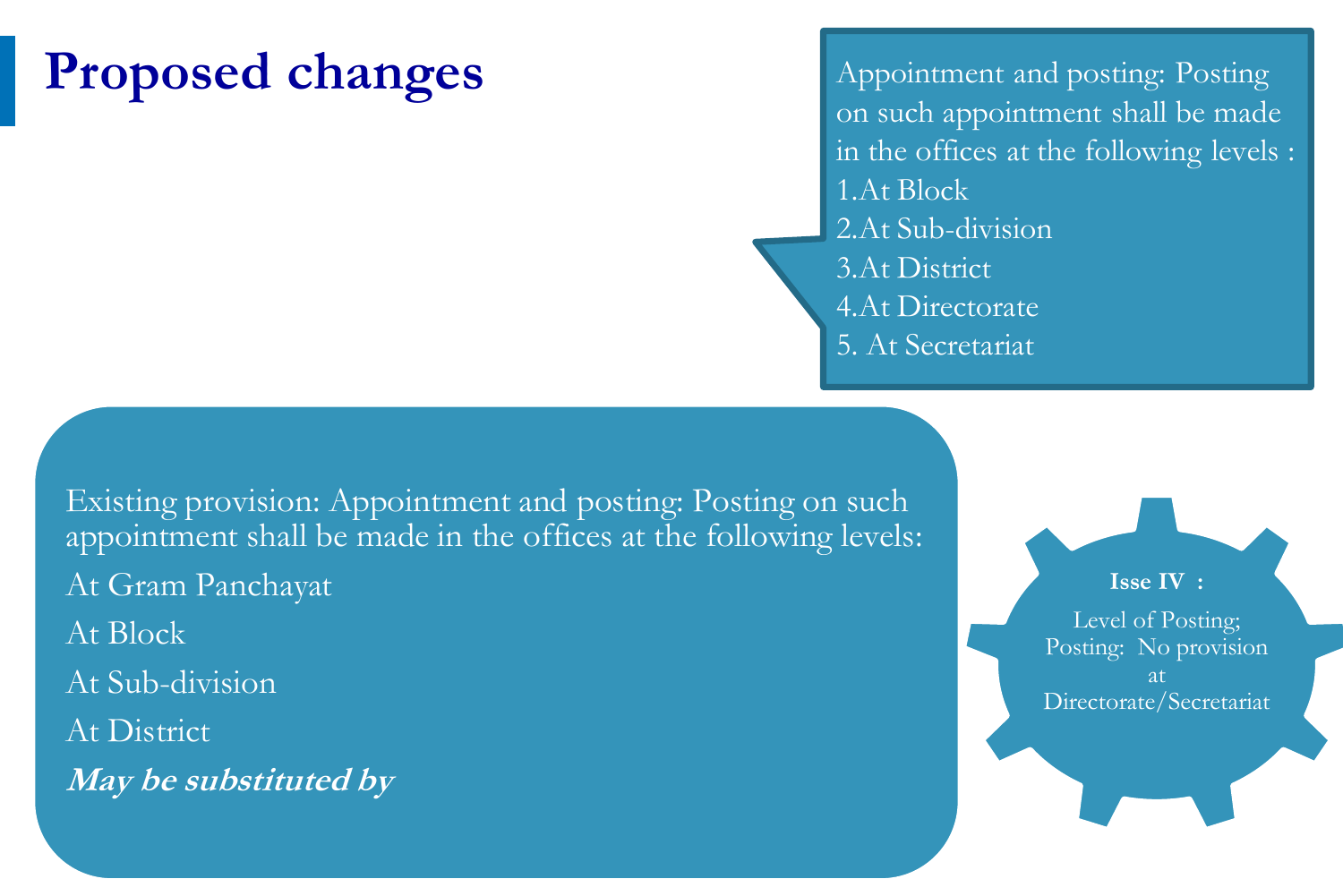#### **Proposed changes** To get benefit of this

BELATED REQUESTS :- Existing provision In exceptional cases such as (i) death during action (ii) where none in family is eligible etc., departments can consider requests for compassionate appointment even where the death or retirement on medical grounds of a Govt. servant took place upto five years ago.

> **Issue V : Non eligibility of member on medical ground, in case of Belated request**

> > Slide 59

Clause if the other member(s) except the applicant declares himself/herself not eligible due to not being medically fit to receive the appointment on **Compassionate** Ground, he/she has to submit Medically Unfit Certificate issued by Concerned Authority of any Government Hospital by framing a Medical Board in this regard. May be inserted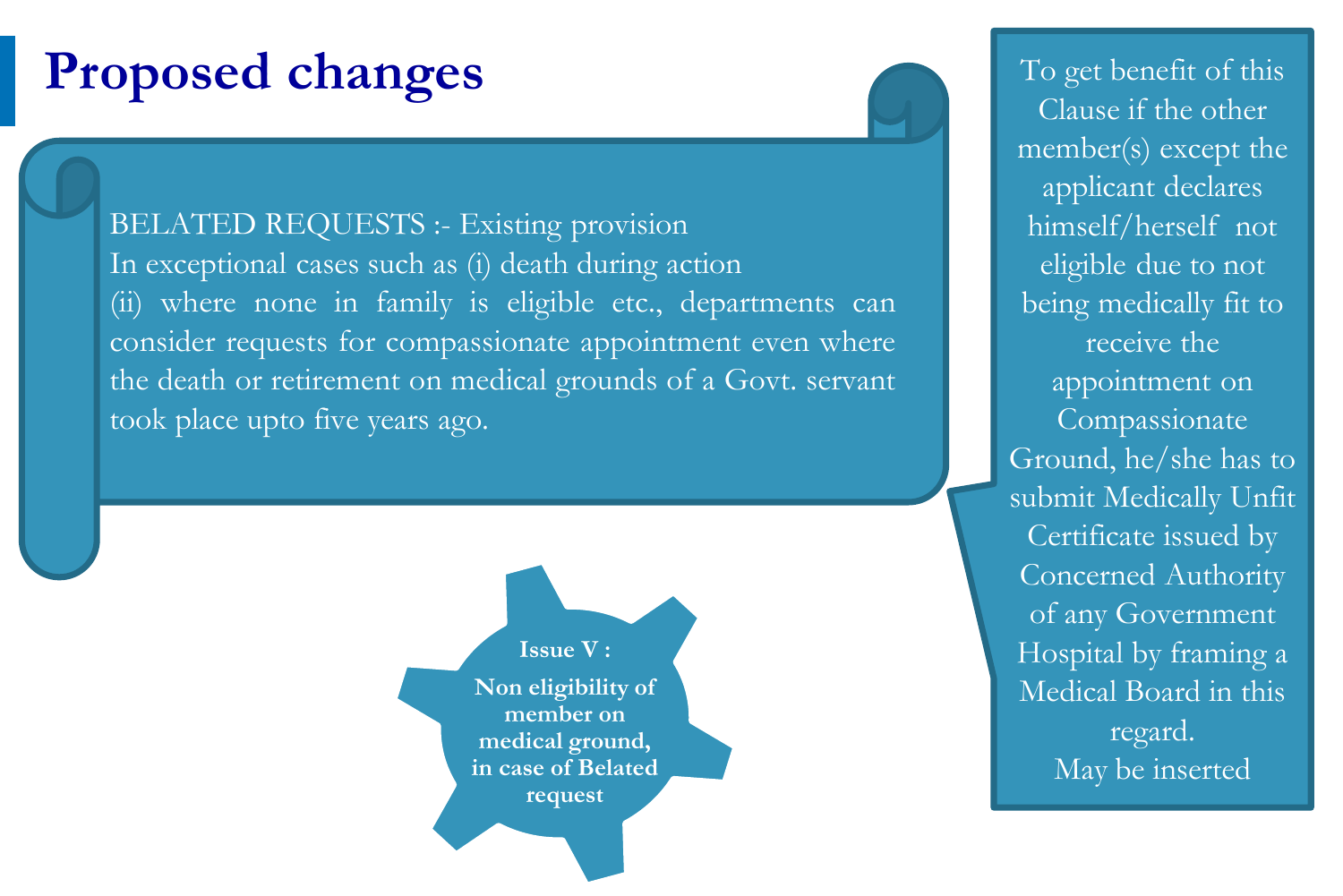# ➢ A proposal has been moved in Finance Department in this regard & we are awaiting approval of the same shortly.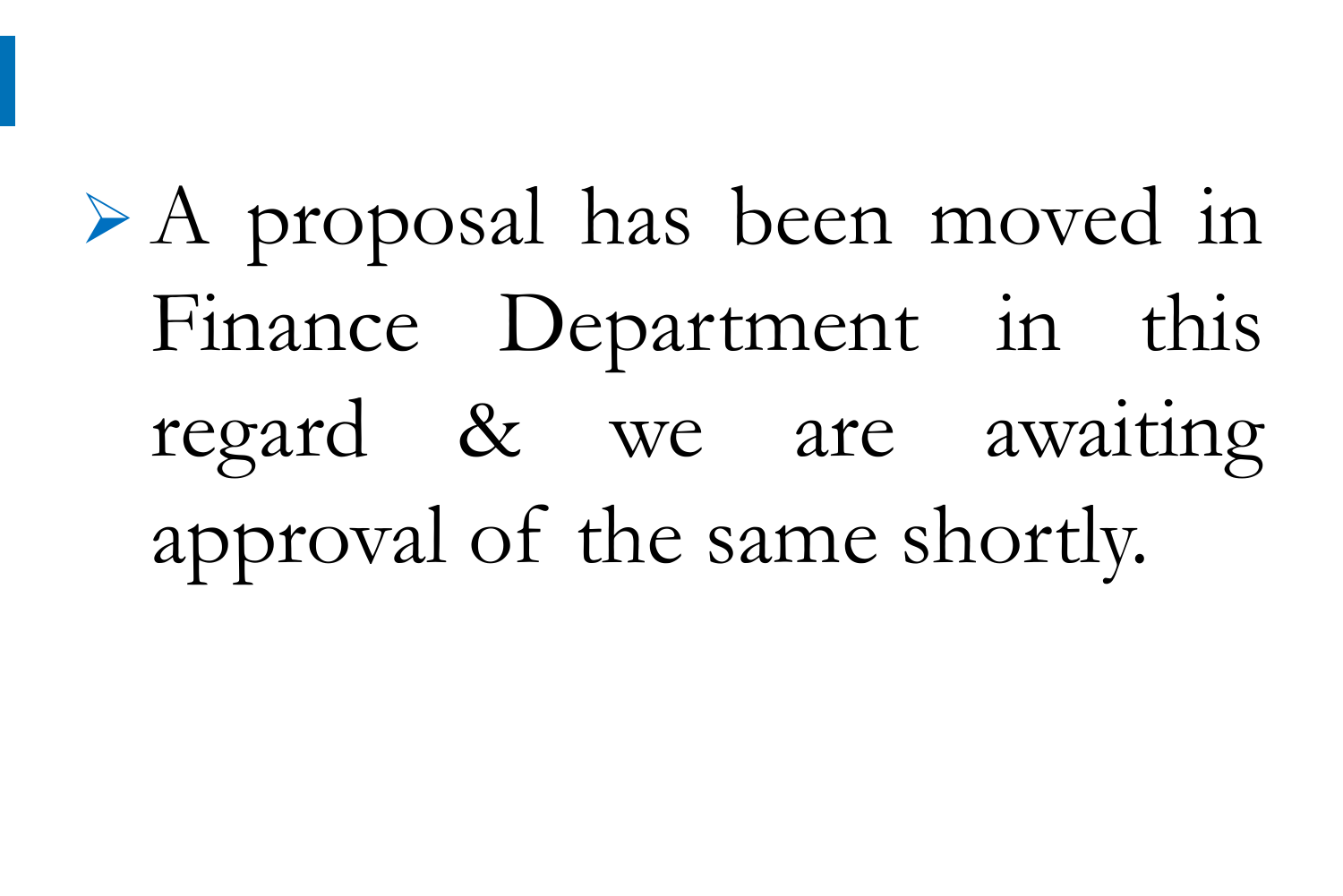#### **Common Check List to be used for processing an application for employment on compassionate ground**

*A proforma check list, as per Annexure P was approved vide No 201-Emp.,dated 30th December, 2010. However, The West Bengal Scheme for Compassionate Appointment, 2013, introduced vide No 251-Emp, dated 3 rd December, 2013 was issued in supersession of all previous orders in this respect, making the proforma check list, infructuous. An updated check list has been devised in line with existing Notifications, vide Memorandum No Labr/63/EMP(EC), dated 06.04.22.*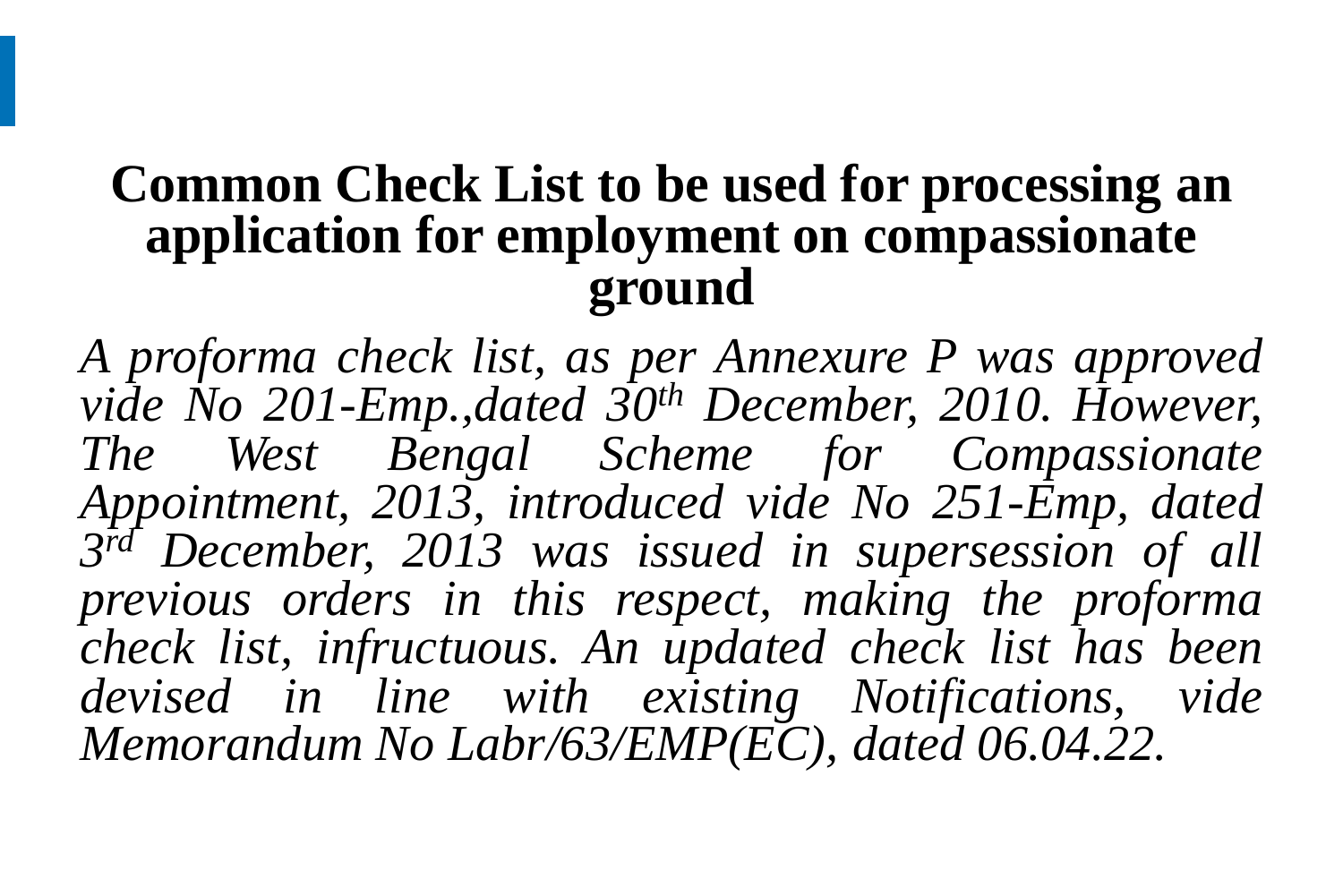### **Part-I**

| <b>Sl. No.</b>   | Item                                                 | <b>Remarks</b> |
|------------------|------------------------------------------------------|----------------|
| 1.               | Name of the deceased / retired employee and date of  |                |
|                  | death/incapacitation                                 |                |
| $\overline{2}$ . | Office and last served as                            |                |
| <b>B.</b>        | Name of the applicant                                |                |
|                  | Relationship with the Government employee and        |                |
|                  | whether the applicant falls within the definition of |                |
|                  | dependant as per the order No.251-Emp, dated         |                |
|                  | 03.12.2013 read with 26-Emp dated 01.03.2016         |                |
|                  | (A) Whether application has been submitted in        |                |
|                  | Prescribed Proforma in terms of 251-Emp dated        |                |
| 5.               | 03.12.2013 (Yes/No)                                  |                |
|                  | (B) Date of submission of Proforma application       |                |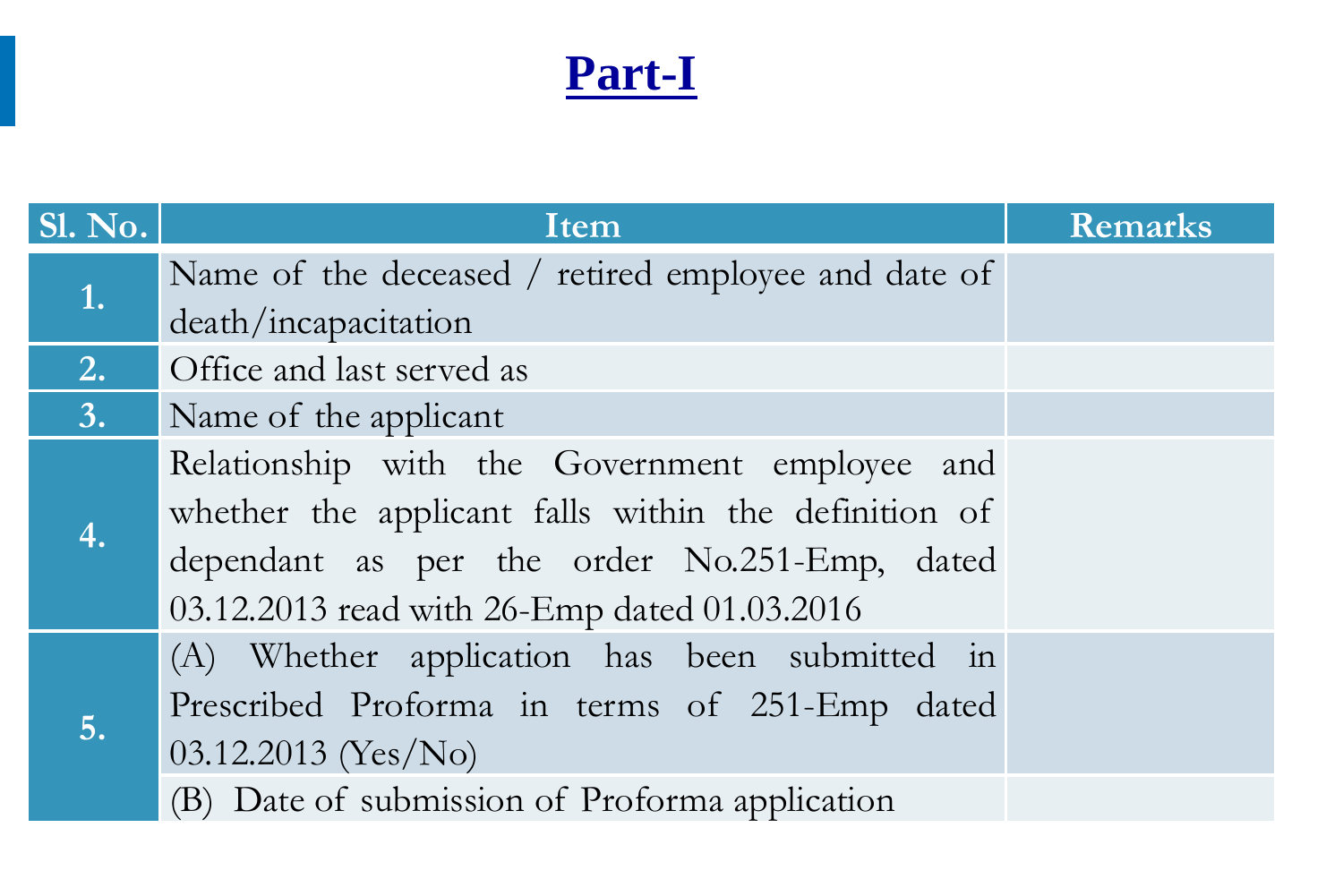| <b>S1.</b><br>N <sub>0</sub> | Item                                                                                                                                                                       | <b>Remarks</b> |
|------------------------------|----------------------------------------------------------------------------------------------------------------------------------------------------------------------------|----------------|
| 6.                           | Whether the application submitted by one<br>dependant has been concurred upon by<br>other family members/ dependants in<br>writing                                         |                |
| 7                            | Medically 'Unfit Certificate' has been<br>submitted from the Competent Authority (in<br>case of premature retirement due to<br>permanent incapacitation)                   |                |
| 8                            | Whether 'Divorce Decree' has been<br>submitted by the applicant who obtained<br>such decree before or after the death of the<br>ex-employee (in case of divorcee daughter) |                |

© 2015-2016, (MeitY), Government of India. All rights reserved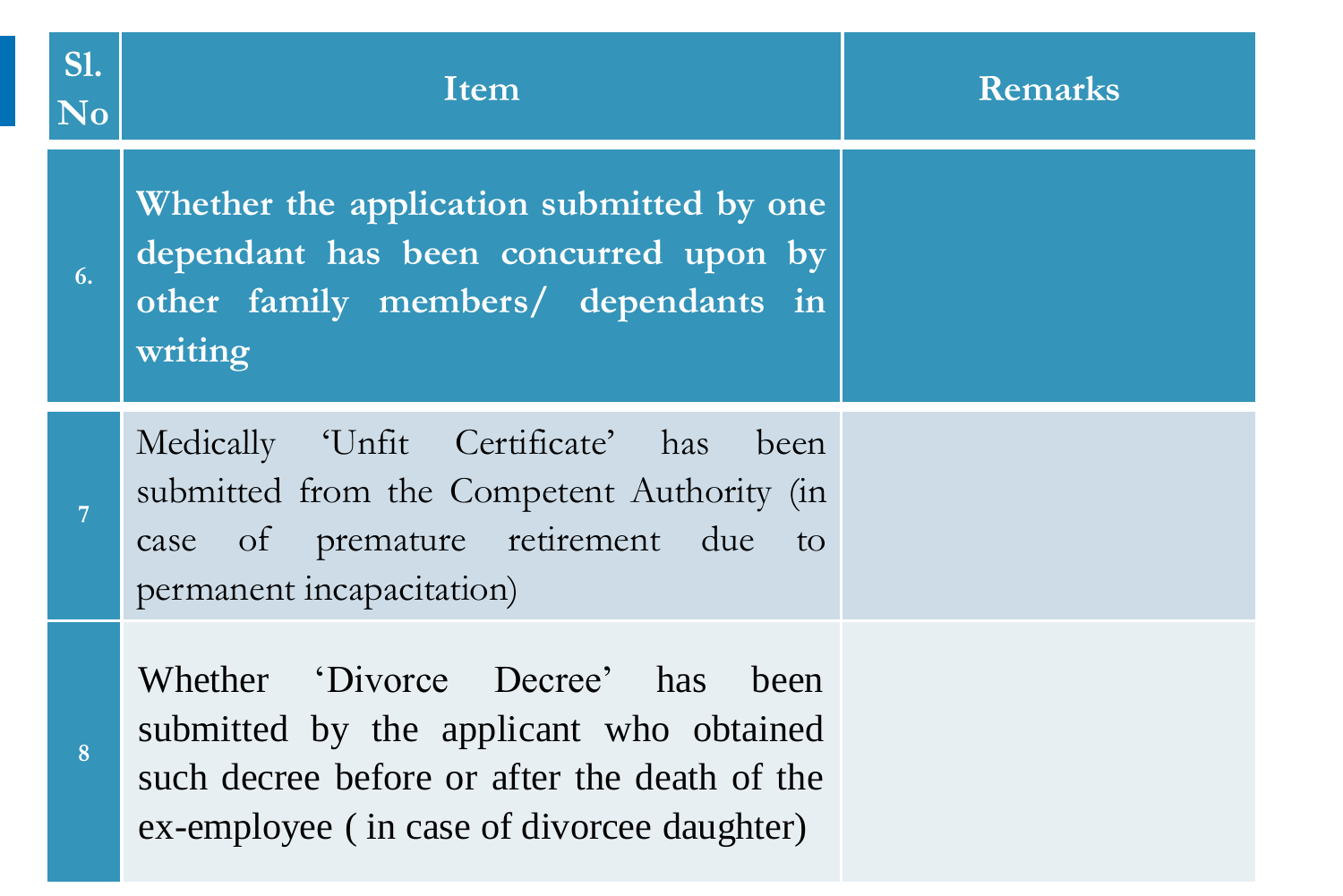| SI.<br><b>No</b> | Item                                                                                                                  | <b>Remarks</b> |
|------------------|-----------------------------------------------------------------------------------------------------------------------|----------------|
|                  | Gross monthly salary drawn by the deceased/incapacitated<br>employee immediately before death/ premature retirement:- |                |
| 9.               | Basic Pay, Dearness Pay (if any), Dearness Allowance,                                                                 |                |
|                  | H.R.A., Medical Allowance as per Cl.6) of 251-Emp dated<br>03.12.2013                                                 |                |
| 10.              | Family Pension sanctioned/entitled                                                                                    |                |
| 11.              | Lump sum terminal dues/entitlement (GPF not to be included):                                                          |                |
|                  | Ref: Cl. $6(a)(II)$ of 251-Emp, dated 03.12.2013                                                                      |                |
|                  | (A) Death Gratuity                                                                                                    |                |
|                  | (B) Group Insurance                                                                                                   |                |
|                  | (C) Encashment of leave                                                                                               |                |
|                  | (D) Any other payments received (give details)                                                                        |                |
|                  | (E) Total                                                                                                             |                |
| 12.              | Expenses incurred on account of hospitalization to be supported by                                                    |                |
|                  | the payment vouchers etc.                                                                                             |                |
| 13.              | Amount to be considered for monthly income :                                                                          |                |
|                  | Ref: Cl. 6 of 251-Emp, dated 03.12.2013                                                                               |                |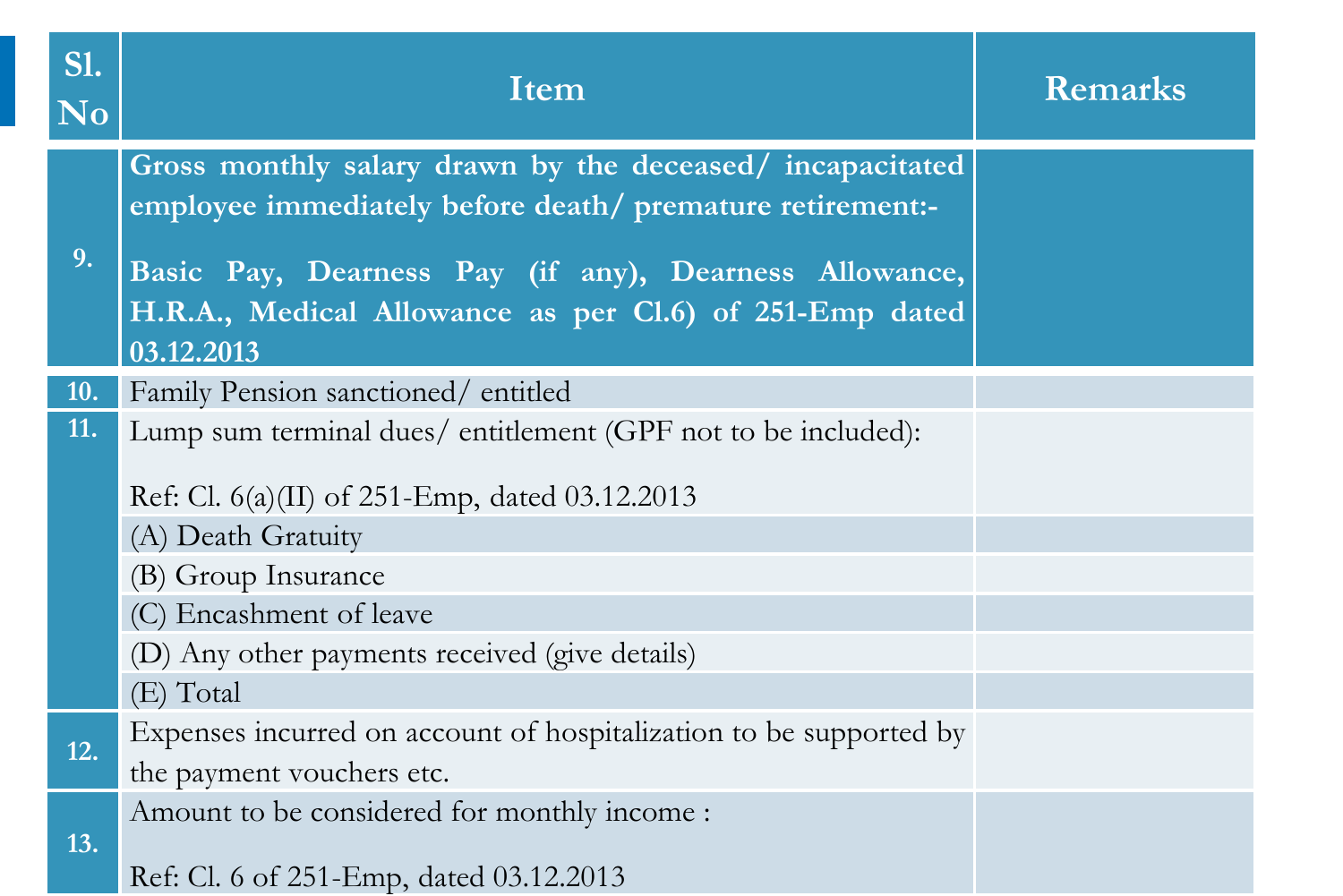| <b>S1.</b><br>N <sub>0</sub> | Item                                                                                                                 | <b>Remarks</b> |
|------------------------------|----------------------------------------------------------------------------------------------------------------------|----------------|
| 14.                          | Monthly interest income $@8\%$ per annum<br>on amount at Sl. No.11                                                   |                |
| 15.                          | Monthly income from other movable or<br>immovable property                                                           |                |
| 16.                          | Monthly income from the dependants of the<br>ex-employee if any, supported by declaration<br>from the family members |                |
| 17.                          | Total monthly income of the<br>family<br>$(10+14+15+16)$                                                             |                |
| 18.                          | Percentage of total monthly income at Sl. No.<br>17 in relation to gross salary at Sl. No.9                          |                |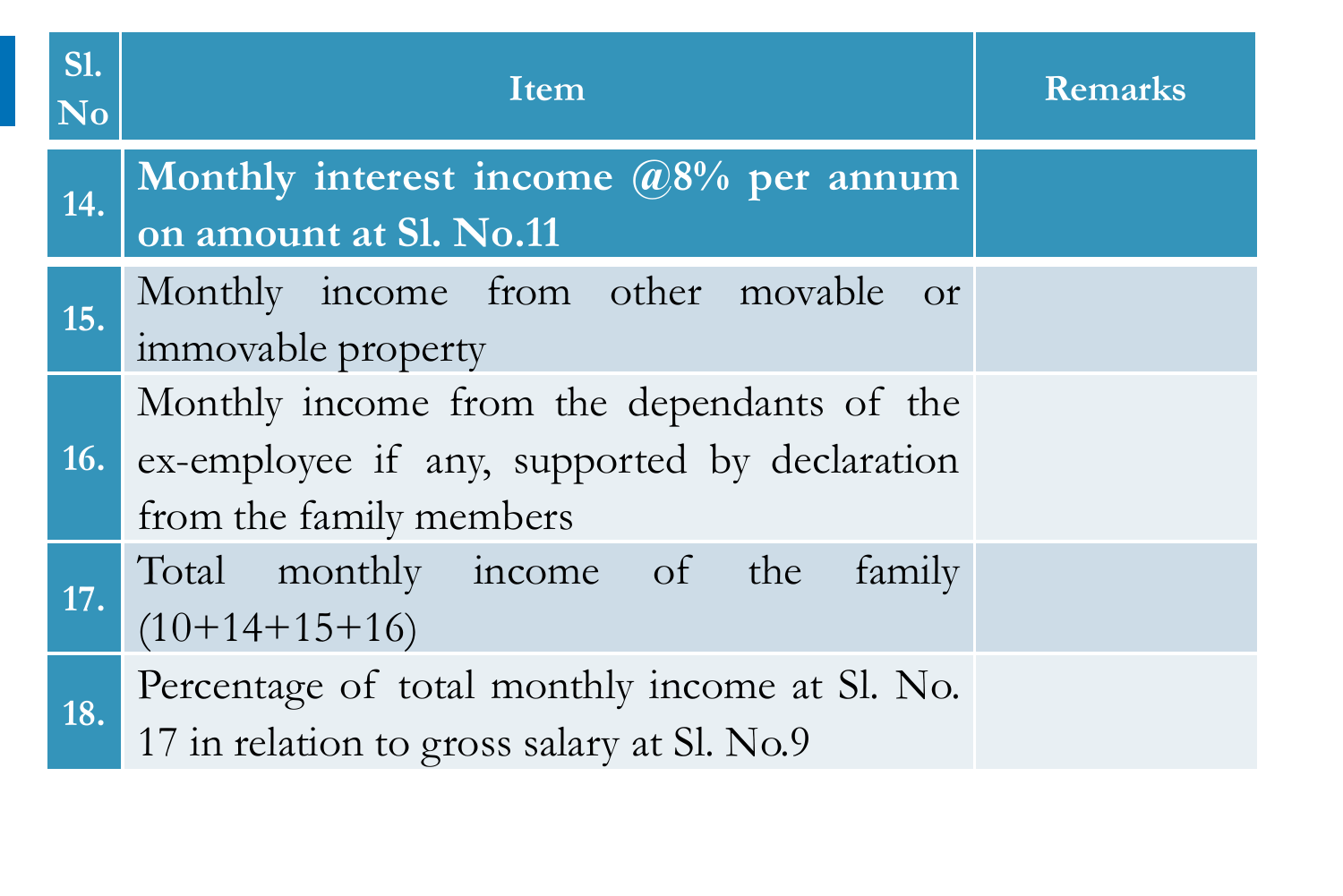| SI.<br>N <sub>0</sub> | Item                                                                                                                                                   | <b>Remarks</b> |
|-----------------------|--------------------------------------------------------------------------------------------------------------------------------------------------------|----------------|
| 19.                   | (A) Memo No. & Date of formation of three men Screening-cum-Enquiry<br>Committee                                                                       |                |
|                       | $(B)$ Date(s) of inquiry                                                                                                                               |                |
| 20.                   | (A) Name of Enquiry Officers and the date of submission of the report by<br>the committee                                                              |                |
|                       | (B) Whether recommended for employment                                                                                                                 |                |
| 21.                   | Whether the recommendation by the enquiry committee has been<br>unanimous $(Yes/No)$                                                                   |                |
| 22.                   | <b>Comments of Controlling Officer</b>                                                                                                                 |                |
| 23.                   | (A) Whether the candidate fulfils the requirements of the Recruitment Rules<br>for the post                                                            |                |
|                       | (B) Is any relaxation of rule etc. required                                                                                                            |                |
| 24.                   | Whether a clear vacancy is available as per 100 Point Roster vide<br>Notification No 50-Emp., dated 01.03.2011                                         |                |
| 25                    | Whether the applicant has fulfilled all the criteria as laid down in<br>Notification No. 251-Emp dated 03.12.2013 read with 26-Emp dated<br>01.03.2016 |                |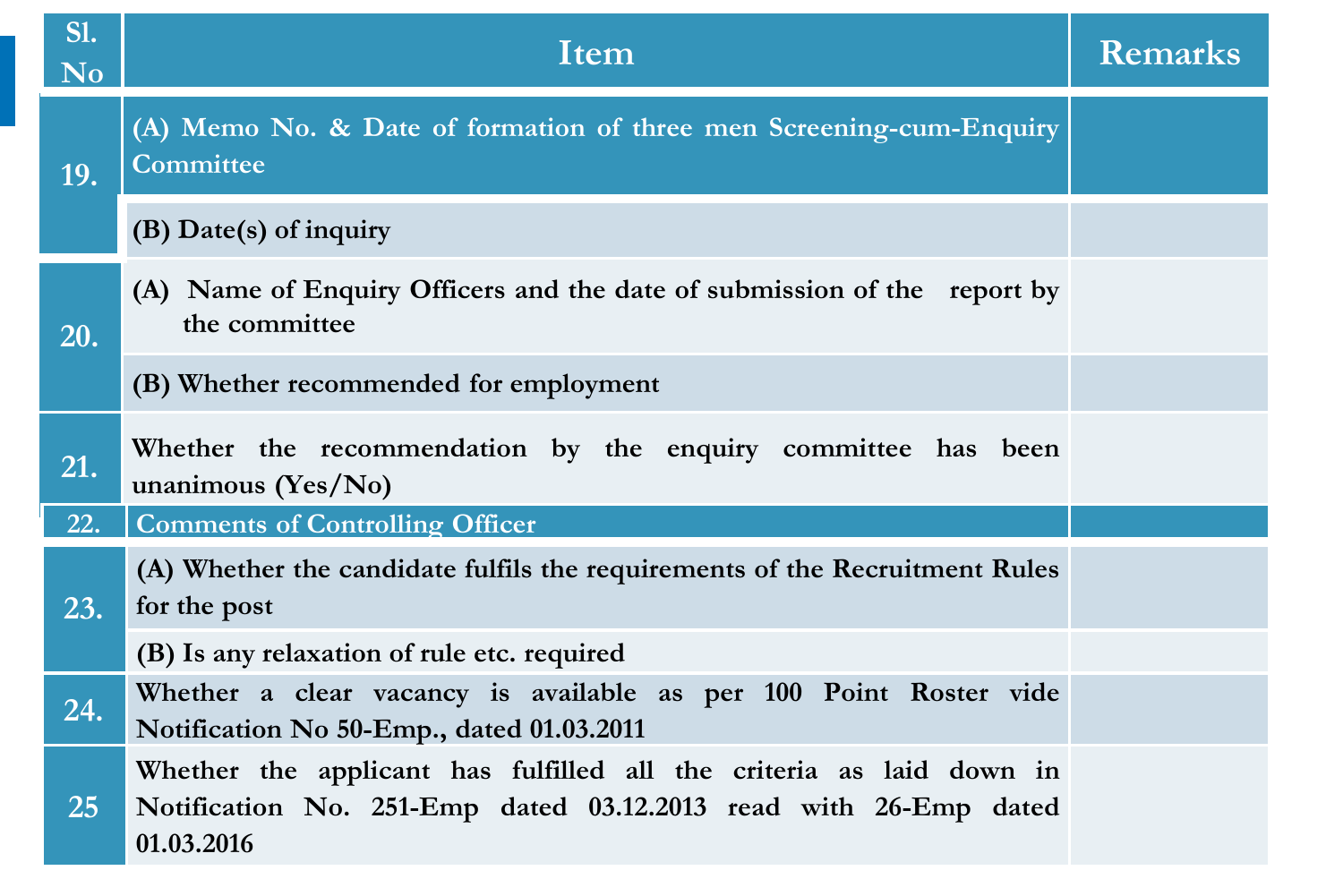### **Part-II**

| S1.<br>No. |    | Item                                                                         | Requirement                                                                                                                                                                                                                            | Finding/actual<br>position |
|------------|----|------------------------------------------------------------------------------|----------------------------------------------------------------------------------------------------------------------------------------------------------------------------------------------------------------------------------------|----------------------------|
|            | 1. | Percentage of total monthly<br>income in relation in gross<br>monthly salary | Below 90% (Cl. $6(a)(i)$ of 251-Emp<br>dated 03.12.2013)                                                                                                                                                                               |                            |
|            | 2. | Relationship with the deceased/<br>incapacitated                             | (A)Wife/Husband/Son/Unmarried<br>daughter/Divorced daughter/<br>(B) Dependent brother or sister in case<br>of unmarried employee<br>(as per Para 3of 251-Emp, dated<br>03.12.2013 read with Para 3(dd) of 26-<br>Emp dated 01.03.2016) |                            |
|            | 3. | Time limit for submission of<br>application                                  | Within 2 Years of death/incapacitation<br>"TIMELINES" of 26-Emp, dated<br>$(01.03.2016)$ or within 5 years in the<br>cases, comes under Cl 10(aa) of 26-Emp<br>dated 01.03.2016 under the Heading<br>"BELATED REQUESTS"                |                            |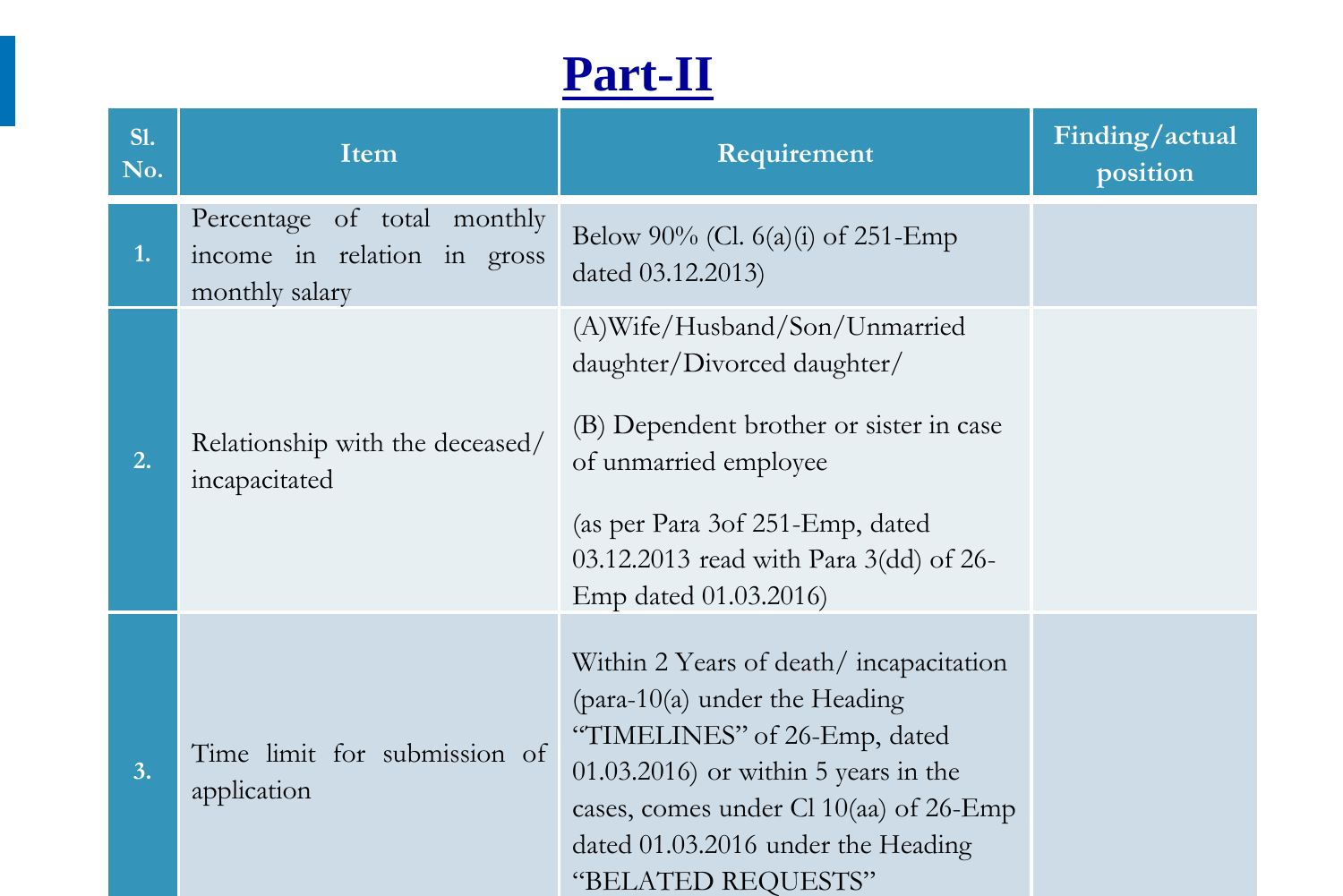#### **Part-III**

| <b>S1.</b><br>N <sub>0</sub> | Item                                                                                                                                                                                                 | Requirement | Finding/actual<br>position |
|------------------------------|------------------------------------------------------------------------------------------------------------------------------------------------------------------------------------------------------|-------------|----------------------------|
| $\mathbf{1}$ .               | Whether fully exhausted all<br>kinds of leave(does not required<br>for the employees died-in-<br>harness but mandatory for the<br>employees retired prematurely<br>due to permanent incapacitation)  | Yes         |                            |
| 2.                           | Whether 2 or more years of<br>service is left (does not required<br>for the employees died-in-<br>harness but mandatory for the<br>employees retired prematurely<br>due to permanent incapacitation) | Yes         |                            |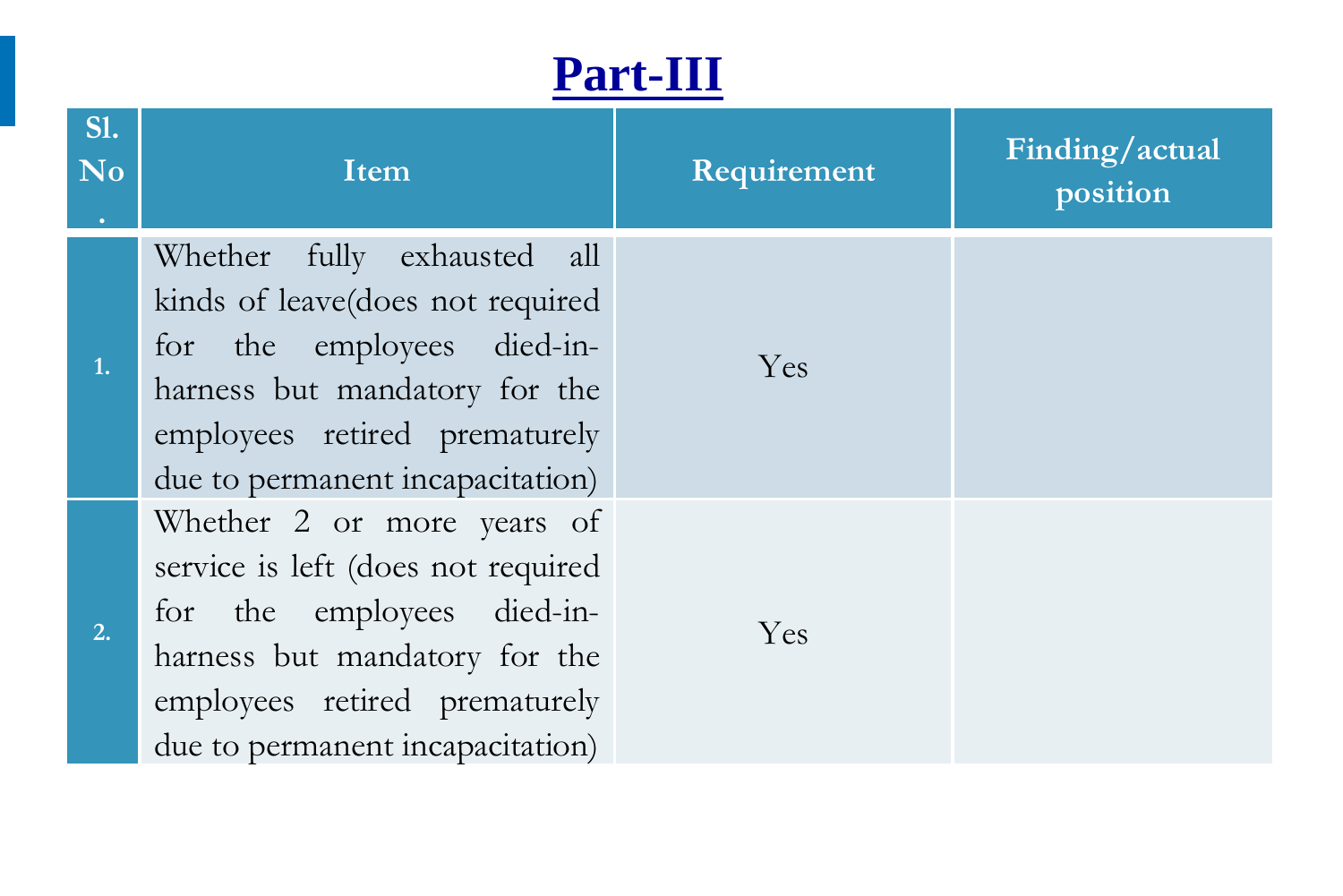#### Part-IV

| 1. Remarks of the Dealing Assistant                 |                                                                              |
|-----------------------------------------------------|------------------------------------------------------------------------------|
| Checked and examined                                |                                                                              |
| ia) found eligible, prayer may be granted           |                                                                              |
|                                                     | (b) information insufficient, further information/ clarification required in |
| respect of                                          |                                                                              |
| the following                                       |                                                                              |
| u                                                   |                                                                              |
| H.                                                  |                                                                              |
| 111.                                                |                                                                              |
|                                                     | (c) found ineligible, prayer may be rejected on the following grounds        |
| Ŀ                                                   |                                                                              |
| н.                                                  |                                                                              |
| iii.                                                |                                                                              |
| Further remarks, if any                             |                                                                              |
|                                                     |                                                                              |
|                                                     |                                                                              |
|                                                     |                                                                              |
|                                                     |                                                                              |
|                                                     | Signature of the Dealing Assistant                                           |
| 2. Remarks of the H.A./S.O./O.S.D.                  |                                                                              |
| I agree/disagree with the above views/prayer may be |                                                                              |
| granted/rejected/returned for reasons stated below. |                                                                              |
|                                                     |                                                                              |
|                                                     |                                                                              |
|                                                     |                                                                              |
|                                                     | Signature of the H.A./S.O./O.S.D.                                            |
| 3. Remarks of the Assistant Secretary               |                                                                              |
| I agree/disagree with the above views/prayer may be |                                                                              |
| granted/rejected/returned for reasons stated below. |                                                                              |
|                                                     |                                                                              |
|                                                     |                                                                              |
|                                                     |                                                                              |
|                                                     | Signature of the Assistant Secretary                                         |
|                                                     |                                                                              |
| 4. Remarks of the Deputy/ Joint Secretary           |                                                                              |
| I agree/diaagree with the above views/prayer may be |                                                                              |
| granted/rejected/returned for reasons stated below. |                                                                              |
|                                                     |                                                                              |
|                                                     |                                                                              |
|                                                     |                                                                              |
|                                                     | Signature of the Deputy / Joint Secretary                                    |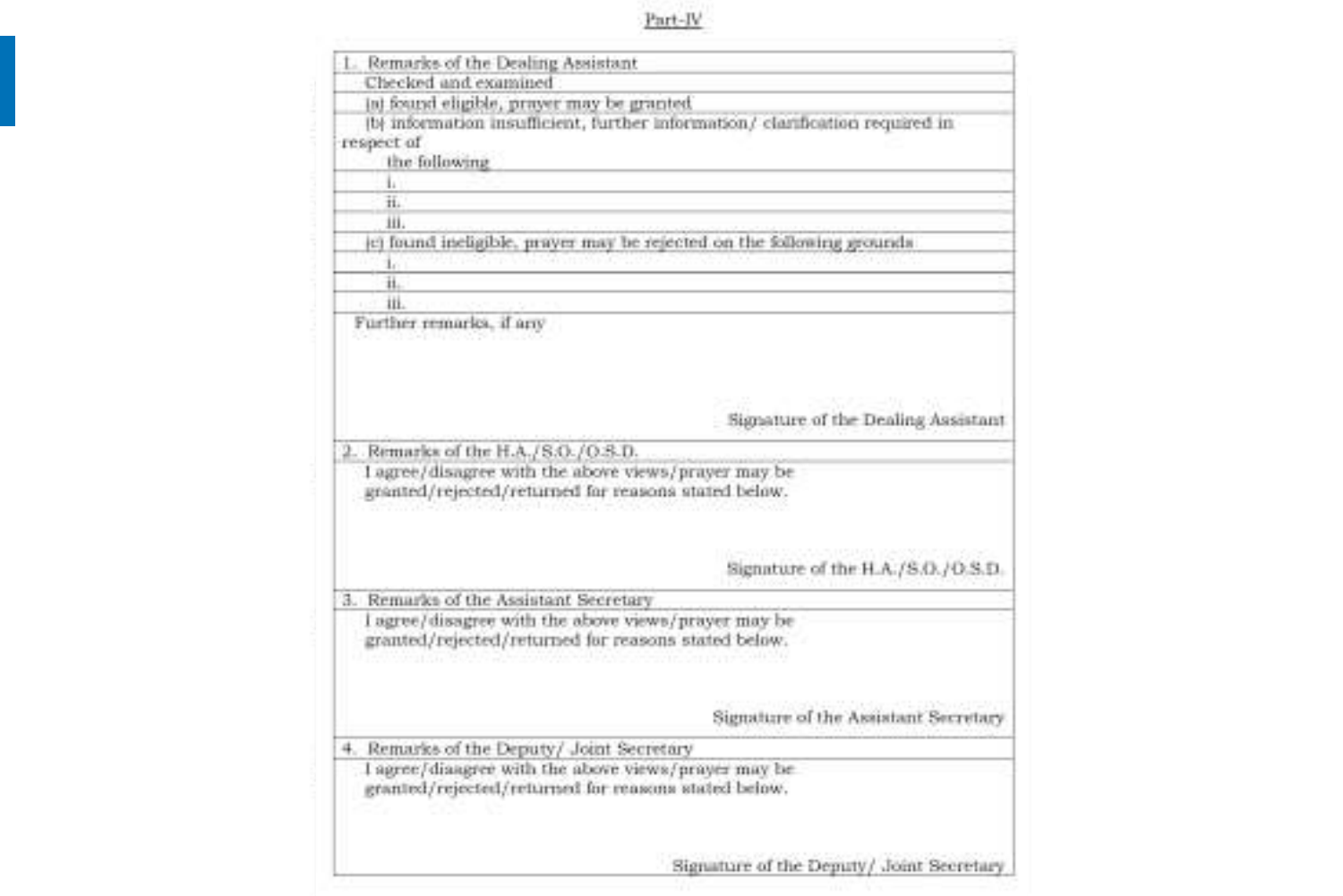#### **Work Flow:**

Immediately after death of the of govt. employee, the concerned authority of the department/office should meet the members of the family of the deceased govt. employee to advise and assist them in getting compassionate ground appointment

The applicant should be called at very 1<sup>st</sup> stage. and should be advised in person about the **requirement and formalities** to be completed by him/her.

A record of such meeting should be kept with the office.

Submission of Application in prescribed proforma through the Head of Office; Annexure  $A/B/\tilde{E}$ , within 2 years

Formation of 3 member Screening-cum-Enquiry Committee, by Appointing Authority

Submission of enquiry report of Enquiry Committee in Annexure A/B/E, to Appointing Authority within a period of three months from the date of making of application

The Appointing Authority will forward the case together with his views recorded in Annexure A/B/E, to the Administrative Department for consideration

of the receipt of the report of 3 member Screening cum Enquiry Committee The Administrative Department should dispose off the case preferably within 6 months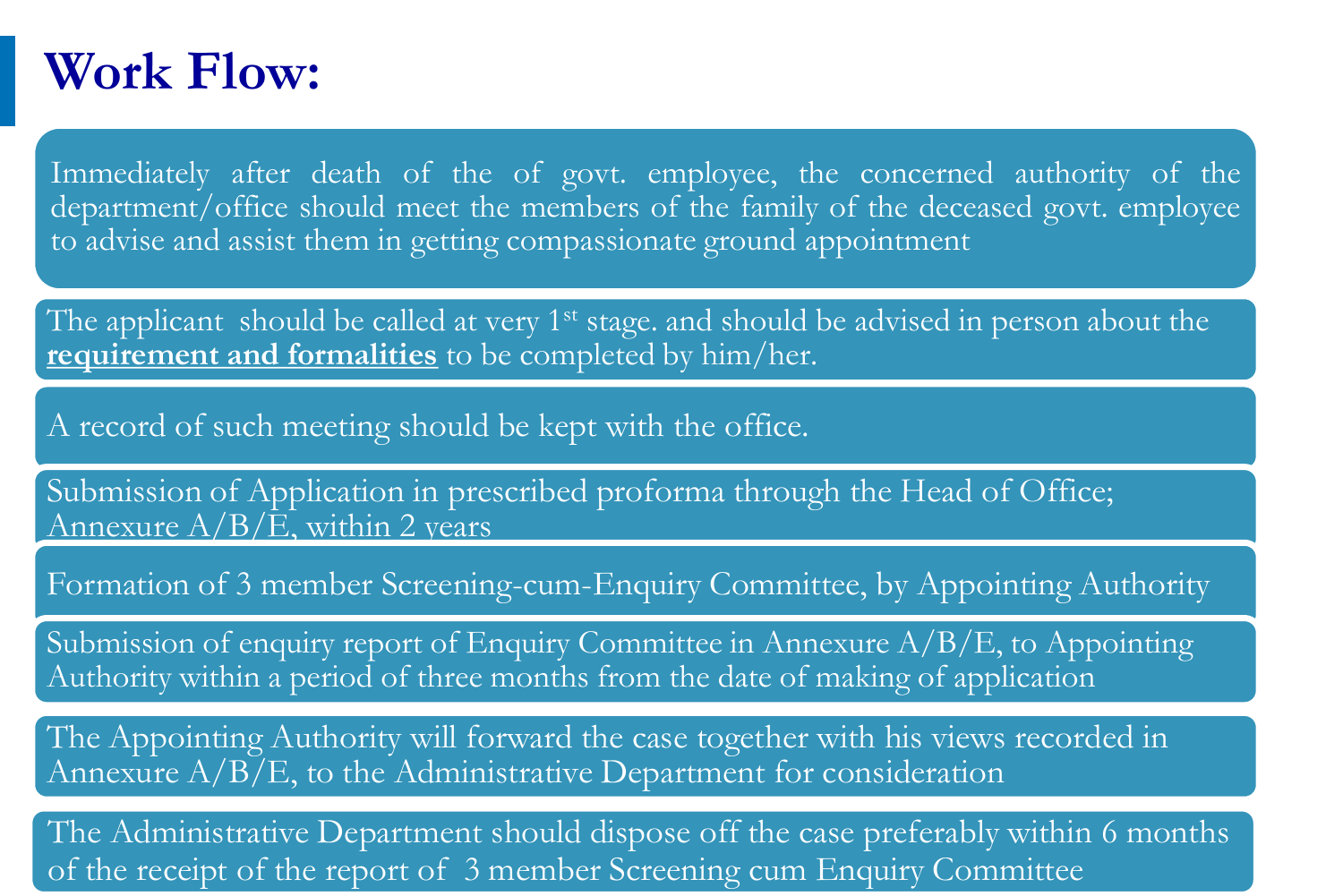# **Frequently Asked Question(FAQ)**

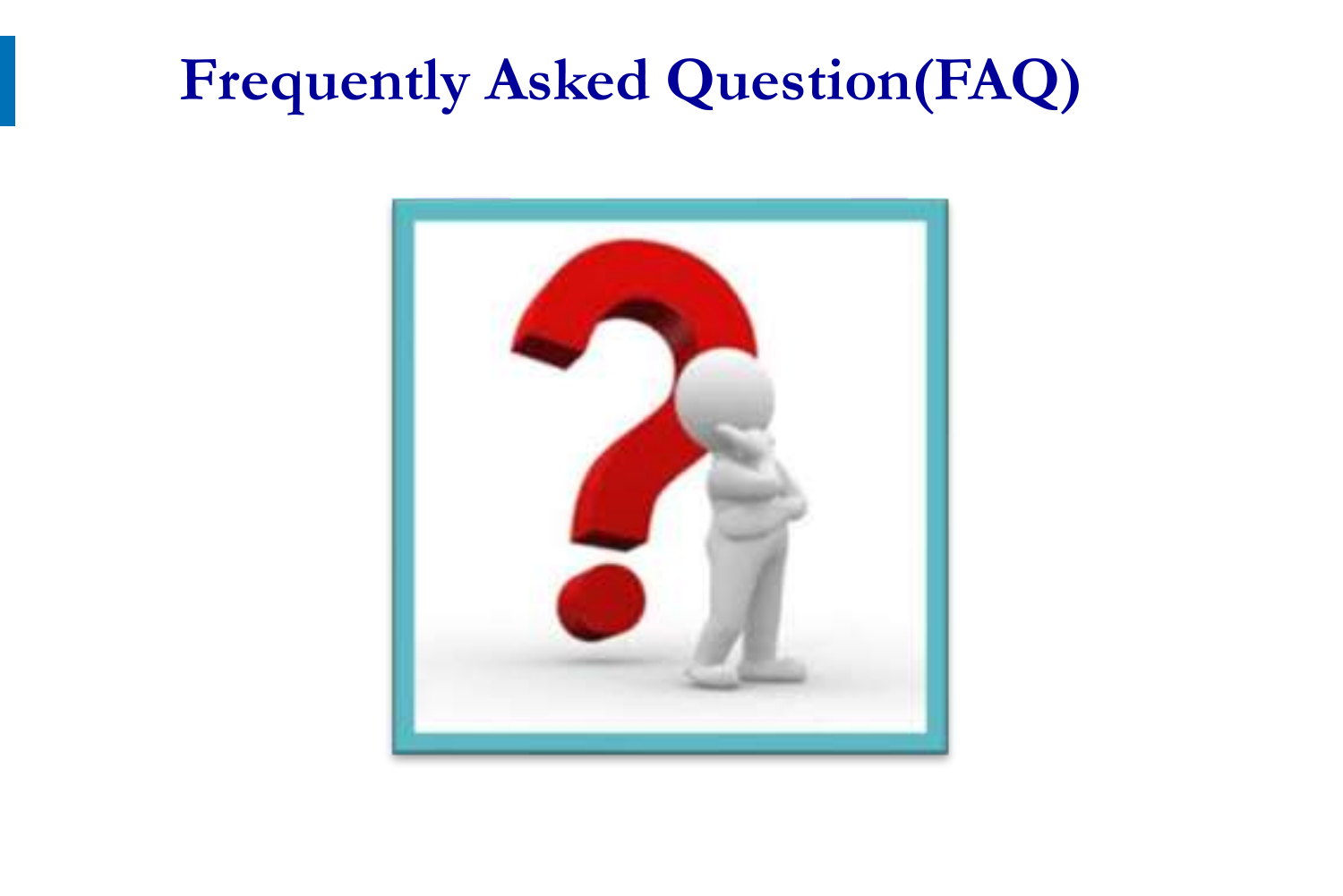**FAQ**

**Who are eligible for appointment on Compassionate ground?**

Dependent family member of a Government employee who – (a) dies while in service; or (b) is disabled permanently or otherwise incapacitated rendering him unfit to continue in service prematurely on being declared permanently incapacitated by a Medical Board formed by the Government. Cases of missing Government servants are also covered under this scheme for compassionate appointment subject to the certain conditions Cl(2) & (13) of Notification no. 251-Emp dated 03.12.2013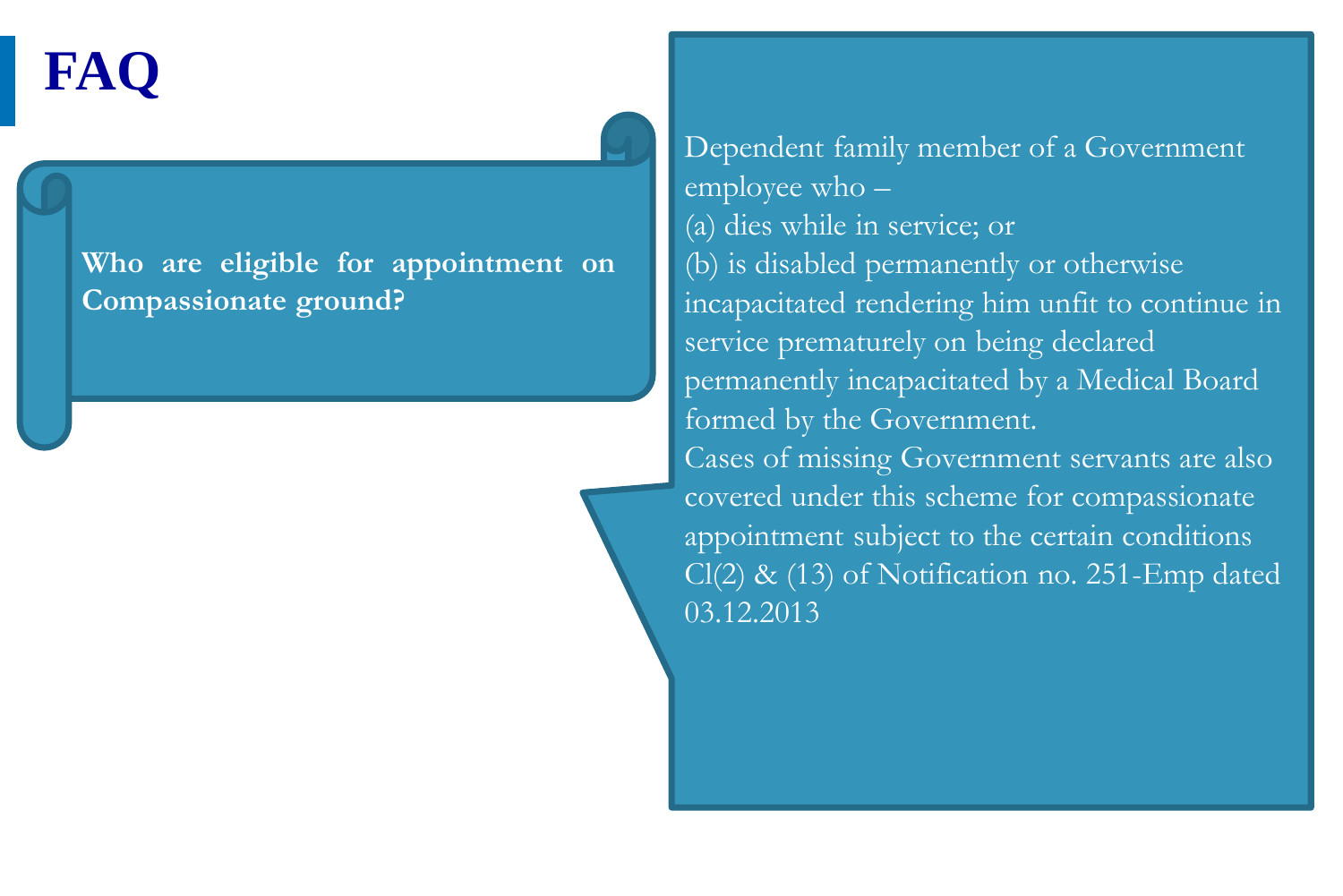Who comes under the purview of "Government employee"

© 2015-2016, (MeitY), Government of India. All rights reserved

**FAQ** "Government employee" for the purpose of this scheme<br>means a Government employee appointed on regular basis **and not the one working on daily wage or casual or apprentice or ad-hoc or contract or re-employment basis. (Cl. 3(f) of 251-Emp).**

> **It is also not meant for the employees of Corporation, Public Undertaking, Statutory Bodies, Govt. Companies Boards, Local Bodies etc.**

However, if a notified policy for compassionate appointment already existed in a concerned department in respect of the employees of the aforesaid organizations, prior to introduction of West Bengal Scheme for Compassionate Appointment, 2013, which was issued after obtaining due concurrence of the Labour Department and Finance Department, in pursuance of Notification No 142-Emp., Dated 01.11.2007, then there is no bar in implementing the same for the purpose of extending compassionate appointment to the dependents of employees who die die-in-harness or are permanently incapacitated. (Ref: 96-Emp, dated 28<sup>th</sup> April, 2015)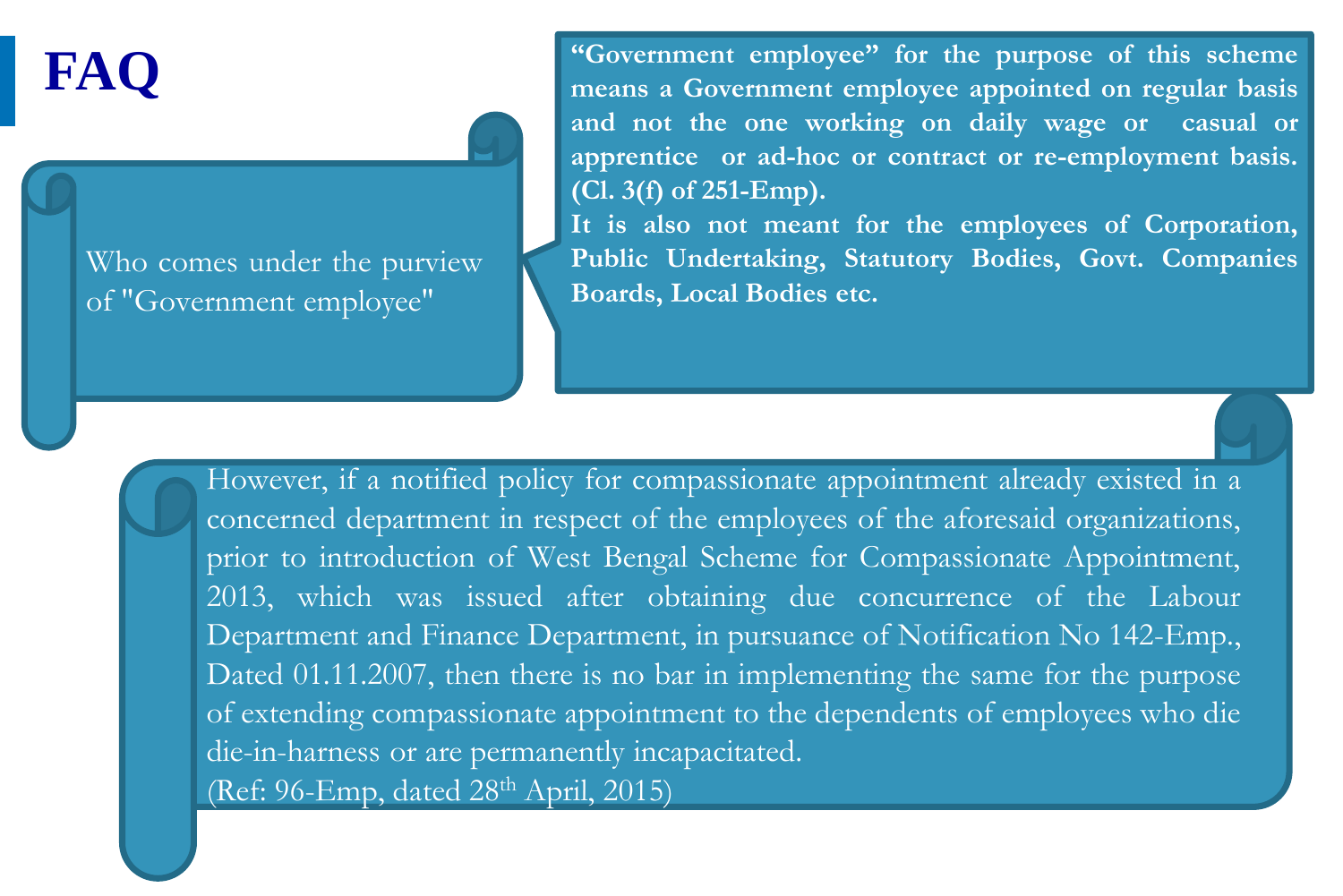Can Compassionate Appointment be Ves offered to the dependent of a Govt. Employee who died in harness on the date of joining in the service ?



Yes

Can Compassionate Appointment be offered to the dependent of a Govt. Employee who died in harness on the day of his retirement on superannuation ?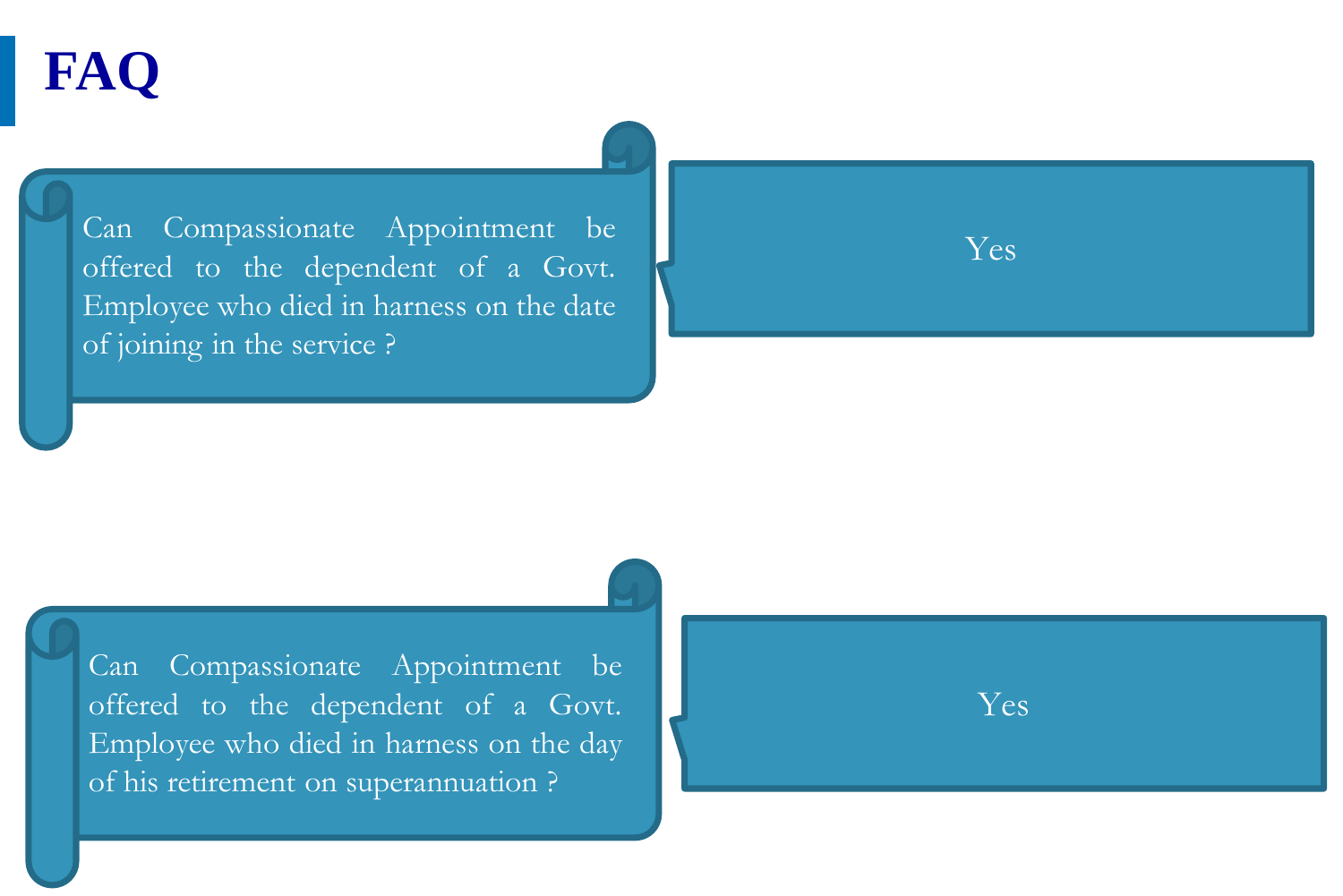Is 26-Emp dated  $\overline{01.03.2016}$  is applicable for a employee who died before 02.04.2008



At which stage of procedure a case can be considered as 'disposed' ?

On the date of issuance of the order of final decision by the Administrative Department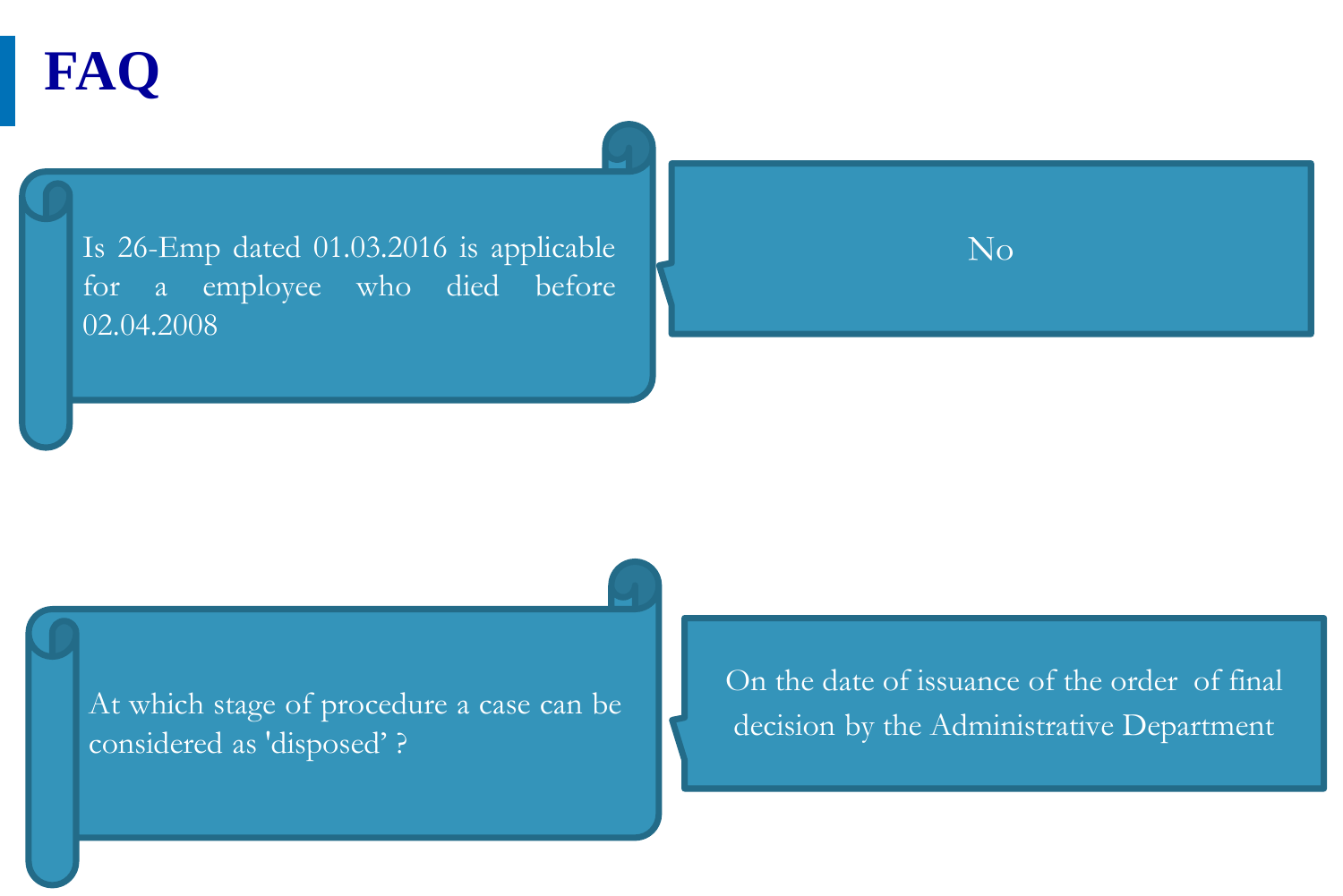Can any undisposed cases be processed where the death/permanent incapacitation occurs before 02.04.2008?

If the proforma application has been submitted within two years of death/retirement due to permanent incapacitation, it can be processed Cl.14(a) & 14(b) of Notification no. 251-Emp dated 03.12.2013

What are the relevant guidelines for the undisposed cases?

A) The cases where the death/incapacitation occurs before 02.04.2008 comes under the purview of 251-Emp dated 03.12.2013

B) The cases where the death/incapacitation occurs after 02.04.2008 are guided by 251-Emp dated 03.12.2013 read with 26-Emp dated 01.03.2016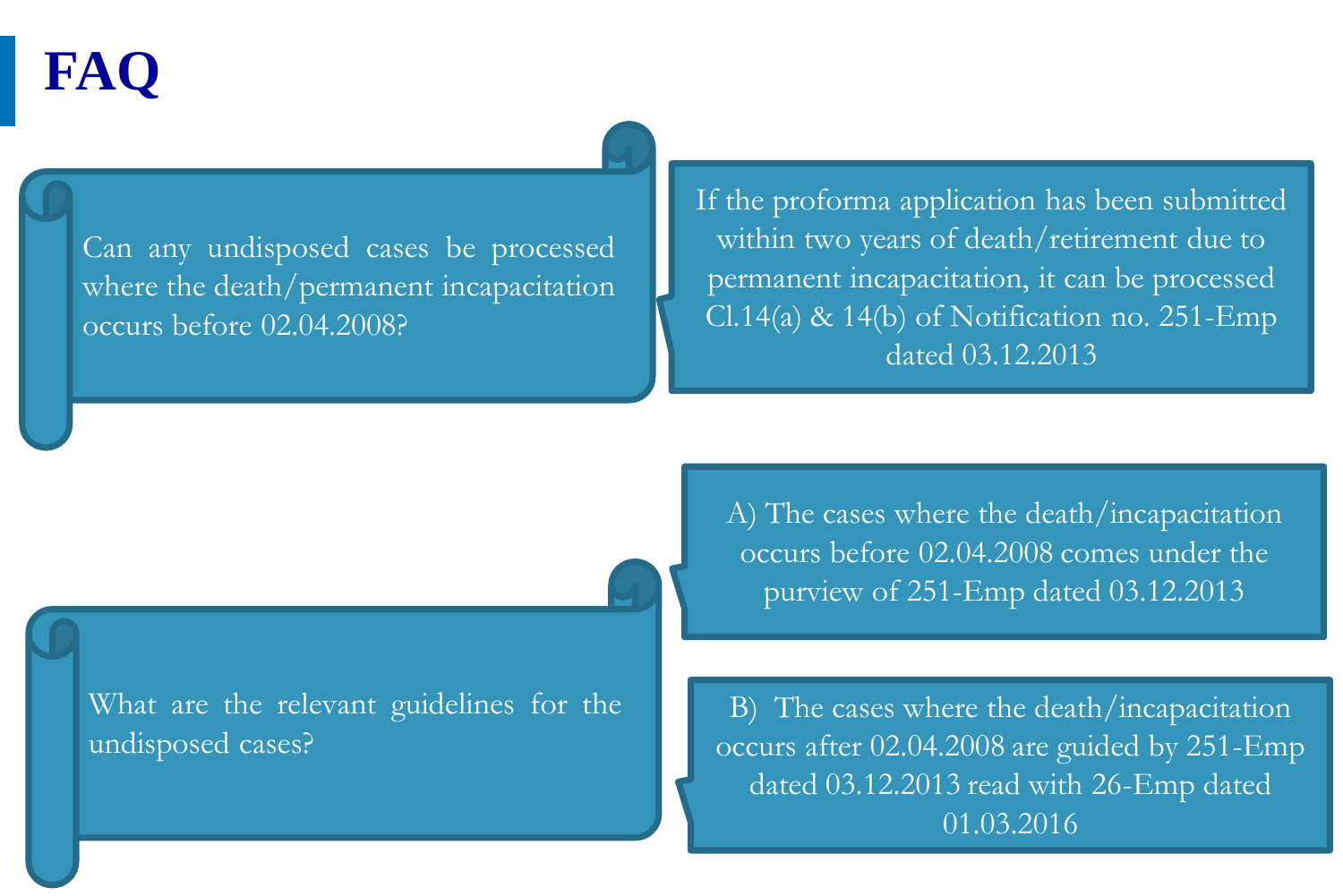Can any undisposed cases be processed where the death/permanent incapacitation occurs before 02.04.2008?

If the proforma application has been submitted within two years of death/retirement due to permanent incapacitation, it can be processed Cl.14(a) & 14(b) of Notification no. 251-Emp dated 03.12.2013

What are the relevant guidelines for the undisposed cases?

A) The cases where the death/incapacitation occurs before 02.04.2008 comes under the purview of 251-Emp dated 03.12.2013

B) The cases where the death/incapacitation occurs after 02.04.2008 are guided by 251-Emp dated 03.12.2013 read with 26-Emp dated 01.03.2016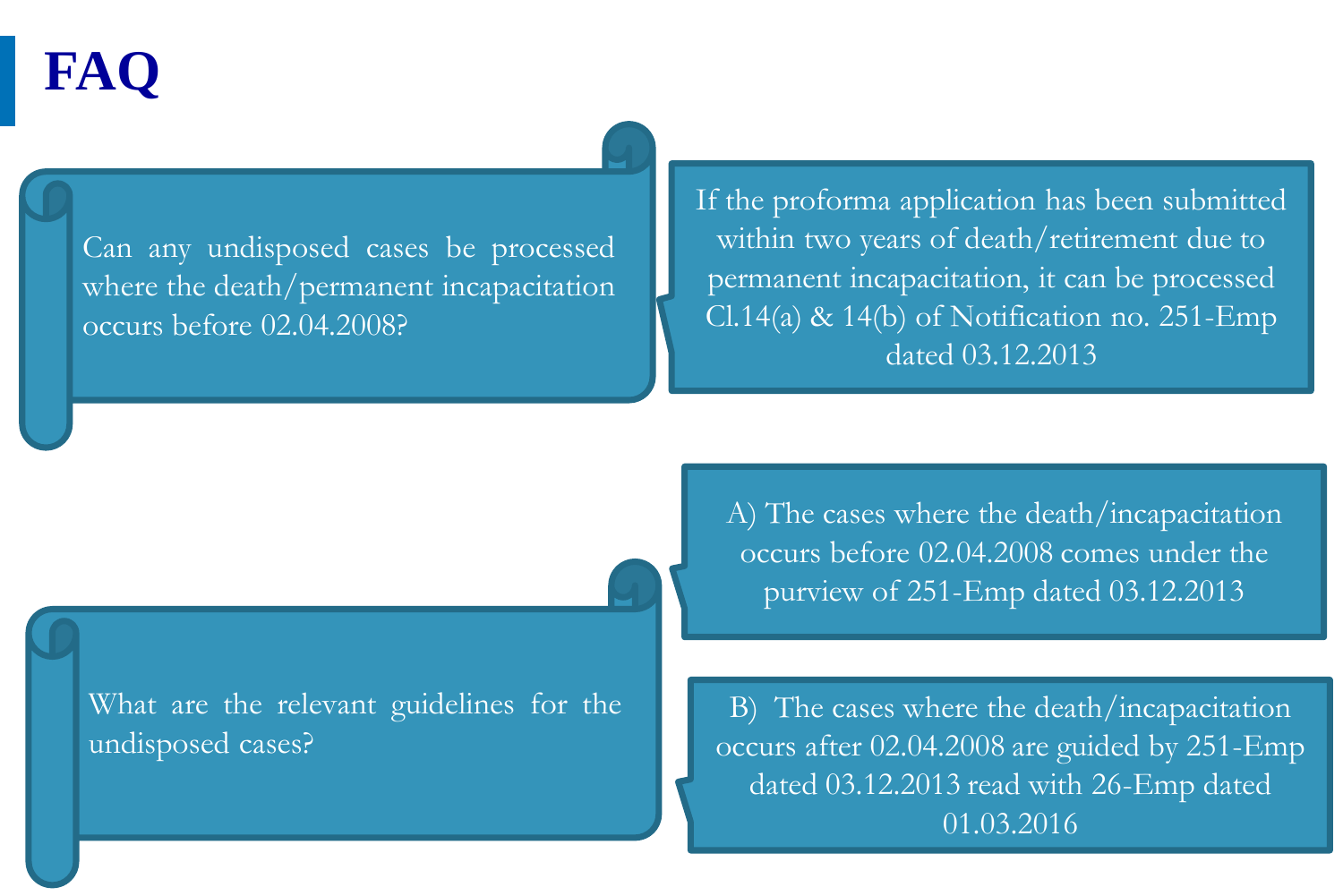What is the minimum age for submitting application for appointment on compassionate ground ?

18 Years(As per Recruitment Rules) Cl.6(c) of Notification no. 251-Emp dated 03.12.2013 Note © under para 6 © of Notification No 251-Emp. Dated 03.12.13 , was deleted vide Notification no. 26-Emp dated 01.03.2016

Is plain paper application valid for appointment in compassionate ground ?

Slide 78

No (Notification No 278-Emp. Dated 23.09.15 was deleted vide Notification no. 26-Emp dated 01.03.2016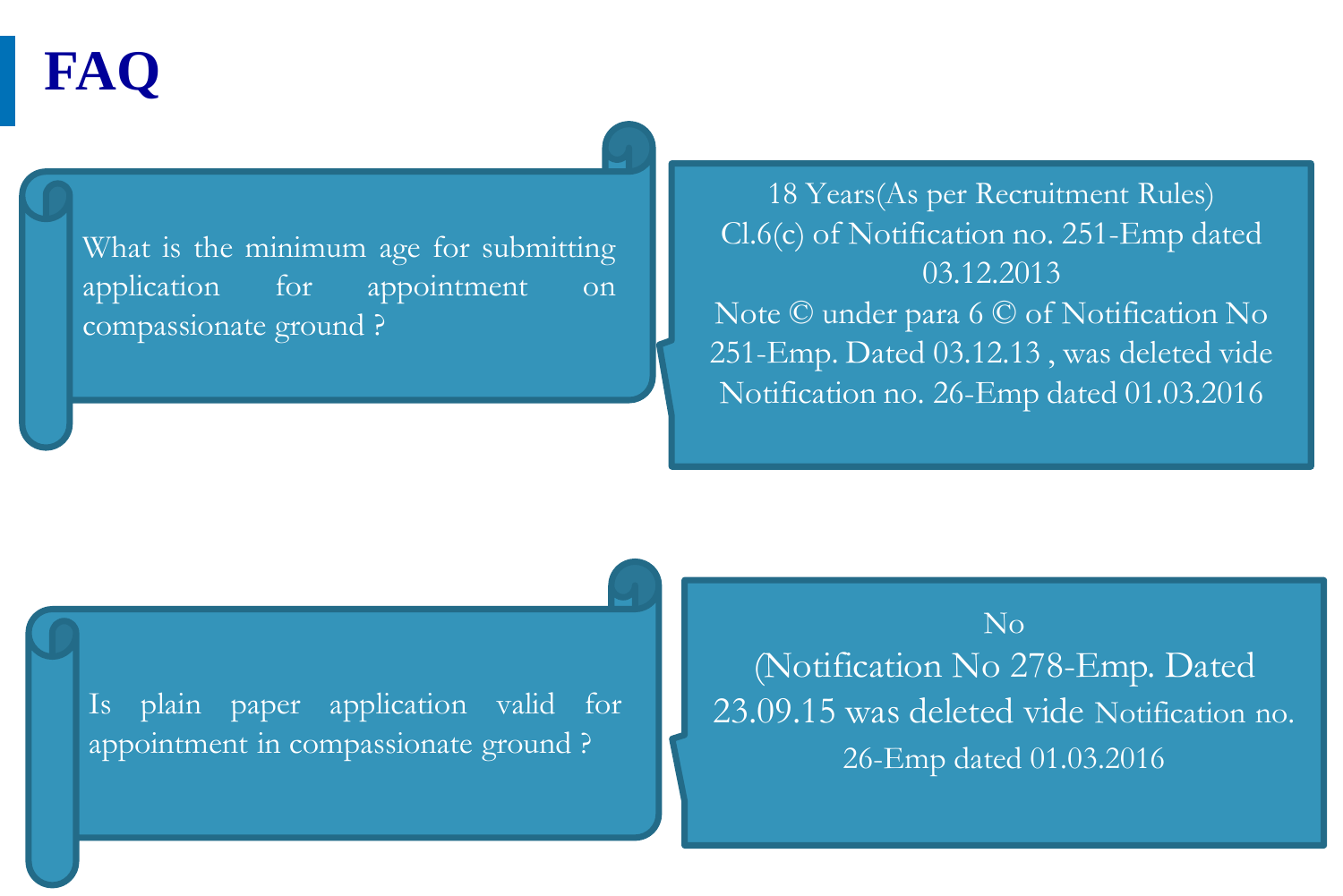In case of premature retirement due to incapacitation, how much span of service is left to reach the normal date of retirement on superannuation ?

Two Years Cl.6(b) of Notification no. 251-Emp dated 03.12.2013

In case of missing Govt. employee, how much span of service has to be left to reach the normal date of retirement on superannuation ?

Slide 79

Five Years Cl.13(b)(i) of Notification no. 251-Emp dated 03.12.2013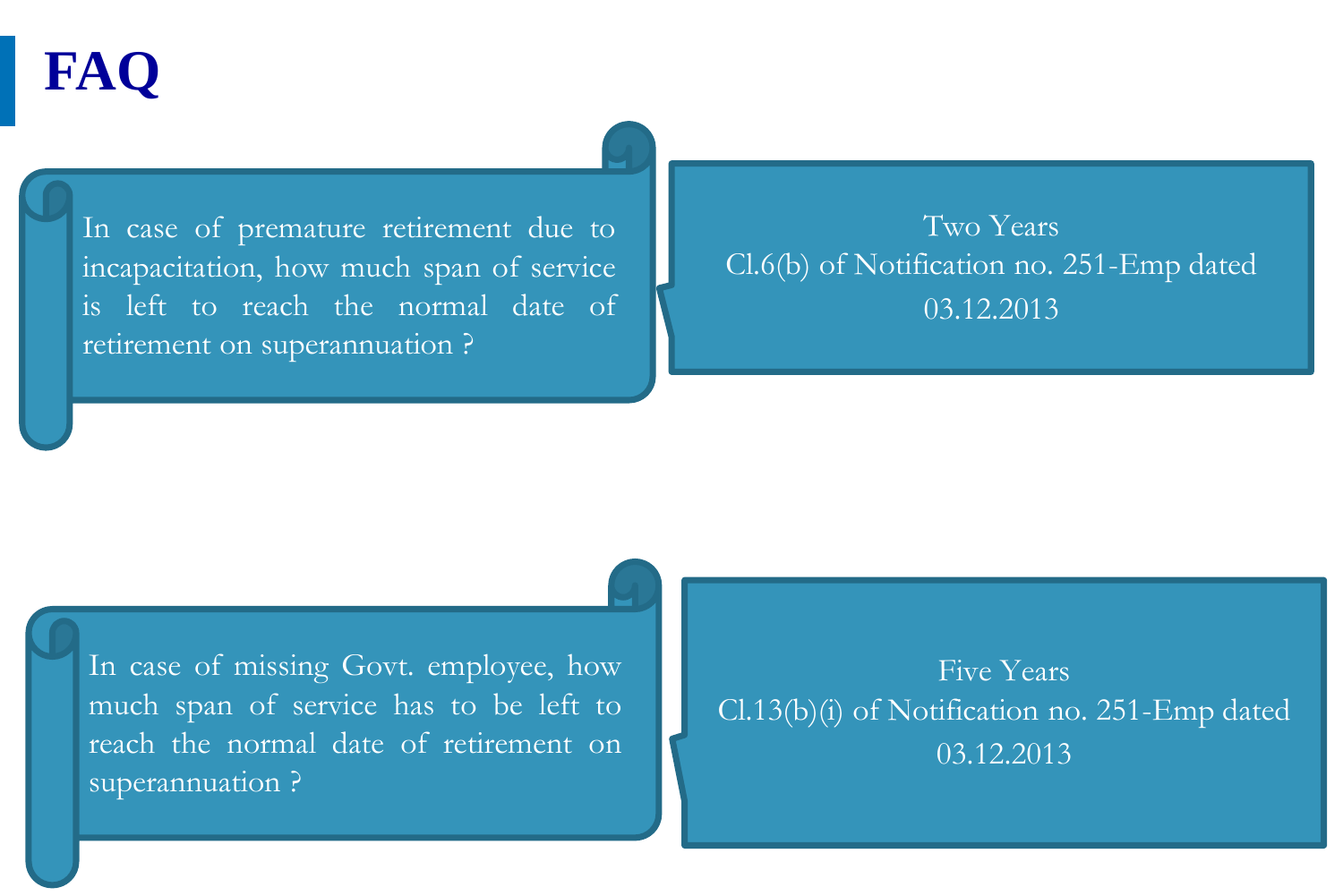Is married daughter, who got married before the date of death or incapacitation eligible for compassionate appointment ?

Is divorced daughter eligible for compassionate appointment ?

Slide 80

 $\overline{N}_{\Omega}$ Cl.3(d) of Notification no. 251-Emp dated 03.12.2013

A divorcee daughter, who has become dependent on the family, and the divorce petition was filed before the death/ permanent incapacitation of the Govt. employee.

She must have obtained decree of divorce issued by the competent authority of an Hon'ble court, either before or after the death of the Government Employee.

In case she has been receiving any maintenance cost from her husband, the same will be taken into account to decide her eligibility.

Cl.3(dd) of Notification no. 26-Emp dated 01.03.2016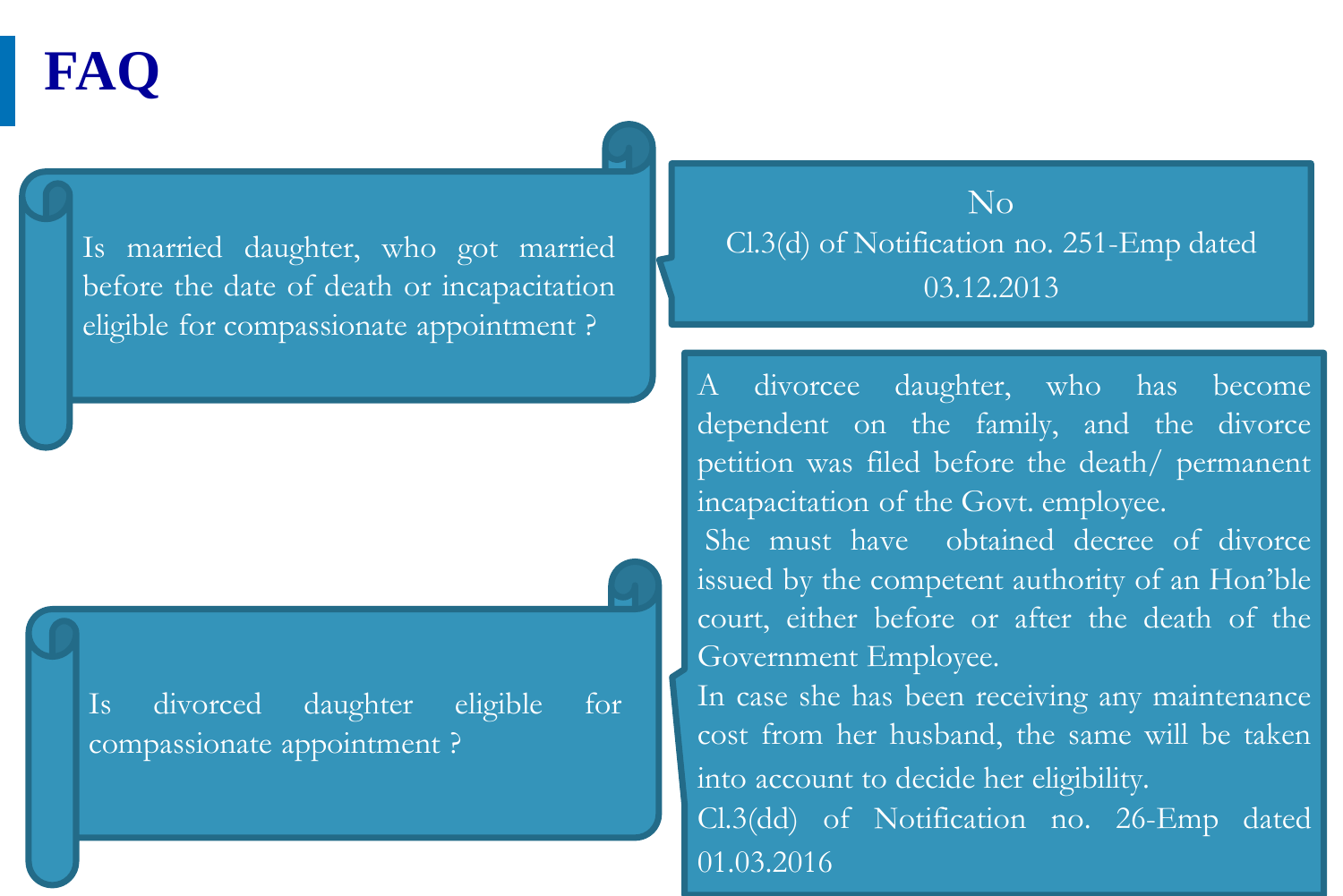Is legally adopted son/daughter eligible for compassionate appointment ?

Yes, but adoption must be occurred before the death/ permanent incapacitation or missing of the Govt. employee Cl.3(b) & 3(c) of Notification no. 251-Emp dated 03.12.2013

In case of missing Govt. employee, what is the time limit for submitting application ?

Two years from the date of missing Cl.13(a) of Notification no. 251-Emp dated 03.12.2013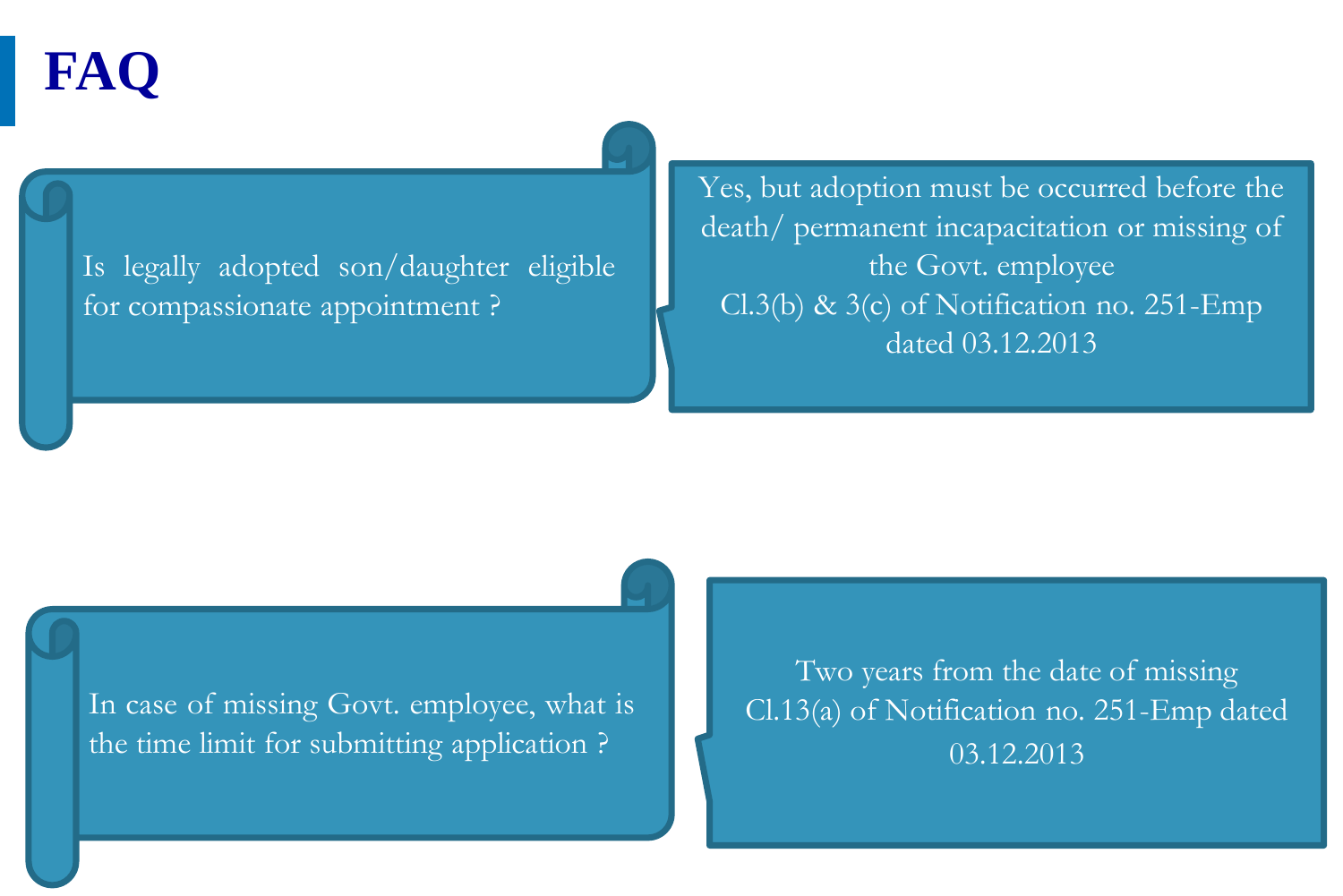What is the upper and lower age limit for making compassionate appointment ?

The age limits would be based on the Recruitment Rules of the post to which the compassionate appointment is proposed to be made Cl.6(c) of Notification no. 251-Emp dated 03.12.2013

Whether upper age limit prescribed for a post can be relaxed while making appointment on compassionate ground ? Yes, Condonation of excess in age in case of eligible cases will be made by the respective Head of the Department or their subordinate Officer who are competent to make the compassionate appointment as per existing provision Cl.6; Note(a) of Notification no. 251-Emp dated 03.12.2013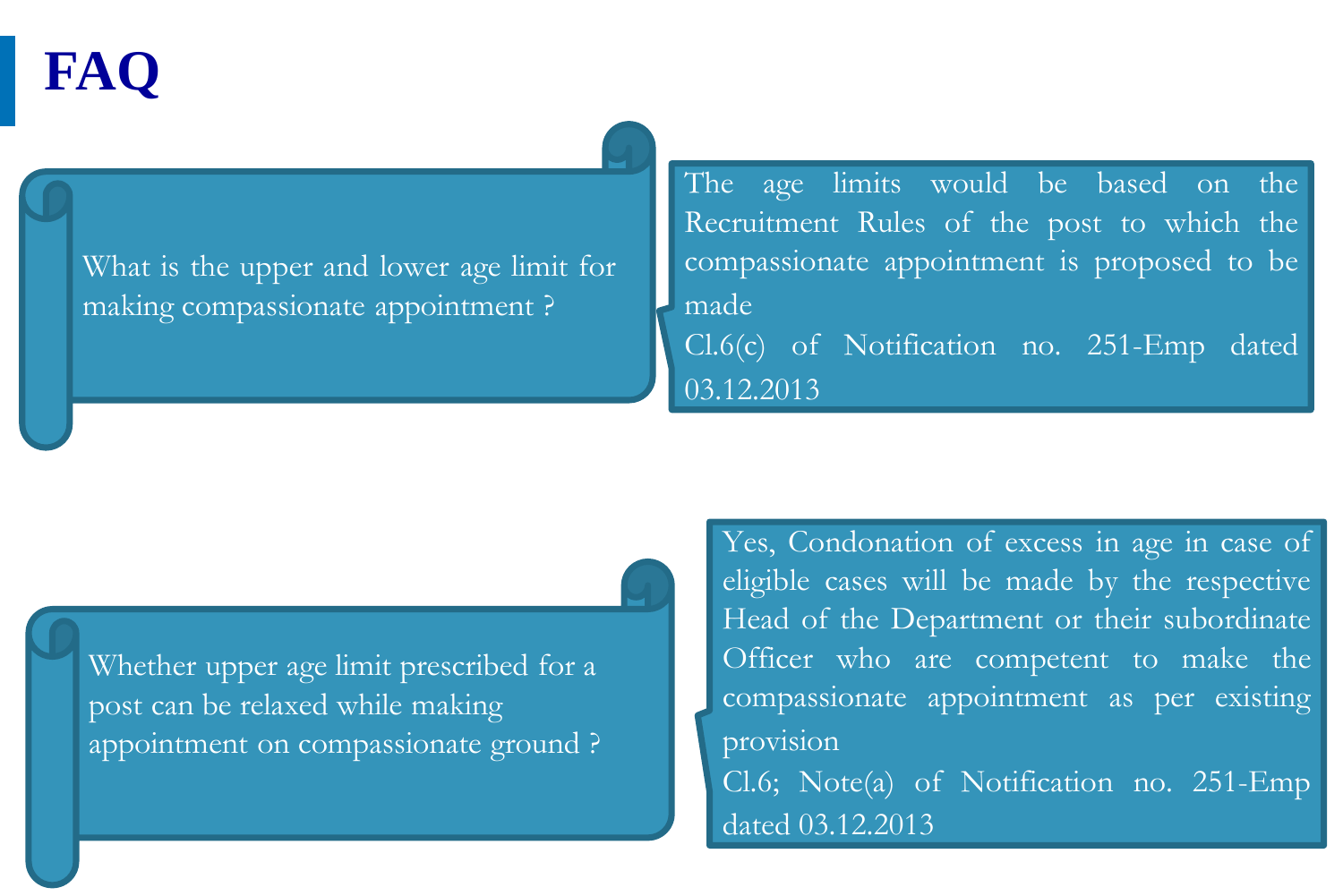Can compassionate appointment be made against a Group 'A' or Group 'B' post?

Whether a dependent of a deceased Govt. employee can claim for compassionate appointment in Group-C Post, if he/she is qualified for the same ?

Whether a person who does not fulfill educational qualification of a post can be appointed on compassionate ground?

Slide 83

© 2015-2016, (MeitY), Government of India. All rights reserved

No Cl.4 of Notification no. 251-Emp dated 03.12.2013

The appointing authority will have the right to appoint a dependent either to a Group-C or a Group-D post even if the dependent is qualified for Group-C post Cl.9(a) of Notification no. 251-Emp dated 03.12.2013

Yes, Relaxation in educational qualification may be granted in eligible cases for the appointment to Group 'D' post with the approval of the concerned departmental Additional Chief Secretary/Principal Secretary/Secretary. Notification no. 165-Emp dated 04.06.2015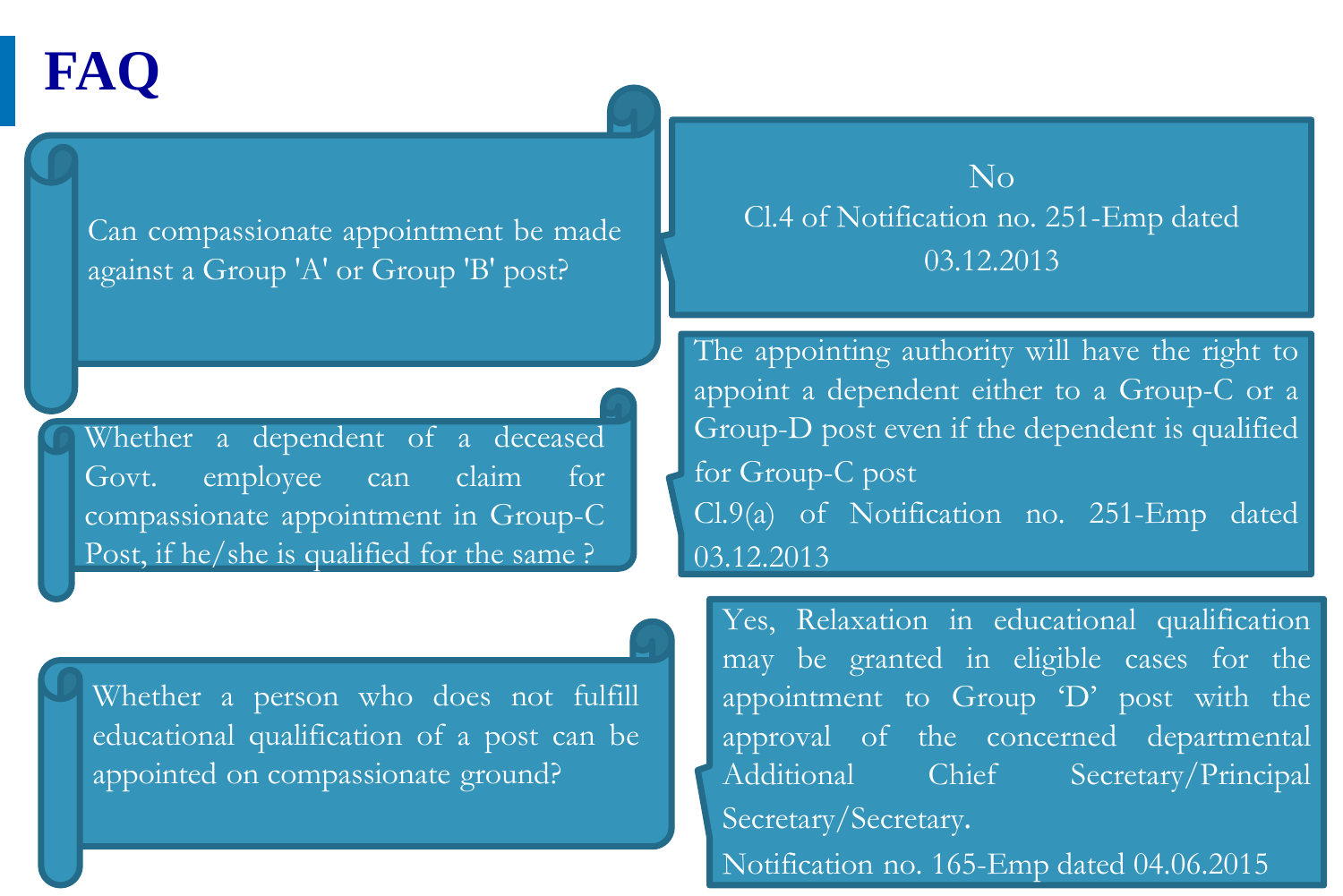How to calculate family income for appointment on compassionate ground ?

**FAQ** (I) Total family pension per month (Basic Pension and Dearness Relief, Medical Allowance). (II) Monthly interest income  $\omega$  8% p.a. on the total amount received by the family after death of the employee or retirement of the incapacitated employee (Gratuity, Leave Encashment, any other payments **excepting GPF**).

> Provided that, where an ex-employee had to incur medical expenses as indoor patient prior to and leading to his death/incapacitation, such expenses is deducted from the amount received. All such expenses must be supported by original receipt/Cash memo, hospital discharge Certificates.

> (III) Monthly income from movable and immovable properties (the family members shall submit declaration on the matter).

> (IV) Monthly income of the dependents of the exemployee named in the application (the family members shall submit declaration on the matter).

Cl.6(a) of Notification no. 251-Emp dated 03.12.2013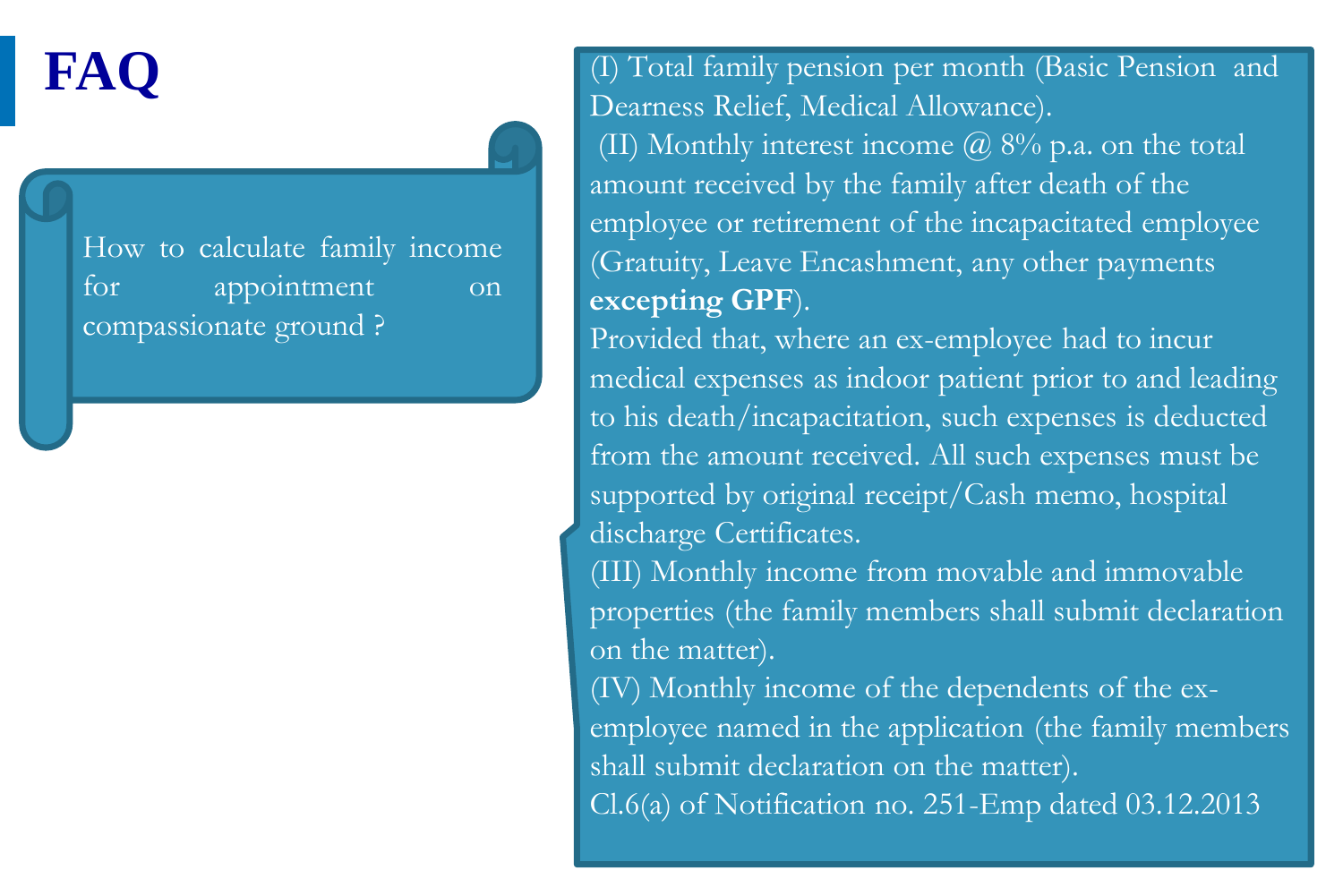What is the family income celling to get eligibility for compassionate appointment ?

**FAQ** (a) The family is indigent and deserves immediate assistance for relief from financial destitution. For this any of the following two conditions is to be satisfied.

> (i) The monthly income of the family falls below 90 per cent of the gross monthly salary of the employee before death or premature retirement. (ii) The monthly income of the family falls below the minimum salary of a Group-D employee (in case of Group-D employees) or the minimum salary of a Lower Division Clerk (in case of employees other than those belonging to the Group-D).

> The gross monthly salary, for the purpose of this definition shall mean, basic pay (Band Pay + Grade Pay), dearness allowance, house rent allowance and medical allowance.

Cl.6(a) of Notification no. 251-Emp dated 03.12.2013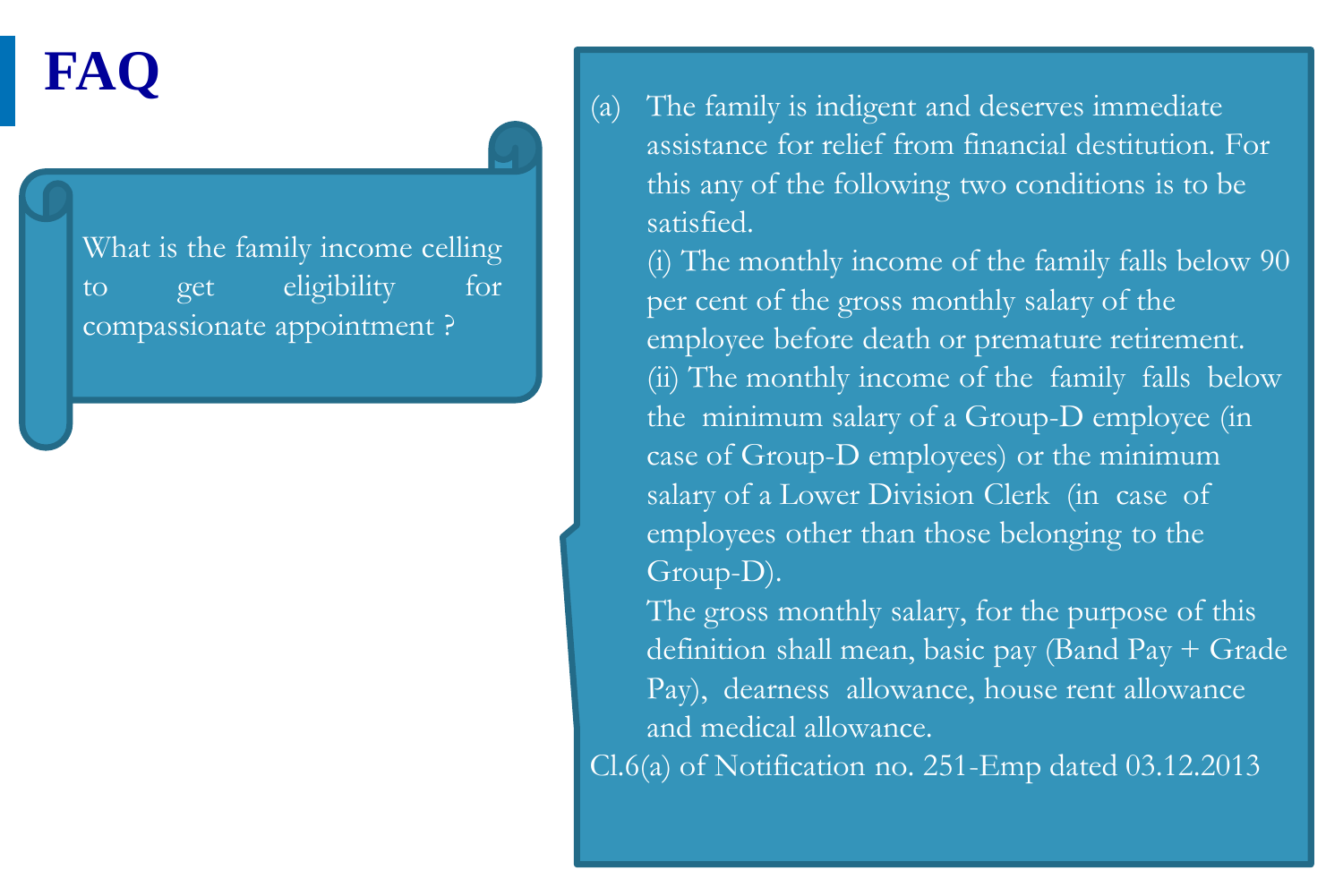What is the time limit to submit application for compassionate appointment for any undisposed cases ?

Two Years Revised provision of Cl. 10(a) vide Notification No. 26-Emp dated 01.03.2016

In which posts compassionate appointments are accorded ?

Appointment on compassionate ground can be made to Group-C post only on probation as per existing rules and to Group-D post on regular basis and that is only after vacancies meant for in the exempted categories are available. The appointing authority will have the right to appoint a dependent either to a Group-C or a Group-D post even if the dependent is qualified for Group-C post . Cl.9(a) of Notification no. 251-Emp dated 03.12.2013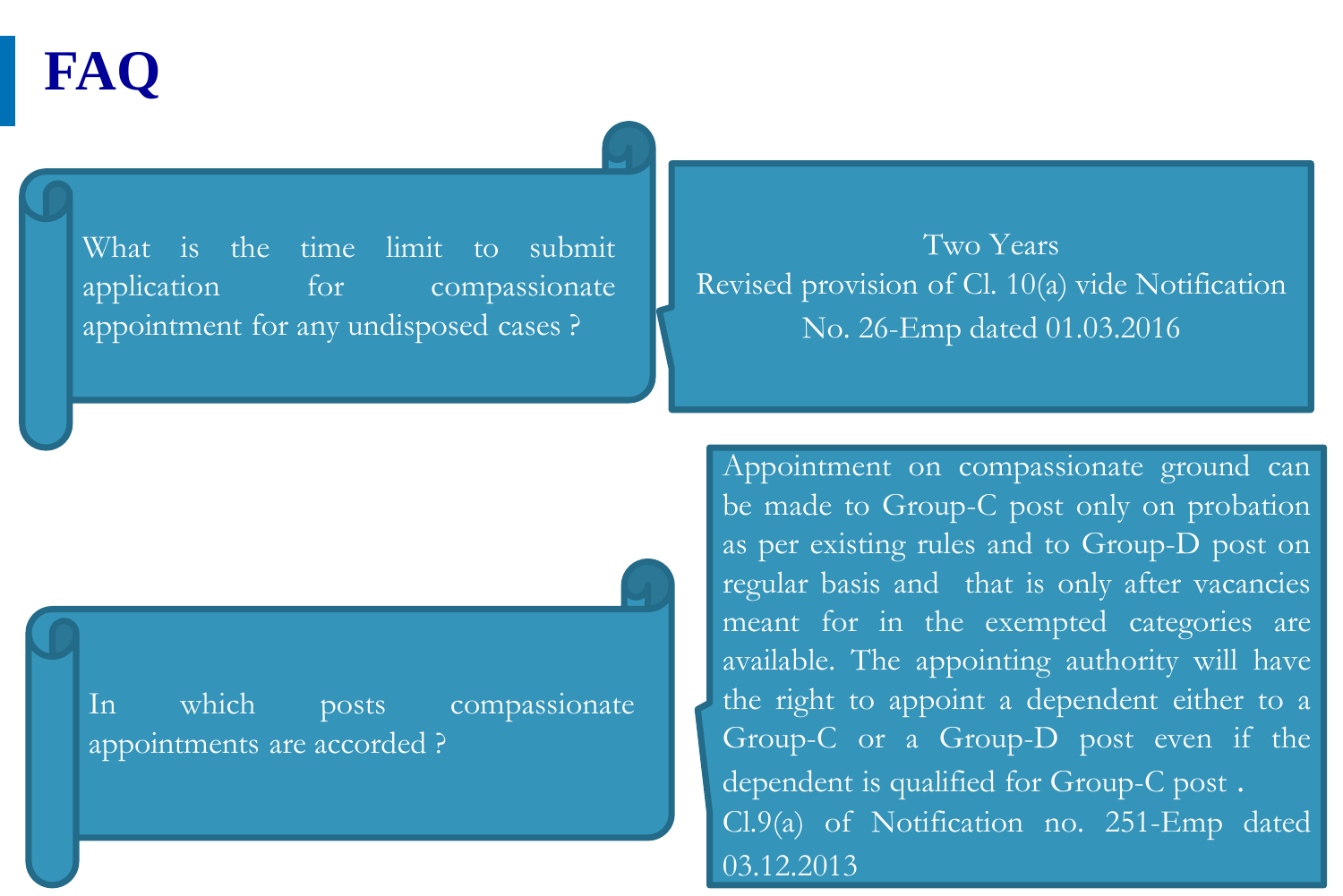What is the time span for submitting enquiry committee report ?

Within a period of three months from the date of making of application Cl.10(d) of Notification no. 251-Emp dated 03.12.2013

What is the time span for disposing a case of compassionate appointment by the Administrative Department ?

Preferably within six months of the receipt of report of the 3 (three) member Screening-cum-Enquiry Committee. Cl.10(dd) of Notification no. 26-Emp dated 01.03.2016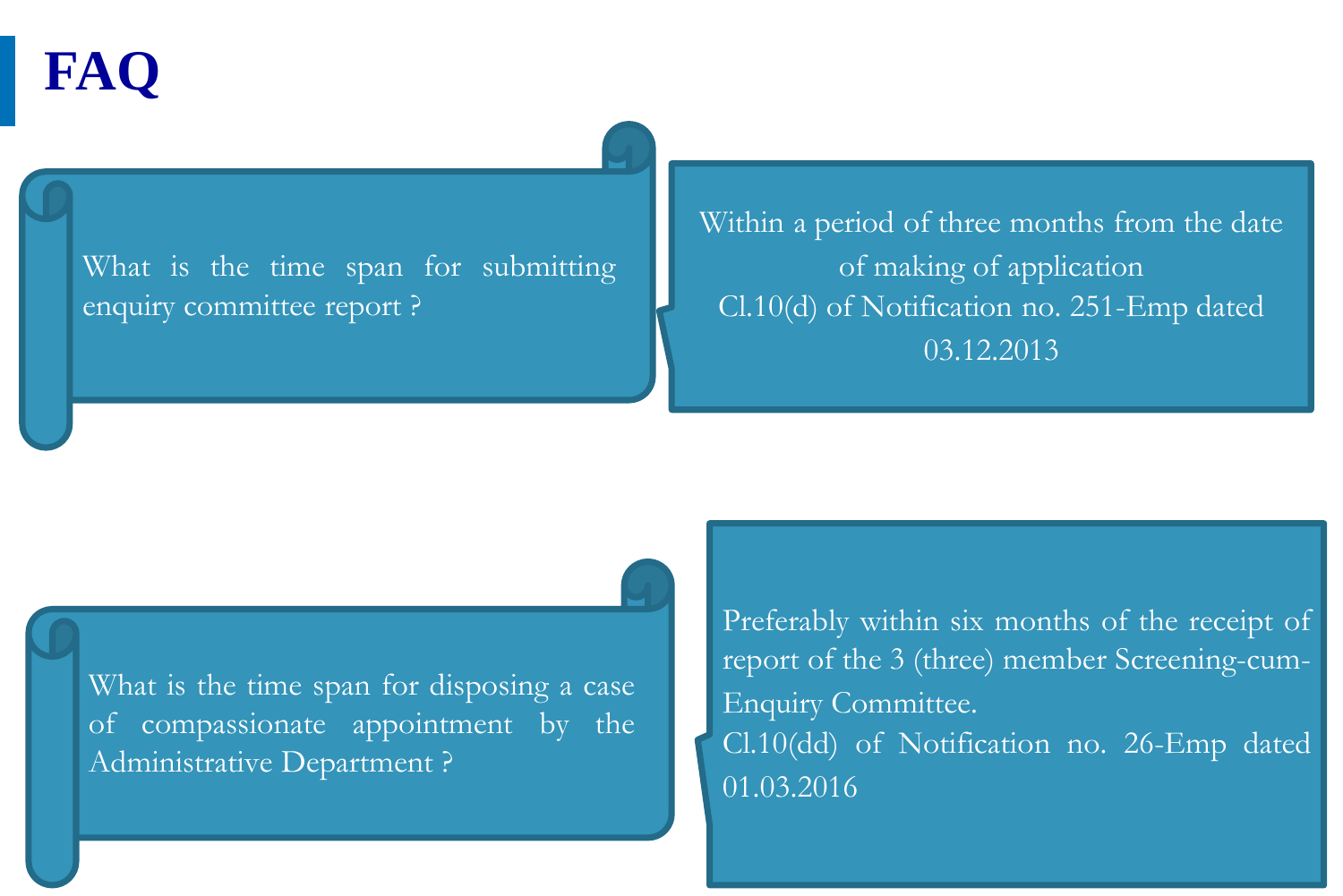Which administrative authority is responsible for informing the dependents of deceased government employee about the scheme for compassionate appointment?

Respective Office/ Authority where the deceased employee offered his service before died on harness of premature retirement due to permanent incapacitation. Cl.10(bb) of Notification no. 26-Emp dated 01.03.2016

Slide 88 Whether any record of the meeting at the very first stage with the dependent/ dependents of the deceased Govt. employee who died in harness, should be kept with the office of the controlling authority and appointing authority ?

© 2015-2016, (MeitY), Government of India. All rights reserved

### Yes Cl.10(bb) of Notification no. 26-Emp dated 01.03.2016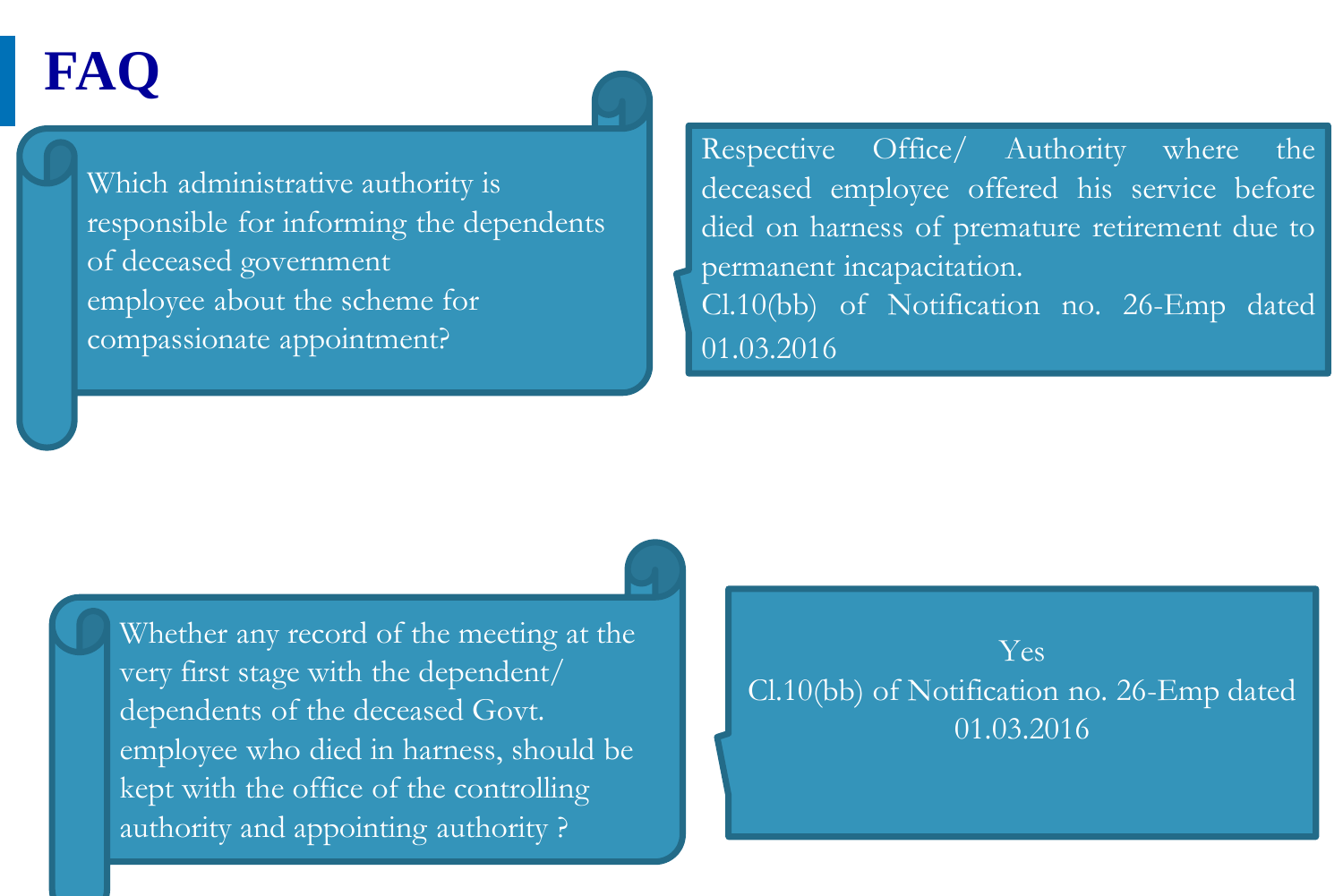Whether maintenance of the family of the deceased employee is the responsibility of the person appointed on compassionate ground ?

Can an appointment on compassionate ground be transferred from one person to another person?

Yes, a person appointed on compassionate ground under this scheme must give an undertaking initially and every year thereafter by 15th January, in writing that he will properly maintain the other family members who were dependent on the Government employee in question and in case it is proved subsequently at any time that the family members are being neglected or are not being maintained properly by him/her, service may be terminated for violation of such undertaking following the procedure in West Bengal Services (Classification, Control and Appeal) Rules, 1971. Cl.11 of Notification no. 251-Emp dated 03.12.2013

No, an appointment offered/made on compassionate ground cannot be transferred to any other person and any such request shall be rejected. Cl.12(b) of Notification no. 251-Emp dated 03.12.2013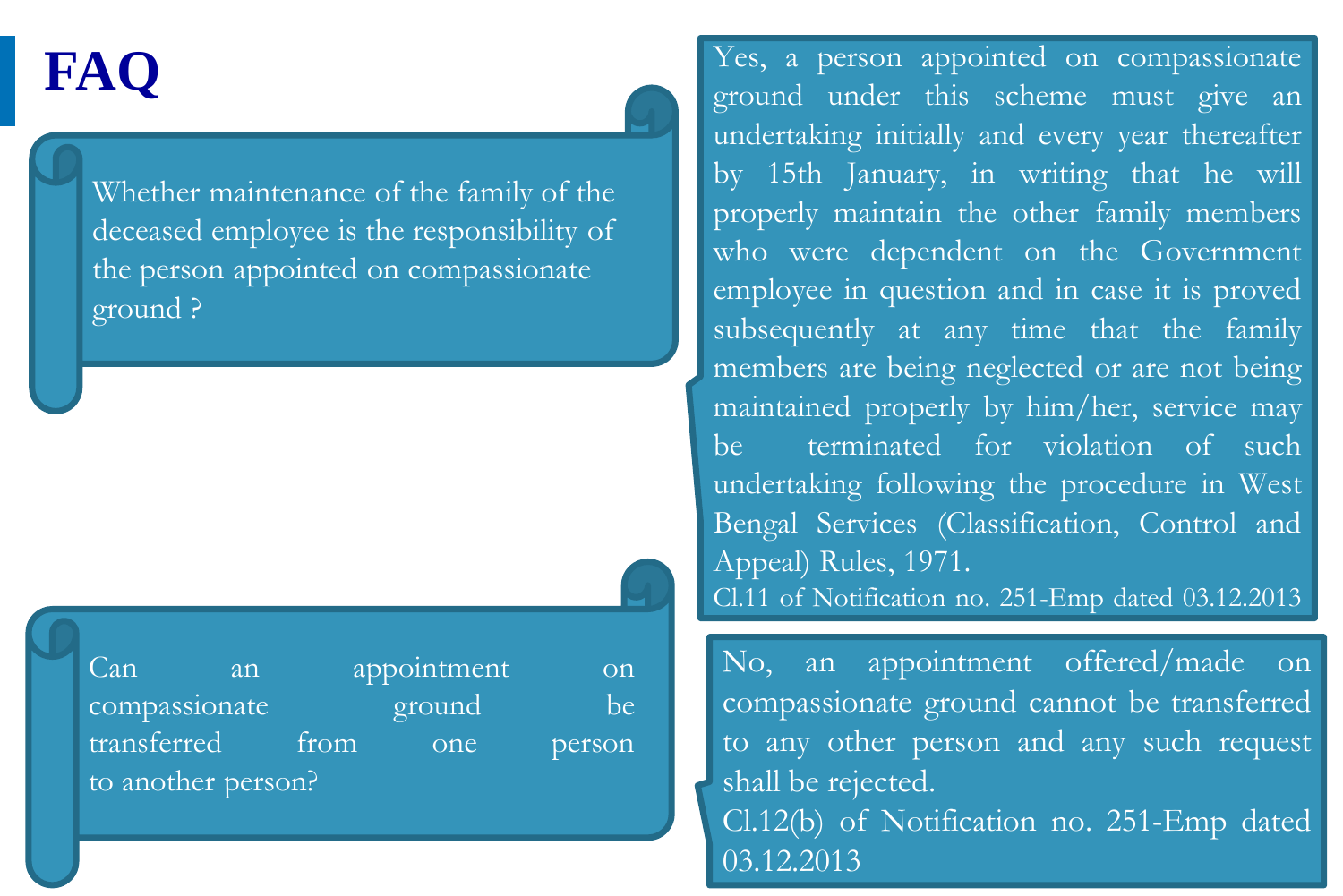# **Repository :**

### ➢ <https://wblabour.gov.in/>

- ➢ Training on Compassionate Appointment
- ➢ 142-Emp, dated 1st November, 2007
- $\bullet$  50-Emp/1M-25/98, Dated Kolkata, the 1<sup>st</sup> March, 2011
- 251 EMP, dated 3rd December, 2013
- 96 EMP, dated 28<sup>th</sup> April, 2015
- $\blacksquare$  165 EMP, dated 4<sup>th</sup> June, 2015
- 26 EMP, dated 1<sup>st</sup> March, 2016
- West Bengal Scheme for Compassionate Appointment, 2013 with up-to-date amendments, made by various Notification from time to time, till 31/03/2022
- Standard Operating Procedure (SOP) , on Compassionate Appointment
- **Frequently Asked Question (FAQ), on Compassionate Appointment**
- Common Check List to be used for processing an application for employment on compassionate ground vide *Memorandum No Labr/63/EMP(EC), dated 06.04.22.*
- **Power Point Presentation on** Training on Compassionate Appointment (To be uploaded)
- **•** Training Video (To be uploaded)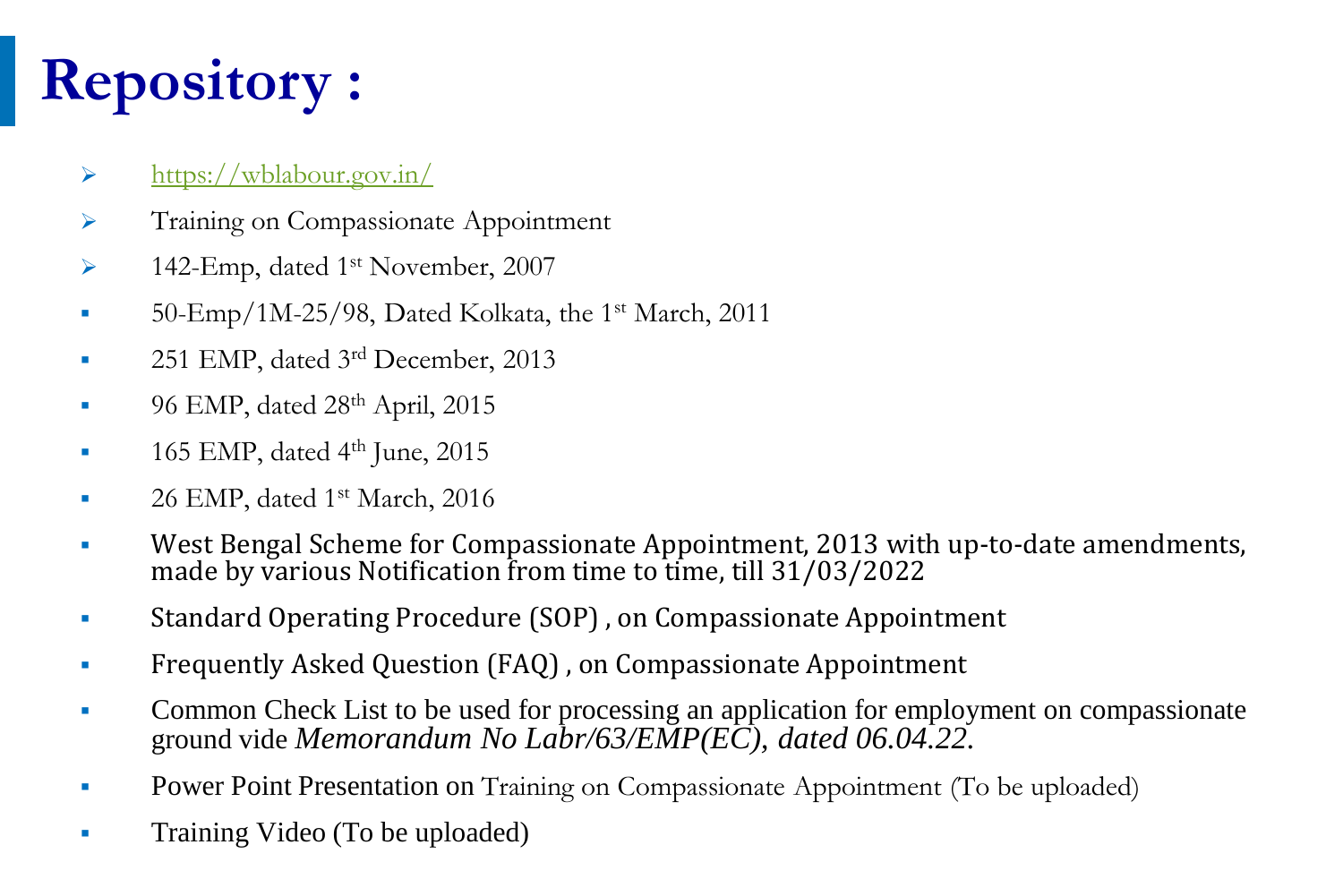### **Response to Queries**



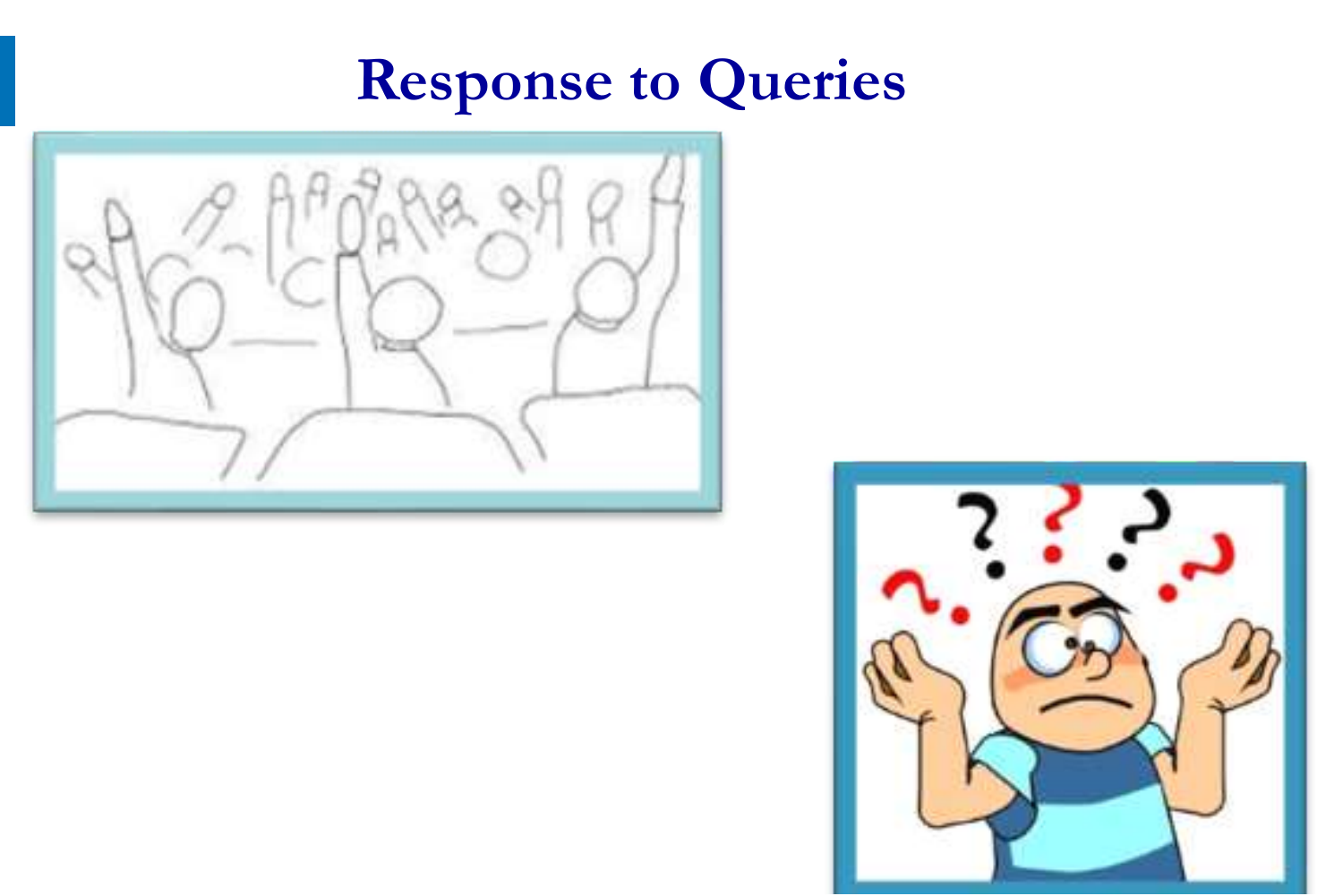